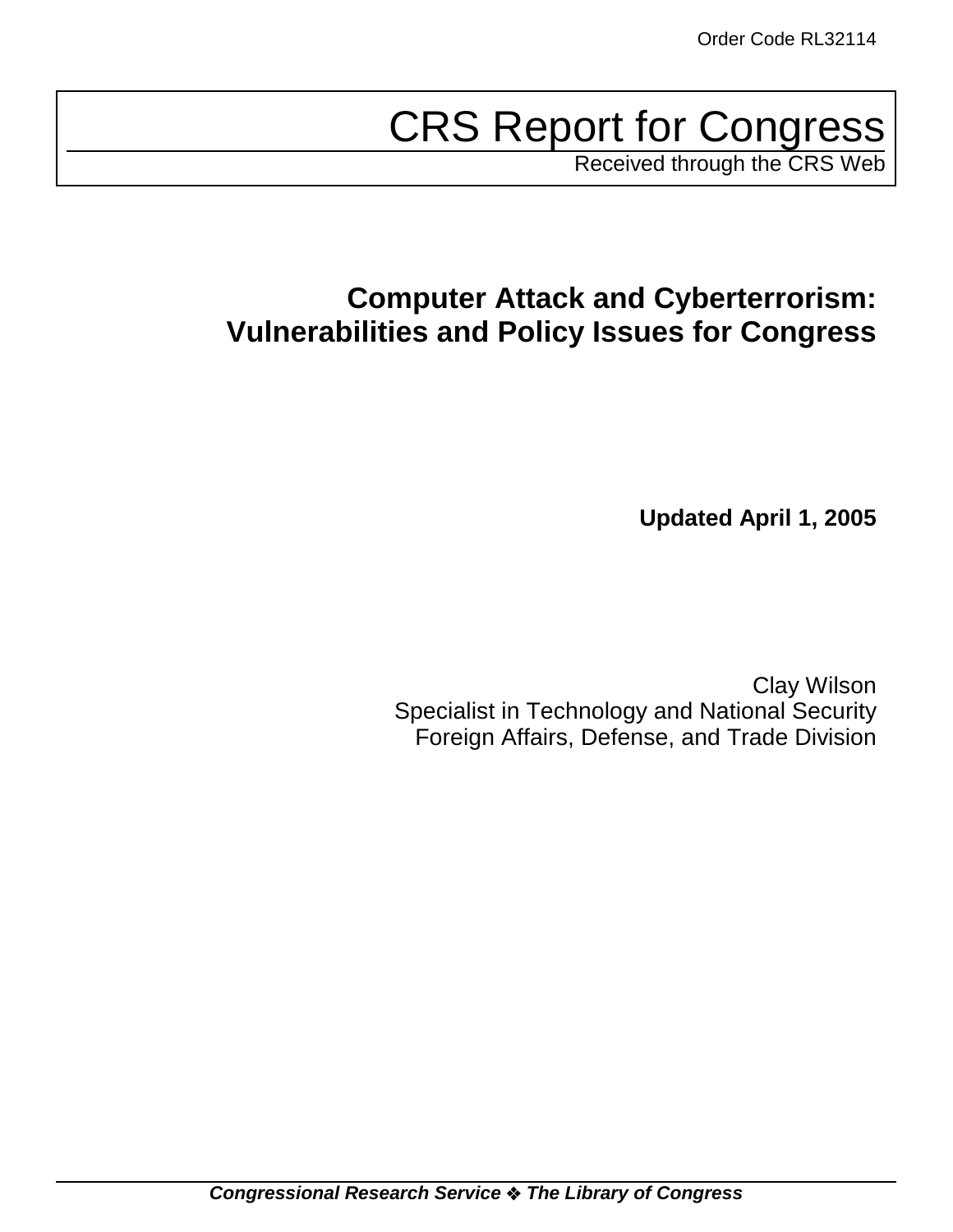## Computer Attack and Cyberterrorism: Vulnerabilities and Policy Issues for Congress

## **Summary**

Many international terrorist groups now actively use computers and the Internet to communicate, and several may develop or acquire the necessary technical skills to direct a coordinated attack against computers in the United States. A cyberattack intended to harm the U.S. economy would likely target computers that operate the civilian critical infrastructure and government agencies. However, there is disagreement among some observers about whether a coordinated cyberattack against the U.S. critical infrastructure could be extremely harmful, or even whether computers operating the civilian critical infrastructure actually offer an effective target for furthering terrorists' goals.

While there is no published evidence that terrorist organizations are currently planning a coordinated attack against computers, computer system vulnerabilities persist worldwide, and initiators of the random cyberattacks that plague computers on the Internet remain largely unknown. Reports from security organizations show that random attacks are now increasingly implemented through use of automated tools, called "bots", that direct large numbers of compromised computers to launch attacks through the Internet as swarms. The growing trend toward the use of more automated attack tools has also overwhelmed some of the current methodologies used for tracking Internet cyberattacks.

This report provides background information for three types of attacks against computers (cyberattack, physical attack, and electromagnetic attack), and discusses related vulnerabilities for each type of attack. The report also describes the possible effects of a coordinated cyberattack, or computer network attack (CNA), against U.S. infrastructure computers, along with possible technical capabilities of international terrorists.

Issues for Congress may include how could trends in cyberattacks be measured more effectively; what is appropriate guidance for DOD use of cyberweapons; should cybersecurity be combined with, or remain separate from, the physical security organization within DHS; how can commercial vendors be encouraged to improve the security of their products; and what are options to encourage U.S. citizens to follow better cybersecurity practices?

Appendices to this report describe computer viruses, spyware, and "bot networks", and how malicious programs are used to enable cybercrime and cyberespionage. Also, similarities are drawn between planning tactics currently used by computer hackers and those used by terrorists groups for conventional attacks.

This report will be updated as events warrant.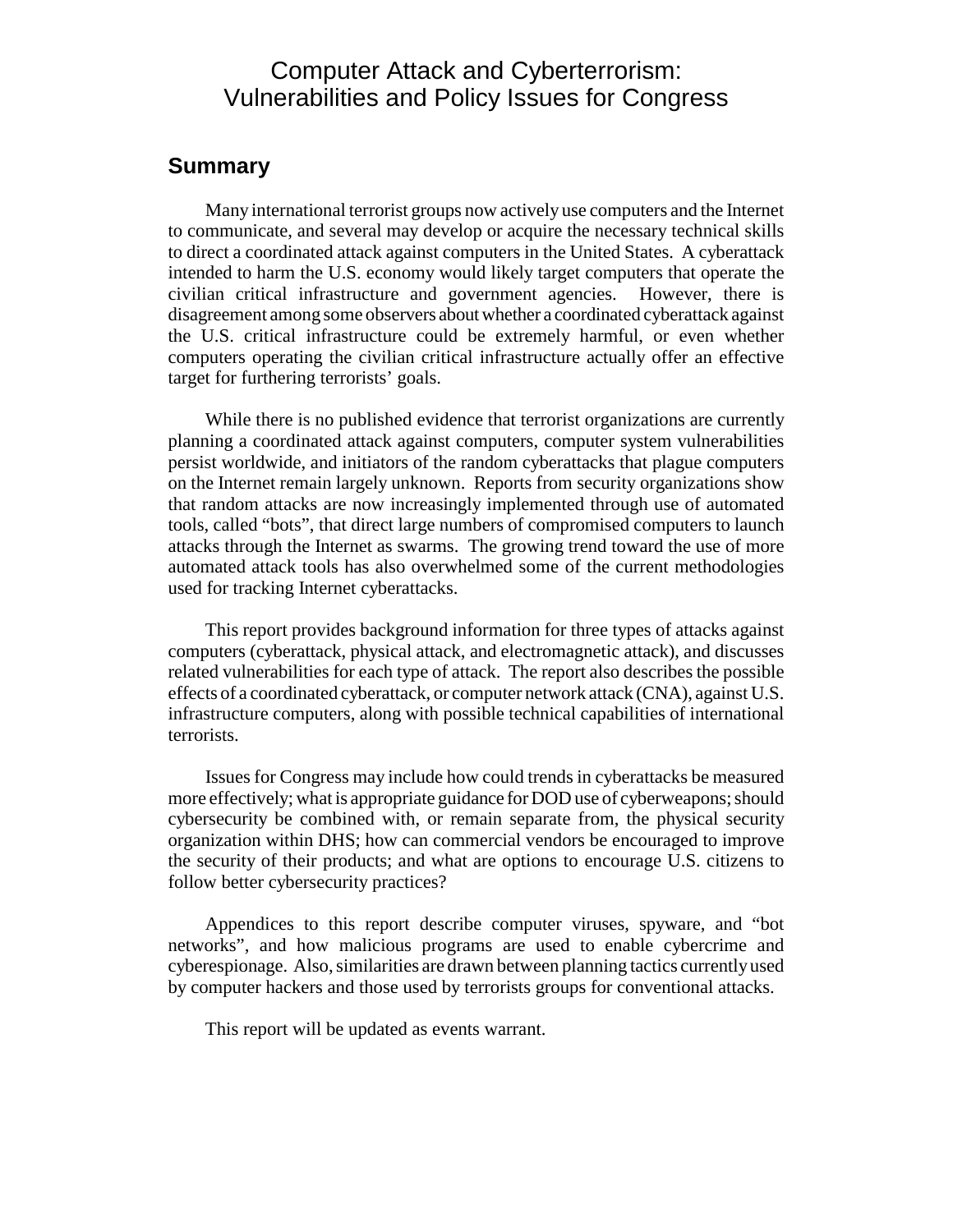## **Contents**

| Disagreement about Effects on the Critical Infrastructure  8   |  |
|----------------------------------------------------------------|--|
|                                                                |  |
|                                                                |  |
|                                                                |  |
|                                                                |  |
| Hackers Search for Computer System Vulnerabilities 13          |  |
| Automated Cyberattacks Spread Quickly  13                      |  |
| Persistence of Computer System Vulnerabilities 14              |  |
|                                                                |  |
|                                                                |  |
|                                                                |  |
|                                                                |  |
|                                                                |  |
|                                                                |  |
|                                                                |  |
|                                                                |  |
|                                                                |  |
|                                                                |  |
|                                                                |  |
|                                                                |  |
|                                                                |  |
|                                                                |  |
|                                                                |  |
|                                                                |  |
|                                                                |  |
| Military Vulnerability and Reliance on Commercial Products  25 |  |
|                                                                |  |
|                                                                |  |
|                                                                |  |
|                                                                |  |
|                                                                |  |
| Should Physical and Cybersecurity Issues Remain Combined?  29  |  |
|                                                                |  |
|                                                                |  |
|                                                                |  |
| Coordination to Protect Against Cyberterrorism 32              |  |
|                                                                |  |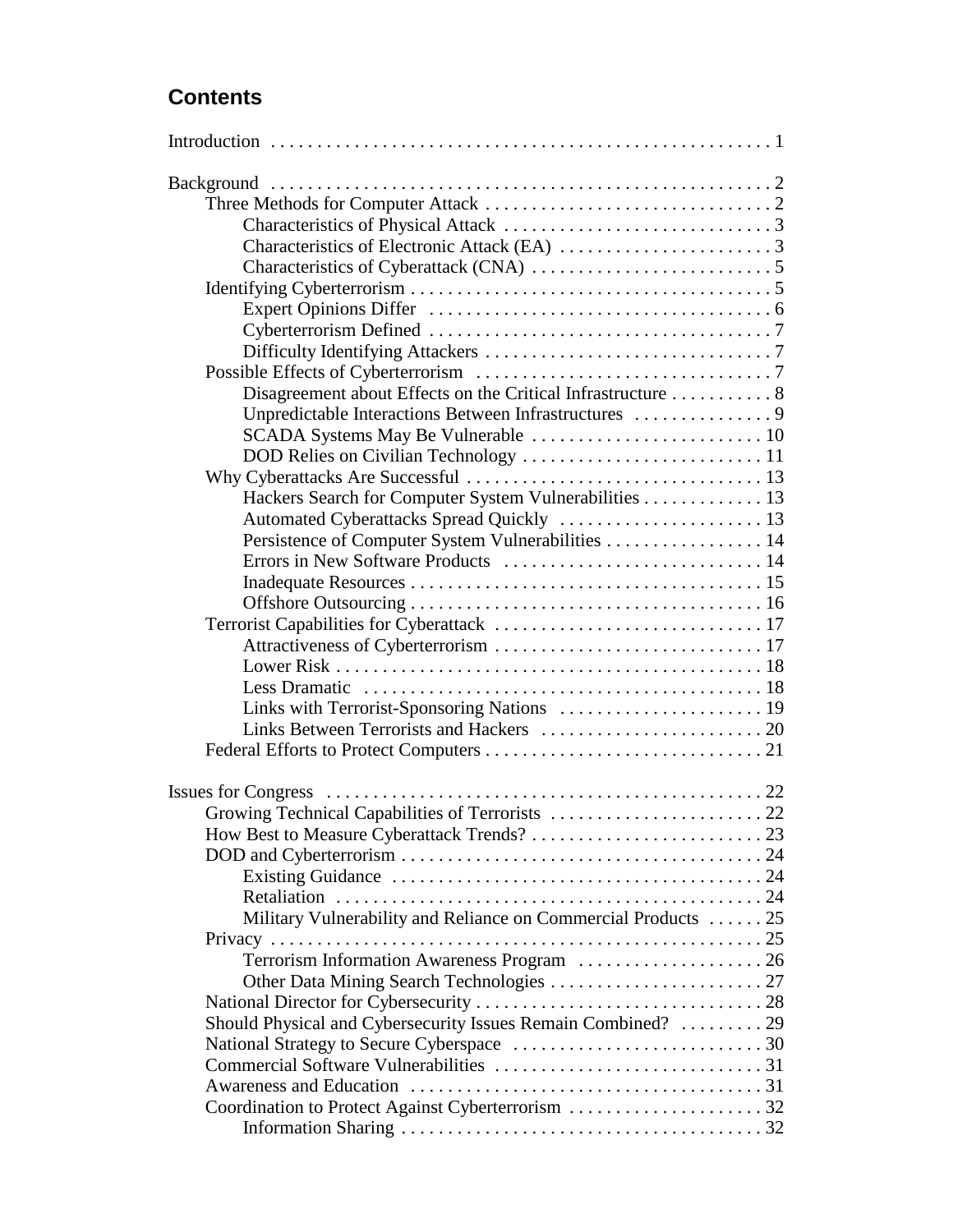| International Cooperation Against Cyberattack 32              |  |
|---------------------------------------------------------------|--|
|                                                               |  |
|                                                               |  |
|                                                               |  |
| Appendix C. Similarities in Tactics Used for Cyberattacks and |  |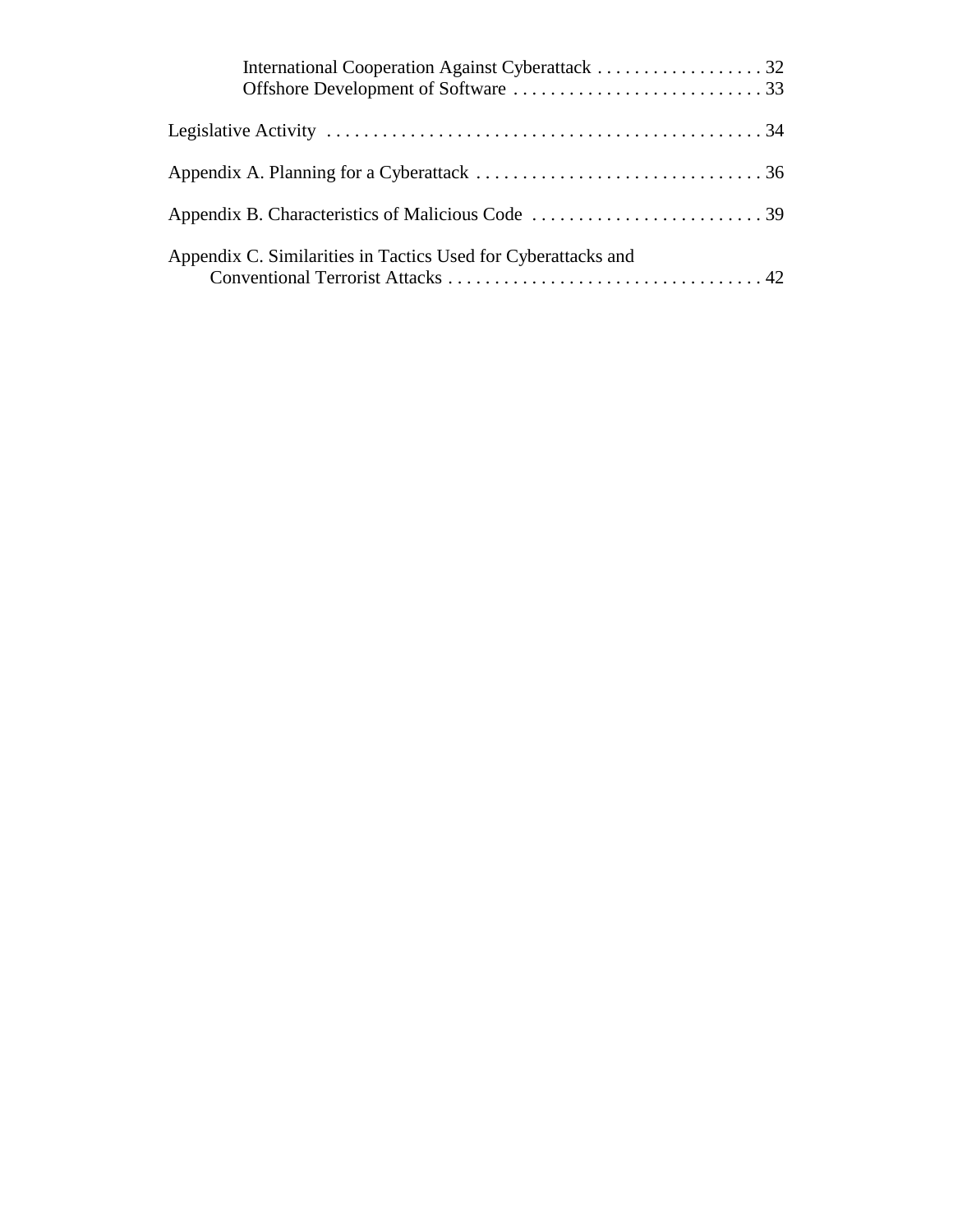## Computer Attack and Cyberterrorism: Vulnerabilities and Policy Issues for **Congress**

## **Introduction**

Many Pentagon officials reportedly believe that future adversaries may resort to strategies intended to offset U.S. military technological superiority.<sup>1</sup> Because the U.S. military is supported in significant ways by civilian high technology products and services (including communications systems, electronics, and computer software), future conflicts may involve a blurring of the distinction between civilian and military targets.<sup>2</sup> Therefore, civilian systems, including computers that operate the U.S. critical infrastructure, may increasingly be seen as viable targets that are vulnerable to attack by adversaries, including terrorist groups.

Some feel that past discussions about a coordinated attack against civilian computers may have over-inflated the perceived risk to the U.S. critical infrastructure, and several experts have stated that cyberterrorism does not pose the same type of threat as Nuclear, Biological, or Chemical (NBC) threats.<sup>3</sup> Many experts also believe that it would be difficult to use attacks against computers to inflict death on a large scale, and have stated that conventional physical threats present a much more serious concern for U.S. national security.<sup>4</sup> However, other observers point out that terrorist groups now use the Internet to communicate via websites, chat rooms, and email, to raise funds, and to covertly gather intelligence on future targets. From these activities, it is evident that the knowledge that terrorist groups' have of computer technology is increasing, and along with that, a better knowledge of related vulnerabilities. Should any terrorist groups initiate a

<sup>&</sup>lt;sup>1</sup> For example, enemy fighters in Iraq have reportedly employed a strategy of directing a large portion of their attacks against U.S. rear guard and support units. Christopher Cooper, "Black Recruits Slide As Share of Army Forces," *Wall Street Journal*, Oct. 7, 2004, p. B1.

<sup>&</sup>lt;sup>2</sup> Dan Kuehl, professor at the National Defense University School of Information Warfare and Strategy, has pointed out that a high percentage of U.S. military messages flow through commercial communications channels, and this reliance creates a vulnerability during conflict.

 $3$  The critical infrastructure is viewed by some as more resilient than previously thought to the effects of a computer attack. Drew Clark, "Computer Security Officials Discount Chances of 'Digital Pearl Harbor,'" June 3, 2003, [http://www.GovExec.com].

<sup>4</sup> Joshua Green, "The Myth of Cyberterrorism," *Washington Monthly*, Nov. 2002, [http://www.amazon.com/exec/obidos/external-search/104-9945259-0829500?keyword= The+Myth+of+Cyberterrorism&mode=blended&tag=thewashington-20&Go.x=14&Go.y  $=14$ ].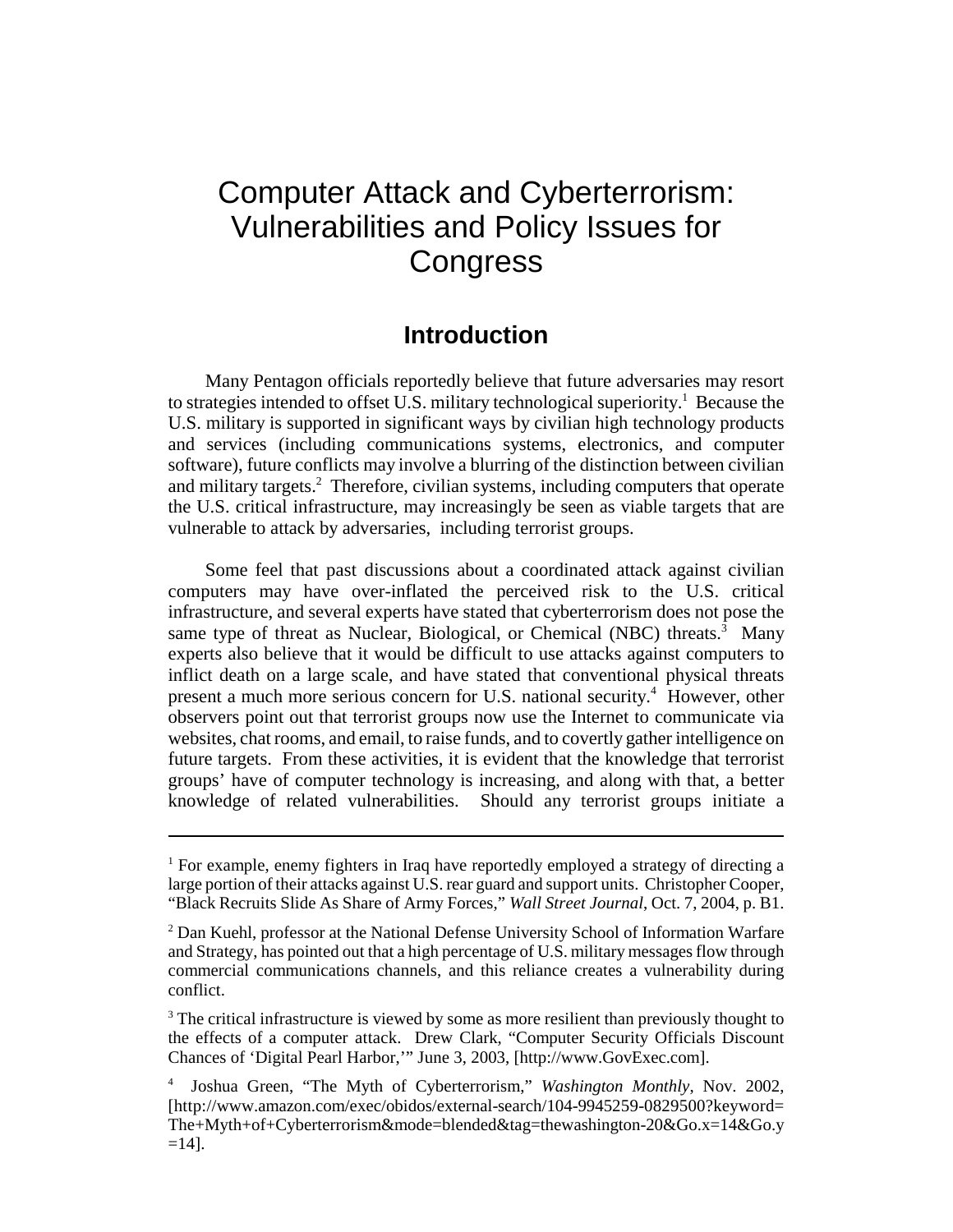coordinated attack against computer systems in the United States, most security experts agree that the likely scenario would be to try to disable U.S. computers or communications systems so as to amplify the effects of, or supplement, a conventional terrorist bombing or other major NBC attack.

Congress may wish to explore the possible effects on the U.S. economy and on the U.S. military that might result from a coordinated attack against civilian computers and communications systems. Congress may also wish to explore options for protecting civilian computer systems against a coordinated attack and the possible international consequences that might result from any U.S. military response to such an attack.

The Background section of this report describes three methods for attacking computers; however, the report focuses on the method most commonly known as cyberattack or computer network attack (CNA), which involves disruption caused by malicious computer code. It also describes the current disagreement over the possible effects of a coordinated cyberattack on the U.S. critical infrastructure, and why the random cyberattacks that plague the Internet continue to be successful. There is also a brief discussion about the possible capabilities of terrorist groups and terrorist-sponsoring nations to initiate a coordinated cyberattack.

Three appendices give a description of the tactics possibly used in planning and executing a computer network attack.

## **Background**

The focus of this report is possible cyberterrorism using computer network attack, or cyberattack. However, when IT facilities and computer equipment are deliberately targeted by a terrorist group, it is possible that a physical attack, or an electronic attack (EA), may also fit within one or more of the expert definitions shown below for "cyberterrorism."

#### **Three Methods for Computer Attack**

A computer attack may be defined as actions directed against computer systems to disrupt equipment operations, change processing control, or corrupt stored data. Different attack methods target different vulnerabilities and involve different types of weapons, and several may be within the current capabilities of some terrorist groups.<sup>5</sup> Three different methods of attack are identified in this report, based on the effects of the weapons used. However, as technology evolves, distinctions between these methods may begin to blur.

• A physical attack involves conventional weapons directed against a computer facility or its transmission lines;

<sup>&</sup>lt;sup>5</sup> All methods of computer attack are within the current capabilities of several nations. See CRS Report RL31787, *Information Warfare and Cyberwar: Capabilities and Related Policy Issues*.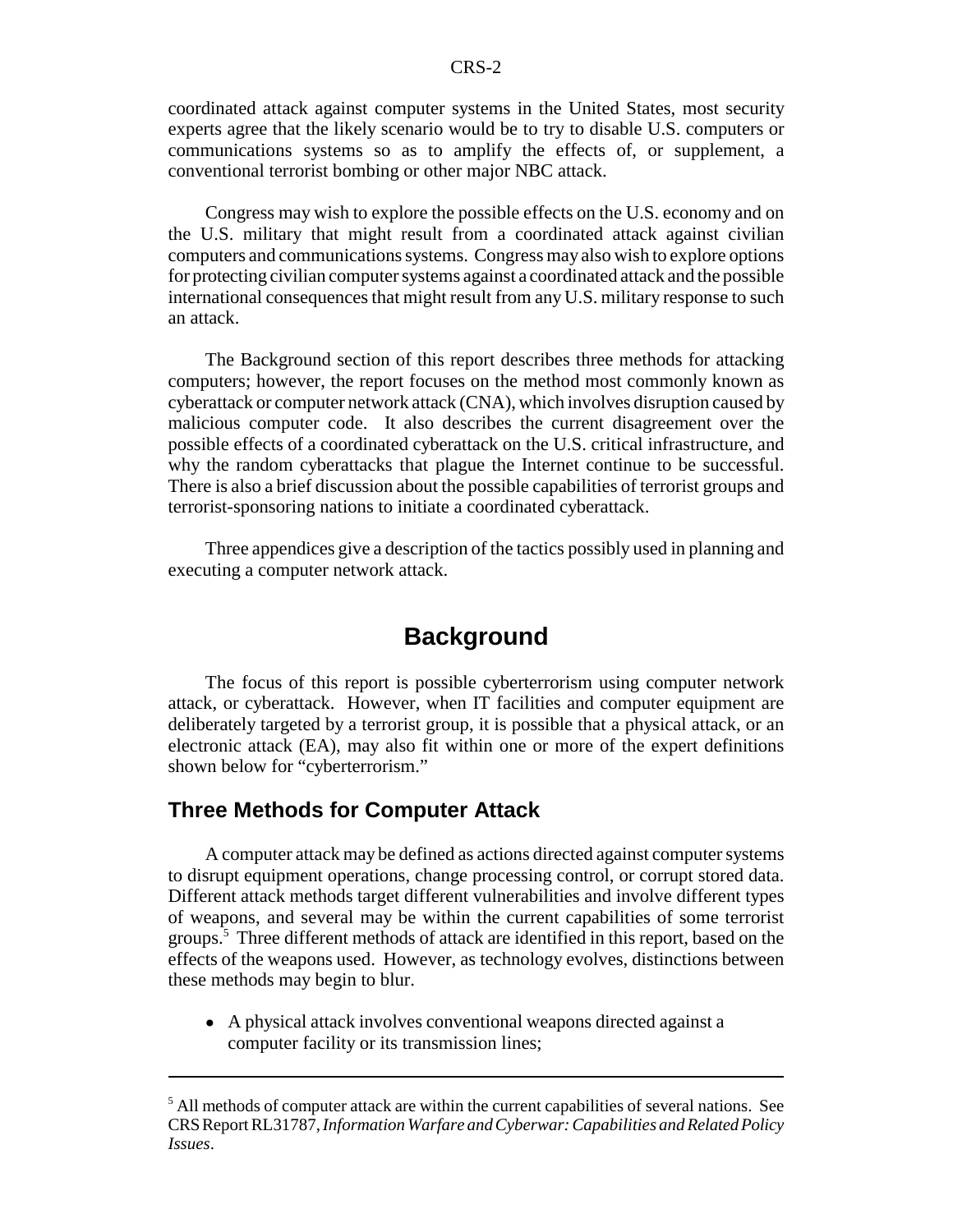- An electronic attack (EA) involves the use the power of electromagnetic energy as a weapon, more commonly as an electromagnetic pulse (EMP) to overload computer circuitry, but also in a less violent form, to insert a stream of malicious digital code directly into an enemy microwave radio transmission; and
- A computer network attack (CNA), usually involves malicious code used as a weapon to infect enemy computers to exploit a weakness in software, in the system configuration, or in the computer security practices of an organization or computer user. Other forms of CNA are enabled when an attacker uses stolen information to enter restricted computer systems.

DOD officials have stated that while CNA and EA threats are "less likely" than physical attacks, they could actually prove more damaging because they involve disruptive technologies that might generate unpredictable consequences or give an adversary unexpected advantages.<sup>6</sup>

**Characteristics of Physical Attack.** A physical attack disrupts the reliability of computer equipment and availability of data. Physical attack is implemented either through use of conventional weapons, creating heat, blast, and fragmentation, or through direct manipulation of wiring or equipment, usually after gaining unauthorized physical access.

In 1991, during Operation Desert Storm, the U.S. military reportedly disrupted Iraqi communications and computer centers by sending cruise missiles to scatter carbon filaments that short circuited power supply lines. Also, the Al Qaeda attacks directed against the World Trade Center and the Pentagon on September 11, 2001, destroyed many important computer databases and disrupted civilian and military financial and communications systems that were linked globally.<sup>7</sup> The temporary loss of communications links and important data added to the effects of the physical attack by closing financial markets for up to a week.8

**Characteristics of Electronic Attack (EA).** Electronic attack, most commonly referred to as an Electromagnetic Pulse (EMP), disrupts the reliability of

<sup>&</sup>lt;sup>6</sup> Advantages of EA and CNA might derive from United States reliance on a computercontrolled critical infrastructure, along with unpredictable results depending on severity of the attack. Jason Sherman, "Bracing for Modern Brands of Warfare," *Air Force Times*, Sept. 27, 2004, [http://www.airforcetimes.com/story.php?f=1-AIRPAPER-358727.php].

<sup>7</sup> Steven Marlin and Martin Garvey, "Disaster-Recovery Spending on the Rise," *Information Week*, Aug. 9, 2004, p.26.

<sup>&</sup>lt;sup>8</sup> For more on conventional, chemical, nuclear, and biological terrorism, see CRS Report RL30153, *Critical Infrastructures: Background, Policy, and Implementation*; CRS Report RL31669, *Terrorism: Background on Chemical, Biological, and Toxin Weapons and Options for Lessening Their Impact*; CRS Report RL32595, *Nuclear Terrorism: A Brief Review of Threats and Responses*; and CRS Issue Brief IB10119, *Terrorism and National Security: Issues and Trends*.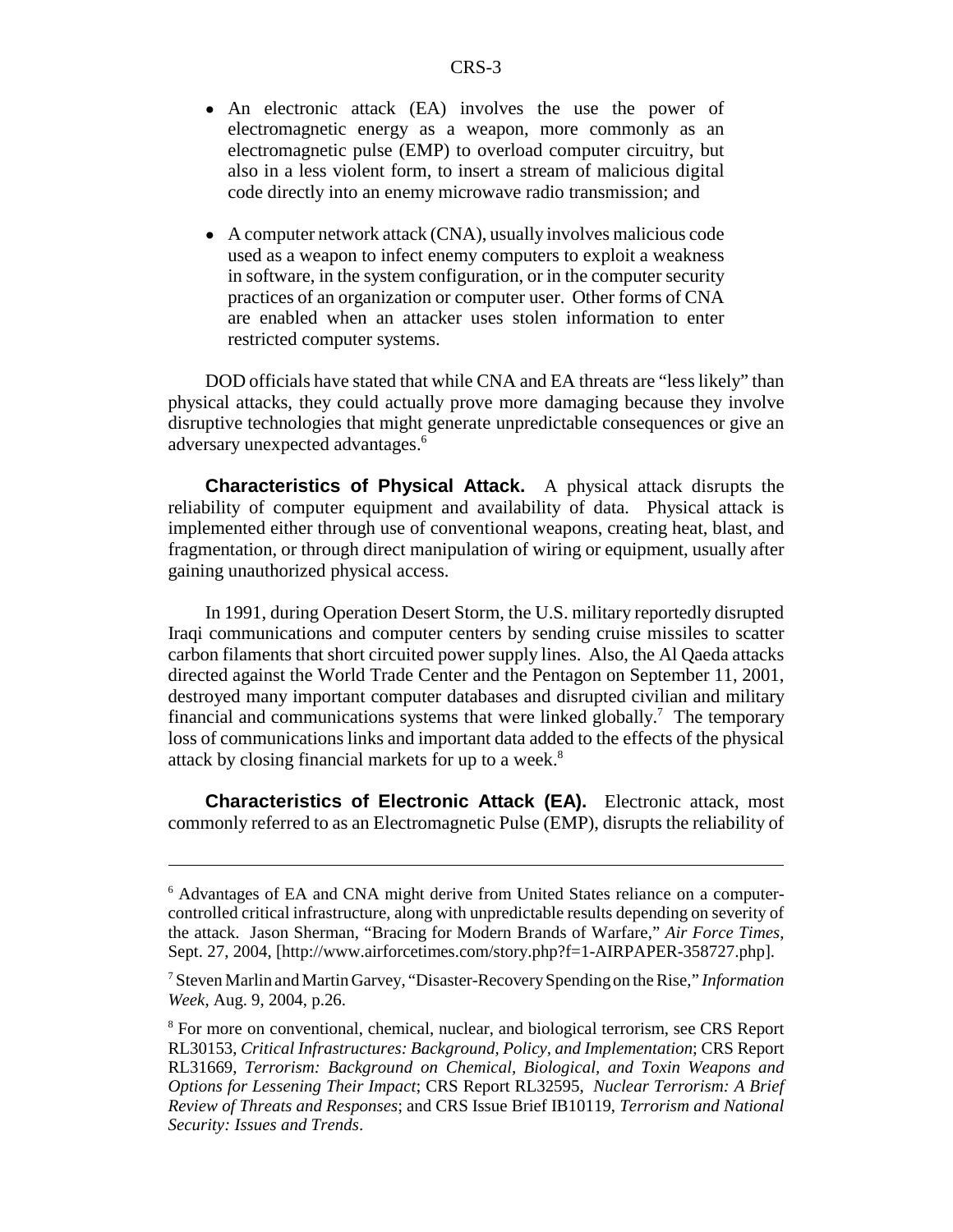electronic equipment through generating instantaneous high energy that overloads circuit boards, transistors, and other electronics.<sup>9</sup> EMP effects can penetrate computer facility walls where they can erase electronic memory, upset software, or permanently disable all electronic components.10 Some assert that little has been done by the private sector to protect against the threat from electromagnetic pulse, and that commercial electronic systems in the United States could be severely damaged by limited range, small-scale, or portable electromagnetic pulse devices.<sup>11</sup> Some military experts have stated that the United States is perhaps the nation most vulnerable to electromagnetic pulse attack.<sup>12</sup>

A Commission to Assess the Threat from High Altitude Electromagnetic Pulse was established by Congress in FY2001 after several experts expressed concern that the U.S. critical infrastructure and military were vulnerable to high altitude EMP attack.13 At a July 22, 2004, hearing before the House Armed Services Committee, panel members from the Commission reportedly stated that as more U.S. military weapons and control systems become increasingly complex, they may also be more vulnerable to the effects of EMP. The consensus of the Commission is that a largescale high altitude EMP attack could possibly hold our society seriously at risk and might result in defeat of our military forces.<sup>14</sup>

However, the Department of Homeland Security (DHS) has stated that testing of the current generation of civilian core telecommunications switches now in use has shown that they are only minimally affected by EMP. DHS has also stated that most of the core communications assets for the United States are housed in large, very well constructed facilities which provide a measure of shielding against the effects of  $EMP.<sup>15</sup>$ 

12 Seth Schiesel, "Taking Aim at An Enemy's Chips," *New York Times*, Feb. 20, 2003.

13 Michael Sirak, "U.S. Vulnerable to EMP Attack," *Jane's Defence Weekly*, July 26, 2004, [http://www.janes.com/defence/news/jdw/jdw040726\_1\_n.shtml].

<sup>&</sup>lt;sup>9</sup> Electrical systems connected to any wire or line that can act as an antenna may be disrupted. [http://www.physics.northwestern.edu/classes/2001Fall/Phyx135-2/19/emp.htm]. "Maintenance of Mechanical and Electrical Equipment at Command, Control, Communications, Computers, Intelligence, Surveillance, and Reconnaissance (C4ISR) Facilities," *HEMP Protection Systems*, Chapter 27, *Army Training Manual* 5-692-2, April 15, 2001 [http://www.usace.army.mil/publications/armytm/tm5-692-2/chap27VOL-2.pdf].

<sup>10</sup> Kenneth R. Timmerman, "U.S. Threatened with EMP Attack," *Insight on the News*, May 28, 2001, [http://www.insightmag.com/news/2001/05/28/InvestigativeReport/ U.Threatened.With.Emp.Attack-210973.shtml].

<sup>11</sup> House Armed Services Committee, *Committee Hearing on Commission to Assess the Threat to the United States from Electromagnetic Pulse Attack*, July 22, 2004. "Experts Cite Electromagnetic Pulse as Terrorist Threat," *Las Vegas Review-Journal*, Oct. 3, 2001.

<sup>14</sup> Dr. John Foster, Jr., et al., *Report of the Commission to Assess the Threat to the United States from Electromagnetic Pulse (EMP) Attack: Volume 1: Executive Report*, report to Congress, 2004. And, Daniel G. Dupont, "Panel Says Society At Great Risk From Electomagnetic Pulse Attack," *Inside the Pentagon*, July 15, 2004, p.1.

<sup>&</sup>lt;sup>15</sup> Statement of Dr. Peter M. Fonash, Acting Deputy Manager, National Communications (continued...)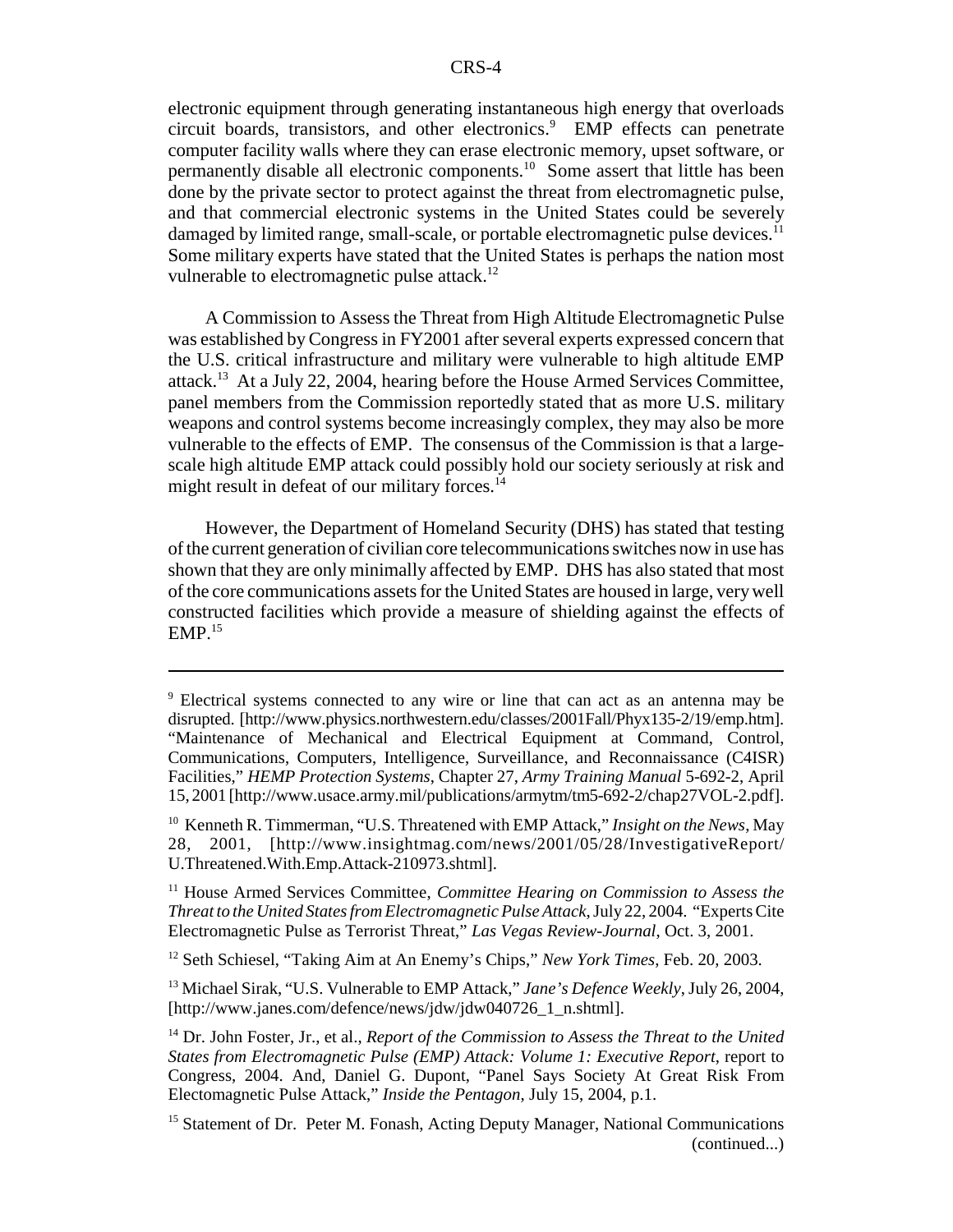Observers believe that mounting a coordinated attack against U.S. computer systems, using either larger-scale, smaller-scale, or even portable EMP weapons requires technical skills that are beyond the capabilities of most terrorist organizations. However, nations such as Russia, and possibly terrorist-sponsoring nations such as North Korea, now have the technical capability to construct and deploy a smaller chemically-driven, or battery-driven EMP device that could disrupt computers at a limited range.<sup>16</sup>

For more on electromagnetic weapons, see CRS Report RL32544, *High Altitude Electromagnetic Pulse (HEMP) and High Power Microwave (HPM) Devices: Threat Assessments*.

**Characteristics of Cyberattack (CNA).** A computer network attack (CNA), or "cyberattack," disrupts the integrity or authenticity of data, usually through malicious code that alters program logic that controls data, leading to errors in output (for more detail, see Appendices A, B, and C). Computer hackers opportunistically scan the Internet looking for computer systems that are mis-configured or lacking necessary security software. Once infected with malicious code, a computer can be remotely controlled by a hacker who may, via the Internet, send commands to spy on the contents of that computer or attack and disrupt other computers.

Cyberattacks usually require that the targeted computer have some pre-existing system flaw, such as a software error, a lack of antivirus protection, or a faulty system configuration, for the malicious code to exploit. However, as technology evolves, this distinguishing requirement of CNA may begin to fade. For example, some forms of EA can now cause effects nearly identical to some forms of CNA. For example, at controlled power levels, the transmissions between targeted microwave radio towers can be hijacked and specially designed viruses, or altered code, can be inserted directly into the adversary's digital network.<sup>17</sup>

#### **Identifying Cyberterrorism**

No single definition of the term "terrorism" has yet gained universal acceptance. Likewise, no single definition for the term "cyberterrorism" has been universally accepted. Labeling a computer attack as "cyberterrorism" is problematic because of

 $15$  (...continued)

System, Department of Homeland Security, before the U.S. Senate Judiciary Committee, Subcommittee on Terrorism, Technology, and Homeland Security, March 5, 2005.

 $16$  While experts disagree about whether any terrorist organizations are capable of building an inexpensive electromagnetic pulse device, it may be possible to acquire a device from a terrorist-sponsoring nation. Michael Abrams, "The Dawn of the E-Bomb," *IEEE Spectrum Online*, Nov. 2003, [http://www.spectrum.ieee.org/WEBONLY/publicfeature/nov03/ 1103ebom.html].

<sup>&</sup>lt;sup>17</sup> Some forms of EA are intended to overpower a radio transmission signal to block or "jam" it, while other forms of EA are intended to overpower a radio signal and replace it with a substitute signal that disrupts processing logic or stored data. David Fulghum, "Network Wars," *Aviation Week & Space Technology*, Oct. 25, 2004, p.91.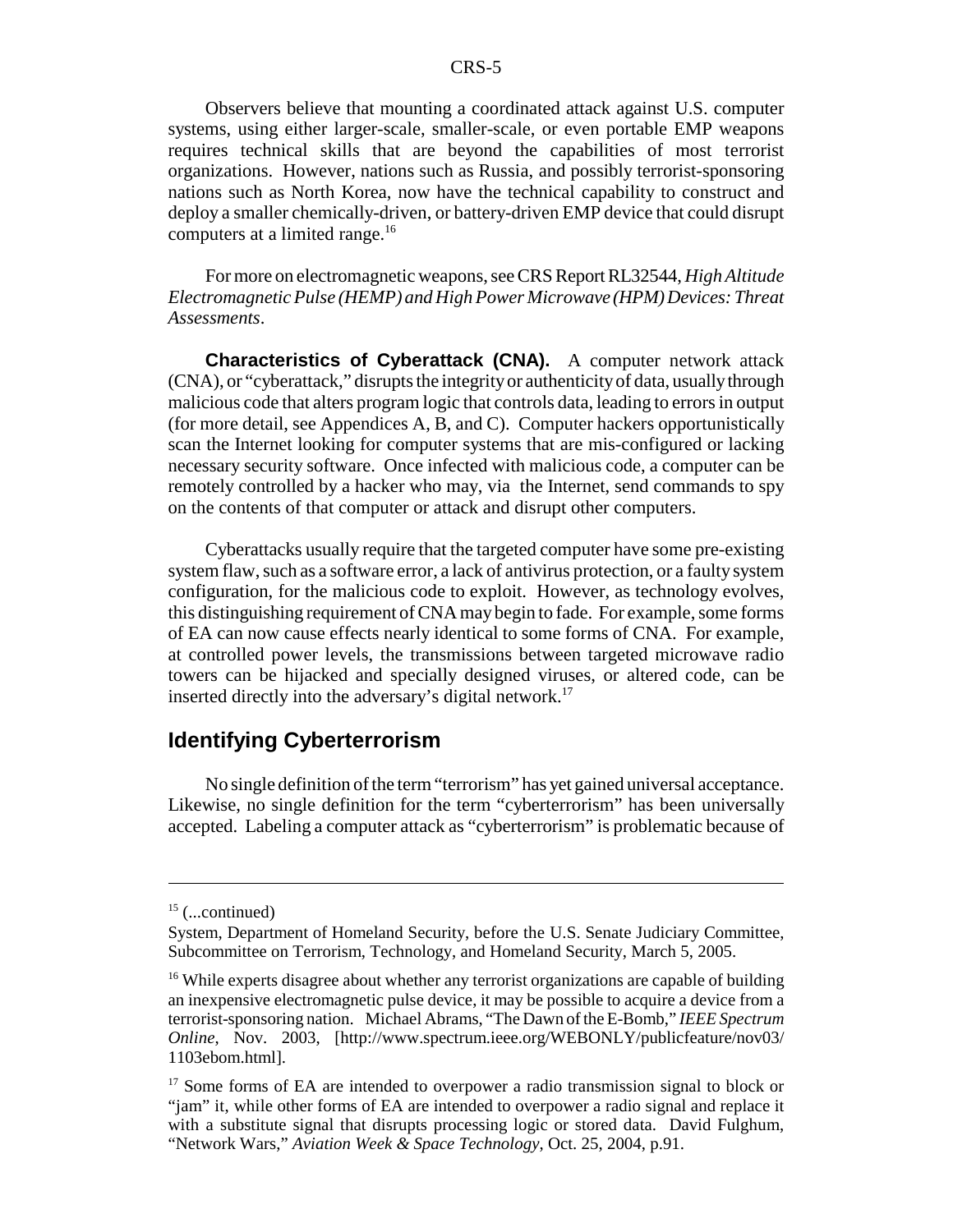the difficulty determining the identity, intent, or the political motivations of an attacker with certainty.

Under 22 USC, section 2656, "terrorism" is defined as premeditated, politically motivated violence perpetrated against noncombatant targets by sub national groups or clandestine agents, usually intended to influence an audience.18

**Expert Opinions Differ.** Some definitions for cyberterrorism focus on the intent of the attackers. For example, the Federal Emergency Management Agency (FEMA) defines cyberterrorism as: "Unlawful attacks and threats of attack against computers, networks, and the information stored therein when done to intimidate or coerce a government or its people in furtherance of political or social objectives."19 Security expert Dorothy Denning defines cyberterrorism as the "politically motivated hacking operations intended to cause grave harm such as loss of life or severe economic damage."20 Others assert that any deliberate use of information technology by terrorist groups and their agents to cause harm constitutes cyberterrorism.<sup>21</sup>

Some security experts define cyberterrorism based on the effects of an attack. Included are activities where computers are targeted and the resulting effects are destructive or disruptive enough to generate fear potentially comparable to that from a traditional act of terrorism, even if initiated by criminals with no political motive. Under this "effects" view, even computer attacks that are limited in scope, but lead to death, injury, extended power outages, airplane crashes, water contamination, or major loss of confidence for portions of the economy, may also be labeled cyberterrorism.22 Some observers state that cyberterrorism can take the form of a physical attack that destroys computerized nodes for critical infrastructures, such as the Internet, telecommunications, or the electric power grid, without ever touching a keywboard.<sup>23</sup> DHS officials have also asserted that cybersecurity cuts across all aspects of critical infrastructure protection and that cyberoperations cannot be separated from the physical aspects of businesses because they operate interdependently.<sup>24</sup>

<sup>&</sup>lt;sup>18</sup> The United States has employed this definition of terrorism for statistical and analytical purposes since 1983. U.S. Department of State, 2002, *Patterns of Global Terrorism,2003*, [http://www.state.gov/s/ct/rls/pgtrpt/2001/html/10220.htm].

 $19$  [http://www.fema.gov/pdf/onp/toolkit\_app\_d.pdf].

<sup>&</sup>lt;sup>20</sup> Dorothy Denning, "Activism, Hactivism, and Cyberterrorism: The Internet as a tool for Influencing Foreign Policy," in John Arquilla and David Ronfeldt, ed., *Networks and Netwars*, (Rand, 2001), p. 241.

<sup>21</sup> Serge Krasavin, *What is Cyberterrorism?*, Computer Crime Research Center, Apr. 23, 2004, [http://www.crime-research.org/analytics/Krasavin/].

<sup>&</sup>lt;sup>22</sup> Dorothy Denning, *Is Cyber War Next?*, Social Science Research Council, Nov. 2001, [http://www.ssrc.org/sept11/essays/denning.htm].

<sup>23</sup> Dan Verton, *A Definition of Cyber-terrorism*, Computerworld, Aug. 11, 2003, [http://www.computerworld.com/securitytopics/security/story/0,10801,83843,00.html].

<sup>&</sup>lt;sup>24</sup> DHS press release, "Ridge Creates New Division to Combat Cyber Threats," June 6, (continued...)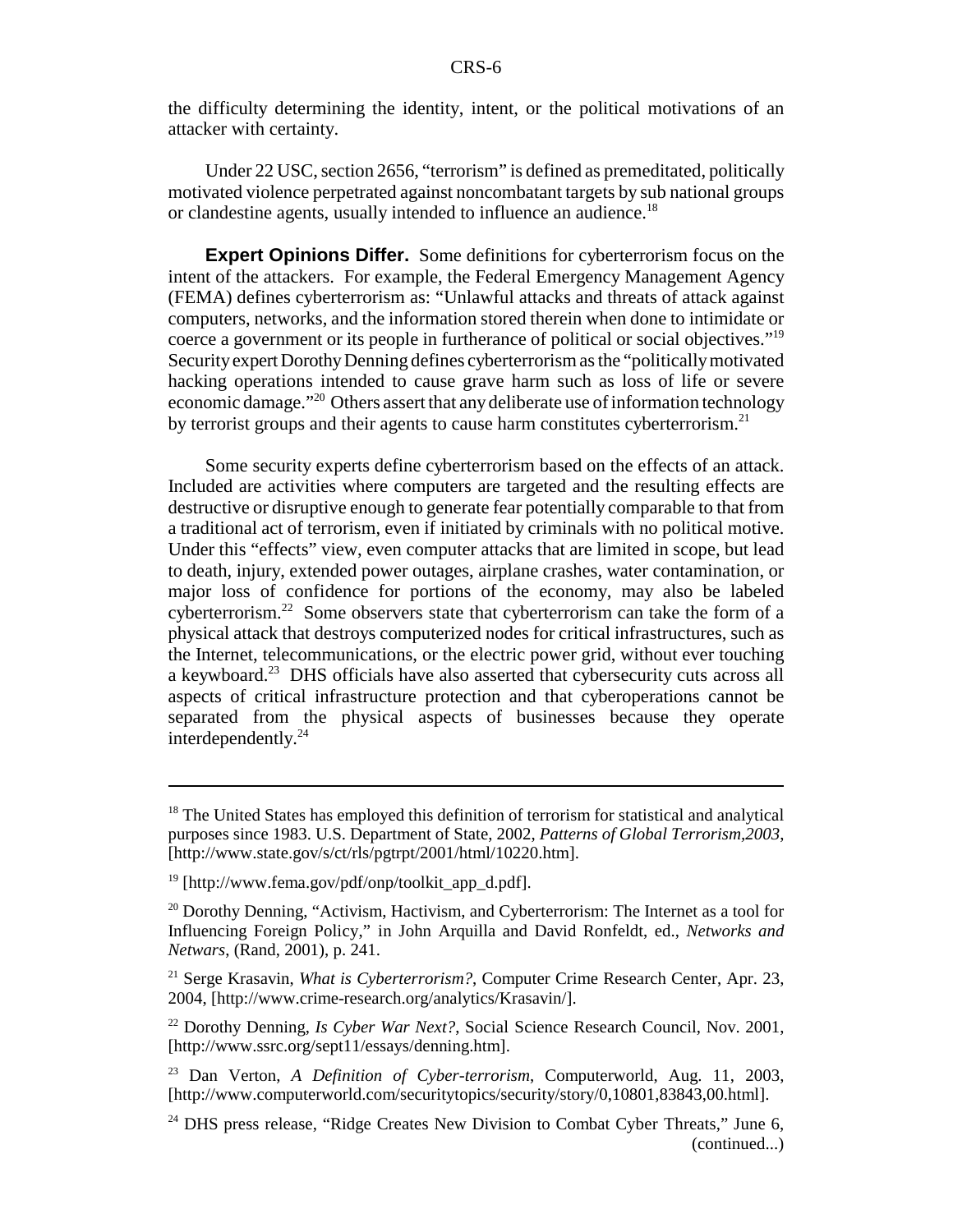Thus, where computers or IT facilities and equipment are deliberately targeted by terrorist groups, methods involving physical attack and EA may each fit within the above definitions for "cyberterrorism."

**Cyberterrorism Defined.** By combining the above concepts of intent and effects, "cyberterrorism" may be defined as the use of computers as weapons, or as targets, by politically motivated international, or sub-national groups, or clandestine agents who threaten or cause violence and fear in order to influence an audience, or cause a government to change its policies. This definition, which combines several opinions about cyberterrorism, can encompass all three methods: physical, EA, and CNA, for attacks against computers.

**Difficulty Identifying Attackers.** Instructions for exploiting computer vulnerabilities are easily obtainable by anyone via the Internet. However, to date, there is no published evidence linking a sustained or widespread attack using CNA with international terrorist groups.<sup>25</sup> It remains difficult to determine the identity of the initiators of most cyberattacks, while at the same time security organizations continue to report that computer virus attacks are becoming more frequent, causing more economic losses, and affecting larger areas of the globe. For example, the Computer Emergency Response Team Coordination Center (CERT/CC) shows that 137,529 computer security incidents were reported to their office in 2003, up from 82,094 in 2002.<sup>26</sup> The challenge of identifying the source of attacks is complicated by the unwillingness of commercial enterprises to report attacks, owing to potential liability concerns. CERT/CC estimates that as much as 80% of all actual computer security incidents still remain unreported.<sup>27</sup>

## **Possible Effects of Cyberterrorism**

As yet, no coordinated or widespread cyberattack has had a crippling effect on the U.S. infrastructure. However, while the number of random Internet cyberattacks has been increasing, the data collected to measure the trends for cyberattacks cannot be used to accurately determine if a terrorist group, or terrorist-sponsoring state, has initiated any of them.

 $24$  (...continued)

<sup>2003, [</sup>http://www.dhs.gov/dhspublic/display?content=916].

<sup>25</sup> John Arquilla and David Ronfeldt, "The Advent of Netwar (Revisited)," *Networks and Netwars: The Future of Terror, Crime and Militancy*, (Santa Monica: Rand, 2001), pp. 1-28.

 $26$  An incident may involve one site or hundreds (or even thousands) of sites. Also, some incidents may involve ongoing activity for long periods of time. *The Computer Emergency Response Team Coordination Center (CERT/CC) Statistics 1988-2004*, [http://www.cert.org/stats/cert\_stats.html].

 $27$  Many cyberattacks are unreported usually because the organization is unable to recognize that it has been attacked, or because the organization is reluctant to reveal publicly that it has experienced a computer attack, Government Accountability Office, *Information Security: Further Efforts Needed to Fully Implement Statutory Requirements in DOD*, GAO-03-1037T, July 24, 2003, p. 6.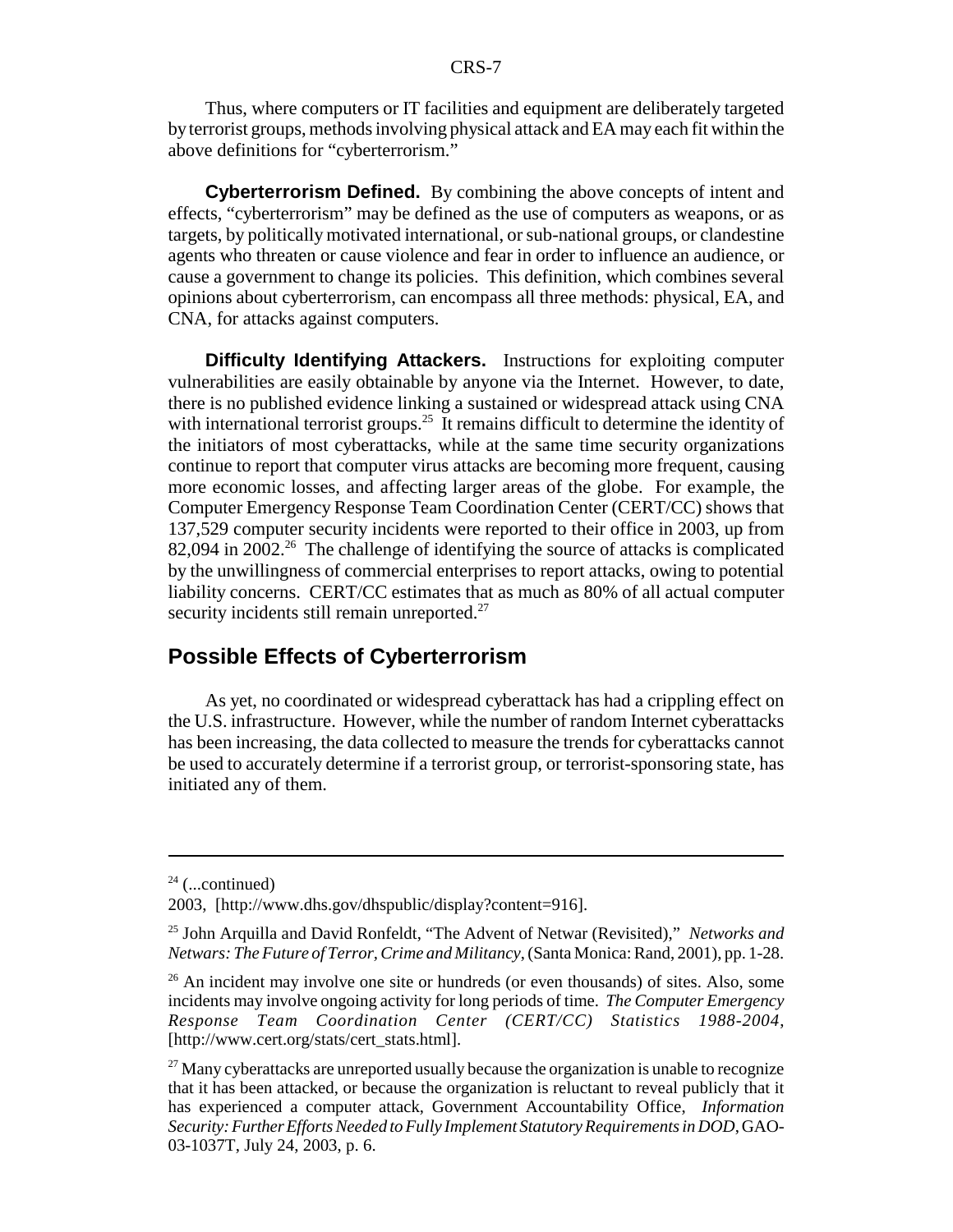A recent private study found that during the latter half of 2002, the highest rates for global cyberattack activity were directed against critical infrastructure industry companies.28 A new report on industrial cybersecurity problems, produced by the British Columbia Institute of Technology, and the PA Consulting Group, using data from as far back as 1981, reportedly has found a 10-fold increase in the number of successful cyberattacks on infrastructure Supervisory Control And Data Acquisition systems since 2000.<sup>29</sup> DOD officials have also observed that the number of attempted intrusions into military networks has gradually increased, from 40,076 incidents in 2001, to 43,086 in 2002, 54,488 in 2003, and 24,745 as of June 2004.<sup>30</sup> The consequences of these attacks on military operations are not clear, however.

**Disagreement about Effects on the Critical Infrastructure.** While security experts agree that a coordinated cyberattack could be used to amplify the effects of a conventional physical terrorist attack, such as an NBC attack, many of these same experts disagree about the damaging effects that might result from an attack directed against computers that operate the U.S. critical infrastructure. Some observers have stated that because of U.S. dependency on computer technology, such attacks may have the potential to create economic damage on a large scale, while other observers have stated that U.S. infrastructure systems are resilient and would possibly recover easily, thus avoiding any severe or catastrophic effects.

Some of China's military journals speculate that cyberattacks could disable American financial markets. China, however, is as dependent on these markets as the United States, and could suffer even more from their disruption. As to other critical infrastructures, the amount of potential damage that could be inflicted may be relatively trivial compared to the costs of discovery, if engaged in by a nation state. These constraints, however, do not apply to non-state actors like Al Qaeda, making cyberattacks a potentially useful tool for it and others who reject the global market economy. 31

In July 2002, the U.S. Naval War College hosted a war game called "Digital Pearl Harbor" to develop a scenario for a coordinated cyberterrorism event, where mock attacks by computer security experts against critical infrastructure systems simulated state-sponsored cyberwarfare. The simulated cyberattacks determined that the most vulnerable infrastructure computer systems were the Internet itself, and the computer systems that are part of the financial infrastructure.<sup>32</sup> It was also

<sup>28</sup> Symantec, *Symantec Internet Security Threat Report*, Feb.2003, p. 48.

<sup>&</sup>lt;sup>29</sup> "The Myths and Facts behind Cyber Security Risks for Industrial Control Systems," *Proceedings of the ISA Expo 2004*, Houston, Texas, Oct. 5, 2004.

<sup>30</sup> Frank Tiboni, "DOD Plans Network Task Force," *FCW.com*, Sept. 28, 2004, [http://www.fcw.com/fcw/articles/2004/0927/web-dod-09-28-04.asp].

<sup>&</sup>lt;sup>31</sup> James Lewis, "Assessing the Risks of Cyber Terrorism, Cyber War and Other Cyber Threats," Dec. 2002, [http://www.csis.org/tech/0211\_lewis.pdf].

<sup>&</sup>lt;sup>32</sup> At the annual conference of the Center for Conflict Studies, Phil Williams, Director of the Program on Terrorism and Trans-National Crime and the University of Pittsburgh, said an attack on the global financial system would likely focus on key nodes in the U.S. financial (continued...)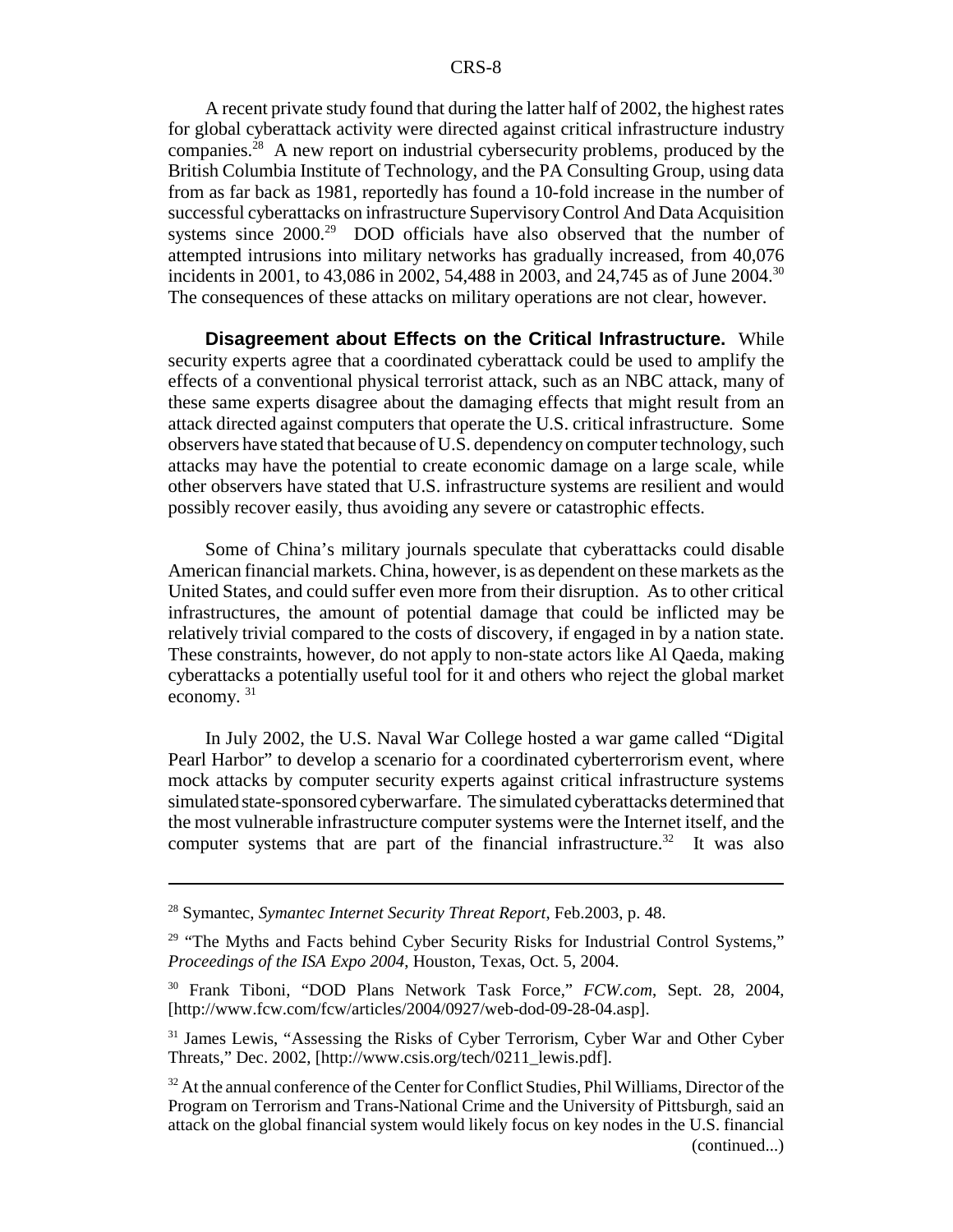determined that attempts to cripple the U.S. telecommunications infrastructure would be unsuccessful because system redundancy would prevent damage from becoming too widespread. The conclusion of the exercise was that a "Digital Pearl Harbor" in the United States was only a slight possibility.<sup>33</sup>

However, in 2002, a major vulnerability was discovered in switching equipment software that threatened the infrastructure for major portions of the Internet. A flaw in the Simple Network Management Protocol (SNMP) would have enabled attackers to take over Internet routers and cripple network telecommunications equipment globally. Network and equipment vendors worldwide raced quickly to fix their products before the problem could be exploited by hackers, with possible worldwide consequences. U.S. government officials also reportedly made efforts to keep information about this major vulnerability quiet until after the needed repairs were implemented on vulnerable Internet systems. $34$  According to an assessment reportedly written by the FBI, the security flaw could have been exploited to cause many serious problems, such as bringing down widespread telephone networks and also halting control information exchanged between ground and aircraft flight control systems.<sup>35</sup>

**Unpredictable Interactions Between Infrastructures.** An important area that is not fully understood concerns the unpredictable interactions between computer systems that operate the different U.S. infrastructures. The concern is that numerous interdependencies (where downstream systems may rely on receiving good

 $32$  (...continued)

infrastructure: Fedwire and Fednet. Fedwire is the financial funds transfer system that exchanges money among U.S. banks, while Fednet is the electronic network that handles the transactions. The system has one primary installation and three backups. "You can find out on the Internet where the backups are. If those could be taken out by a mix of cyber and physical activities, the U.S. economy would basically come to a halt," Williams said. "If the takedown were to include the international funds transfer networks CHIPS and SWIFT then the entire global economy could be thrown into chaos." George Butters, "Expect Terrorist Attacks on Global Financial System," Oct. 10, 2003, [http://www.theregister. co.uk/content/55/33269.html].

<sup>&</sup>lt;sup>33</sup> The simulation involved more than 100 participants. Gartner, Inc., "Cyberattacks: The Results of the Gartner/U.S. Naval War College Simulation," July, 2002, [http://www3.gartner.com/2 events/audioconferences/dph/dph.html.] War game [http://www3.gartner.com/2\_events/audioconferences/dph/dph.html.] participants were divided into cells, and devised attacks against the electrical power grid, telecommunications infrastructure, the Internet and the financial services sector. It was determined that "peer-to-peer networking", a special method of communicating where every PC used commonly available software to act as both a server and a client, posed a potentially critical threat to the Internet itself. William Jackson, "War College Calls Digital Pearl Harbor Doable," *Government Computer News*, Aug. 23, 2002, [http://www.gcn.com/ vol1\_no1/daily-updates/19792-1.html].

<sup>&</sup>lt;sup>34</sup> The vulnerability was found in Abstract Syntax Notation One (ASN.1) encoding, and was extremely widespread. Ellen Messmer, "President's Advisor Predicts Cyber-catastrophes Unless Security Improves," *Network World Fusion*, July 9, 2002, [http://www.nwfusion.com/news/2002/0709schmidt.html].

<sup>35</sup> Barton Gellman, "Cyber-Attacks by Al Qaeda Feared," *Washington Post*, June 27, 2002, p. A01.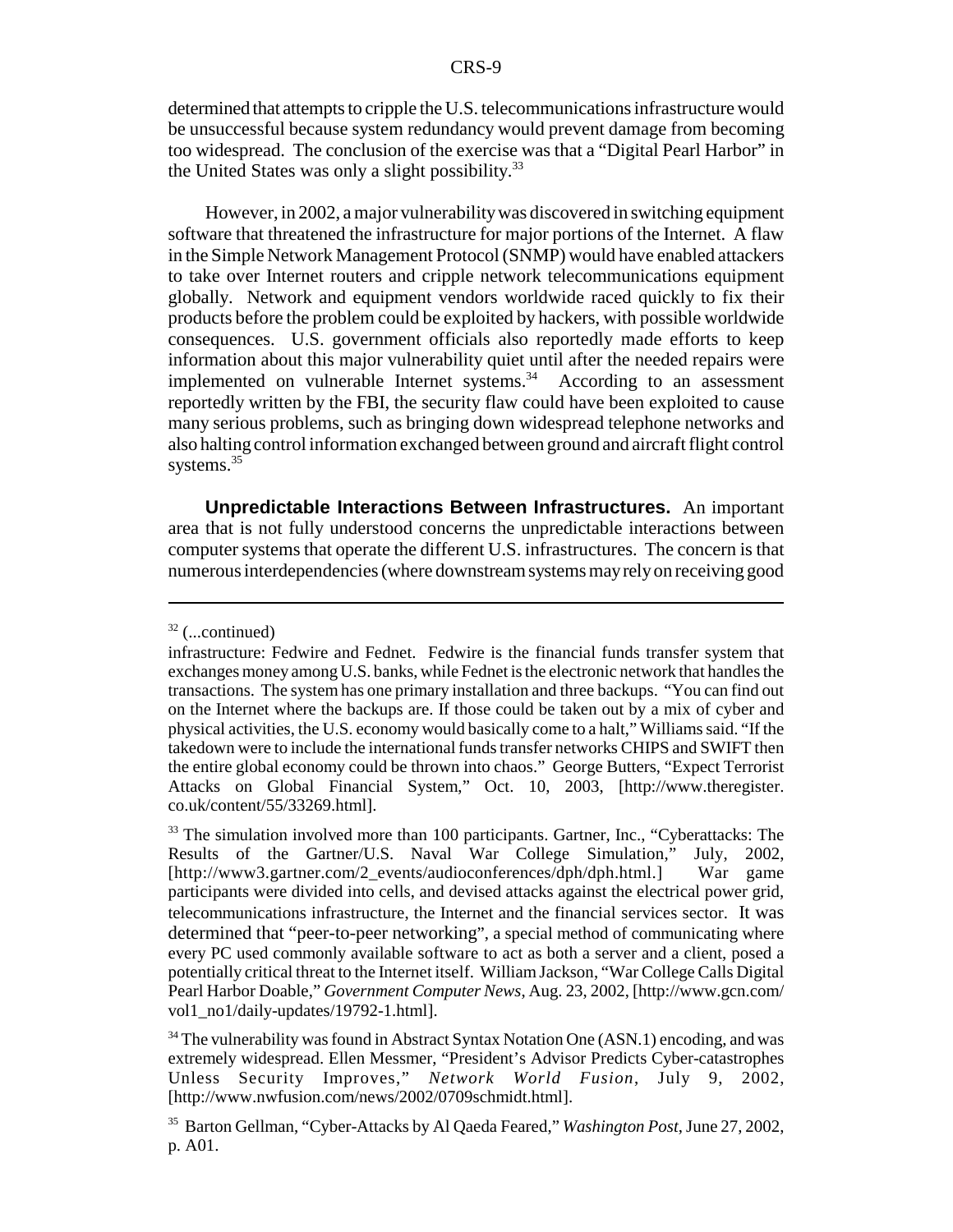data through stable links with upstream computers in a different infrastructure) could possibly build to a cascade of damaging effects that are unpredictable in how they might affect national security.<sup>36</sup> For example, in 2003 while the newly released "Blaster" worm was causing disruption of Internet computers over several days in August, it may also have added to the severity of the Eastern United States power blackout that occurred on August 14, by degrading the performance of several communications lines that linked the data centers used by utility companies to send warnings to other managers downstream on the power grid.<sup>37</sup>

**SCADA Systems May Be Vulnerable.** Supervisory Control And Data Acquisition (SCADA) systems are computer systems relied upon by most critical infrastructure organizations (such as companies that manage the power grid) to automatically monitor and adjust switching, manufacturing, and other process control activities, based on digitized feedback data gathered by sensors. These control systems are frequently unmanned, operate in remote locations, and are accessed periodically by engineers or technical staff via telecommunications links.

Some experts believe that these systems may be especially vulnerable, and that their importance for controlling the critical infrastructure may make them an attractive target for cyberterrorists. SCADA systems, once connected only to isolated networks using only proprietary computer software, now operate using more vulnerable Commercial-Off-The-Shelf (COTS) software, and are increasingly being linked directly into corporate office networks via the Internet.<sup>38</sup> Some observers believe that many, if not most, SCADA systems are inadequately protected against a cyberattack, and remain persistently vulnerable because many organizations that operate them have not paid proper attention to their unique computer security needs.<sup>39</sup>

<sup>&</sup>lt;sup>36</sup> The most expensive natural disaster in U.S. history, Hurricane Andrew, is reported to have caused \$25 billion dollars in damage, while the Love Bug virus is estimated to have cost computer users around the world somewhere between \$3 billion and \$15 billion. However, the Love Bug virus was created and launched by a single university student in the Philippines, relying on inexpensive computer equipment. Christopher Miller, *GAO Review of Weapon Systems Software*, Mar. 3, 2003, Email communication, MillerC@gao.gov.

<sup>&</sup>lt;sup>37</sup> Congestion caused by the Blaster worm delayed the exchange of critical power grid control data across the public telecommunications network, which could have hampered the operators' ability to prevent the cascading effect of the blackout. Dan Verton, "Blaster Worm Linked to Severity of Blackout," *Computerworld*, Aug. 29, 2003, [http://www.computerworld.com/printthis/2003/0,4814,84510,00.html.]

<sup>&</sup>lt;sup>38</sup> Proprietary systems are unique, custom built software products intended for installation on a few (or a single) computers, and their uniqueness makes them a less attractive target for hackers. They are less attractive because finding a security vulnerability takes time (See Appendix A), and a hacker may usually not consider it worth their while to invest the preoperative surveillance and research needed to attack a proprietary system on a single computer. Widely used Commercial-Off-The-Shelf (COTS) software products, on the other hand, are more attractive to hackers because a single security vulnerability, once discovered in a COTS product, may be embedded in numerous computers that have the same COTS software product installed.

<sup>&</sup>lt;sup>39</sup> Industrial computers sometimes have operating requirements that differ from business or office computers. For example, monitoring a chemical process, or a telephone microwave (continued...)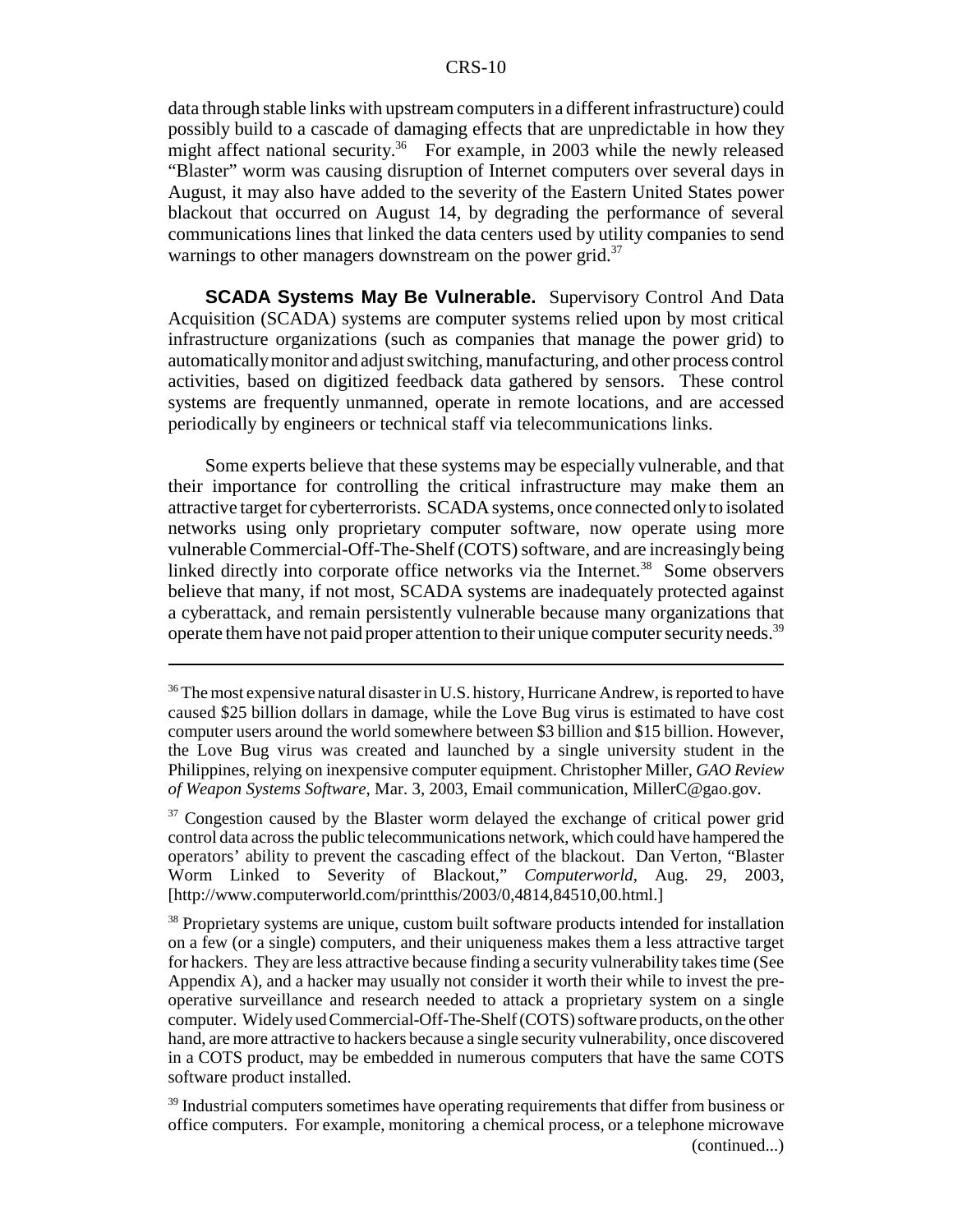The following example may serve to illustrate the vulnerability of control systems and highlight possible cybersecurity issues that could arise for infrastructure nodes when SCADA controls are interconnected with office networks. In August 2003, the "Slammer"Internet computer worm was able to corrupt for five hours the computer control systems at the Davis-Besse nuclear power plant located in Ohio (fortunately, the power plant was closed and off-line when the cyberattack occurred). The computer worm was able to successfully penetrate systems in the Davis-Besse power plant control room largely because the business network for its corporate offices was found to have multiple connections to the Internet that bypassed the control room firewall. $40$ 

However, other observers suggest that SCADA systems and the critical infrastructure are more robust and resilient than early theorists of cyberterror have stated, and that the infrastructure would likely recover rapidly from a cyberterrorism attack. They cite, for example, that water system failures, power outages, air traffic disruptions, and other scenarios resembling possible cyberterrorism often occur as routine events, and rarely affect national security, even marginally. System failures due to storms routinely occur at the regional level, where service may often be denied to customers for hours or days. Technical experts who understand the systems would work to restore functions as quickly as possible. Cyberterrorists would need to attack multiple targets simultaneously for long periods of time to gradually create terror, achieve strategic goals, or to have any noticeable effects on national security.<sup>41</sup>

For more information about SCADA systems, see CRS Report RL31534, *Critical Infrastructure: Control Systems and the Terrorist Threat*.

**DOD Relies on Civilian Technology.** During Operation Iraqi Freedom, commercial satellites were used to supplement other military communications channels, which at times lacked sufficient capacity.<sup>42</sup> A cyberattack directed against civilian communications systems could possibly disrupt communications to some

 $39$  (...continued)

tower may require 24-hour continuous availability for a critical industrial computer. Even though industrial systems may operate using COTS software (see above), it may be economically difficult to justify suspending the operation of an industrial SCADA computer on a regular basis to take time to install every new security software patch. See interview with Michael Vatis, director of the Institute for Security Technology Studies related to counterterrorism and cybersecurity. Sharon Gaudin, "Security Expter: U.S. Companies Unprepared for Cyber Terror," *Datamation*, July 19, 2002, [http://itmanagement. earthweb.com/secu/article.php/1429851]. Also, Government Accountability Office, *Information Security: Further Efforts Needed to Fully Implement Statutory Requirements in DOD*, GAO-03-1037T, July 24, 2003, p. 8.

<sup>40</sup> Kevin Poulsen, "Slammer Worm Crashed Ohio Nuke Plant Network," *Security Focus*, Aug. 19, 2003, [http://www.securityfocus.com/news/6767].

<sup>41</sup> Scott Nance, "Debunking Fears: Exercise Finds 'Digital Pearl Harbor' Risk Small," *Defense Week*, Apr. 7, 2003, [http://www.kingpublishing.com/publications/dw/].

<sup>42</sup> Brigadier Gen. Dennis Moran, U.S. Central Command/ J6, in U.S. Congress, House Armed Services Subcommittee on Terrorism, Unconventional Threats and Capabilities, *Hearing on Military C4I Systems*, Oct. 21, 2003, [http://www.cq.com].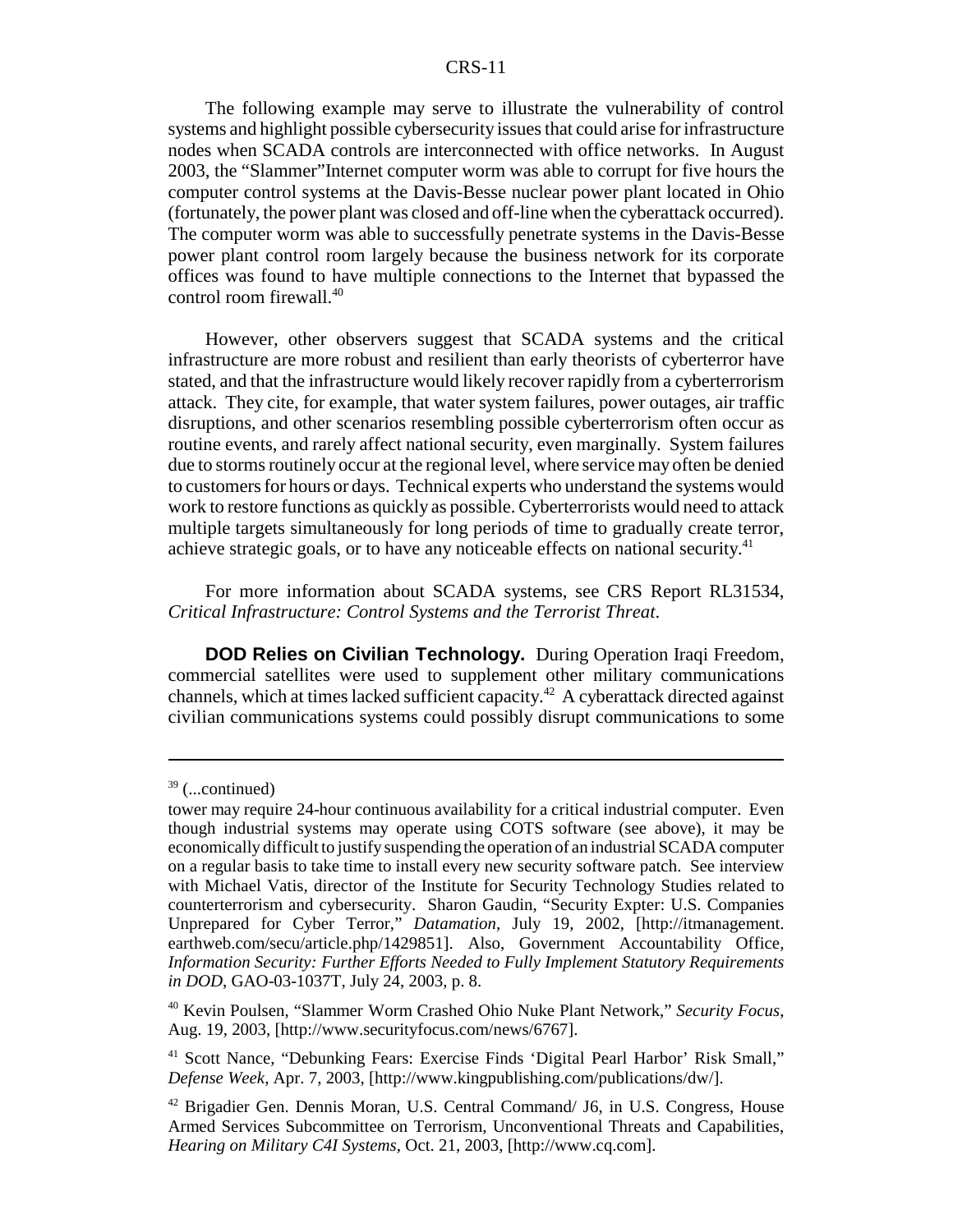combat units, or could possibly lead to delayed shipment of military supplies, or a slowdown in the scheduling and deployment of troops before a crisis.

Several simulations have been conducted to determine what effects an attempted cyberattack on the critical infrastructure might have on U.S. defense systems. In 1997, DOD conducted a mock cyberattack to test the ability of DOD systems to respond to protect the national information infrastructure. That exercise, called operation "Eligible Receiver 1997," revealed dangerous vulnerabilities in U.S. military information systems.<sup>43</sup> In October 2002, a subsequent mock cyberattack against DOD systems, titled "Eligible Receiver 2003," indicated a need for greater coordination between military and non-military organizations to deploy a rapid military computer counter-attack.<sup>44</sup>

 DOD also uses Commercial-Off-The-Shelf (COTS) hardware and software products both in core information technology administrative functions, and also in the combat systems of all services, as for example, in the integrated warfare systems for nuclear aircraft carriers.<sup>45</sup> DOD favors the use of COTS products in order to take advantage of technological innovation, product flexibility and standardization and resulting cost-effectiveness. Nevertheless, DOD officials and others have stated that COTS products are lacking in security, and that strengthening the security of those products to meet military requirements may be too difficult and costly for most COTS vendors. To improve security, DOD Information Assurance practices require deploying several layers of additional protective measures around COTS military systems to make them more difficult for enemy cyberattackers to penetrate.<sup>46</sup>

However, on two separate occasions in 2004, viruses reportedly infiltrated two top-secret computer systems at the Army Space and Missile Defense Command. It is not clear how the viruses penetrated the military systems, or what the effects were. Also, contrary to security policy requirements, the computers reportedly lacked basic anti virus software protection.<sup> $47$ </sup> Security experts have noted that for both military and civilian systems, no matter how much protection is given to computers, hackers are always creating new ways to defeat those protective measures, and whenever

<sup>43</sup> Christopher Casteilli,"DOD and Thailand Run Classified 'Eligible Receiver' Info-War Exercise," *Defense Information and Electronics Report*, 2002, vol. 77, no. 44.

<sup>&</sup>lt;sup>44</sup> Briefing on "Eligible Receiver 2003" by DOD staff for the Congressional Research Service, January 9, 2003.

<sup>&</sup>lt;sup>45</sup> Some ships of the U.S. Navy use Windows software. Bill Murray, "Navy Carrier to Run Win 2000," *GCN.com*, Sept. 11, 2000, [http://www.gcn.com/vol19\_no27/dod/2868-1.html]. Major U.K. naval systems defense contractor, BAE Systems, also took the decision to standardize future development on Microsoft Windows. John Lettice, "OSS Torpedoed: Royal Navy Will Run on Windows for Warships,"*Registe*r, Sept. 6, 2004, [http://www.theregister.co.uk/2004/09/06/ams\_goes\_windows\_for\_warships/].

<sup>46</sup> Patience Wait, "Defense IT Security Can't Rest on COTS," *GCN.com*, Sept. 27, 2004, [http://www.gcn.com/23\_29/news/27422-1.html].

<sup>47</sup> Dawn Onley, "Army Urged to Step Up IT Security Focus," *GCN.com*, Sept.2, 2004, [http://www.gcn.com/vol1\_no1/daily-updates/27138-1.html].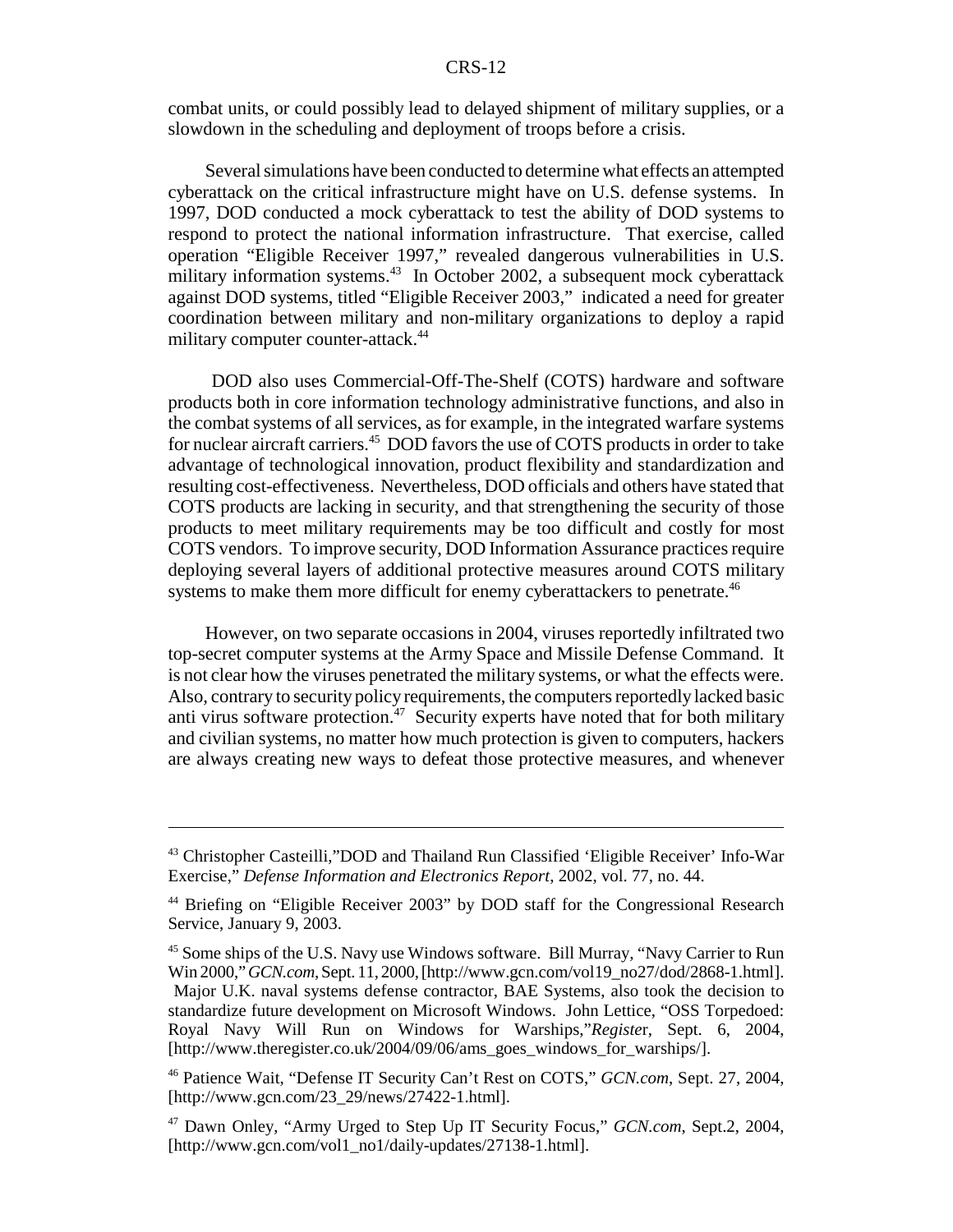systems are connected on a network, it is possible to exploit even a relatively secure system by jumping from a non-secure system.<sup>48</sup>

### **Why Cyberattacks Are Successful**

Networked computers with exposed vulnerabilities may be disrupted or taken over by a hacker, or by automated malicious code. Should a terrorist group attempt to launch a coordinated cyberattack against computers that manage the U.S. critical infrastructure, they may find it useful to copy some of the tactics now commonly used by today's computer hacker groups to locate Internet-connected computers with vulnerabilities, and then systematically exploit those vulnerabilities (see Appendices A, B, and C).

**Hackers Search for Computer System Vulnerabilities.** Computer hackers opportunistically scan the Internet to find and infect computer systems that are mis-configured, or lack current software security patches. Compromised computers can become part of a "bot network" or "bot herd" (a "bot" is a remotelycontrolled, or semi-autonomous computer program that can infect computers), sometimes comprised of hundred or thousands of compromised computers that can all controlled remotely by a single hacker. This "bot herd" hacker may instruct the computers through an encrypted communications channel to spy on the owner of each infected computer, and quietly transmit copies of any sensitive data that is found, or he may direct the "herd" to collectively attack as a swarm against other targeted computers.

Even computers with current software security patches installed may still be vulnerable to a type of CNA known as a "Zero-Day exploit". This may occur if a computer hacker discovers a new software vulnerability and launches a malicious attack program to infect the computer before a security patch can be created by the software vendor and distributed to protect users.

In results of a 2004 survey of security and law enforcement executives, conducted in part by the Secret Service, CSO (Chief Security Officer) magazine, and the Computer Emergency Response Team Coordination Center (CERT/CC), a major reporting center for statistics on Internet security problems, hackers are cited as the greatest cybersecurity threat. The survey also shows that while 43% of respondents reported an increase in cybercrimes over the previous year, at least 30% of those did not know whether insiders or outsiders were the cause. Of those respondents who did know, 71% of attacks reportedly came from outsiders while 29% came from insiders.49

**Automated Cyberattacks Spread Quickly.** The "Slammer" computer worm attacked Microsoft's database software and spread through the Internet over the space of one weekend in January 2003. According to a preliminary study

<sup>48</sup> Patience Wait, "Defense IT Security Can't Rest on COTS," *GCN.com*, Sept.27, 2004, [http://www.gcn.com/23\_29/news/27422-1.html].

<sup>&</sup>lt;sup>49</sup> "E-crime Watch Survey Shows Significant Increase in Electronic Crimes," *CSOonline.com*, May 25, 2004, [http://www.csoonline.com/releases/ecrimewatch04.pdf].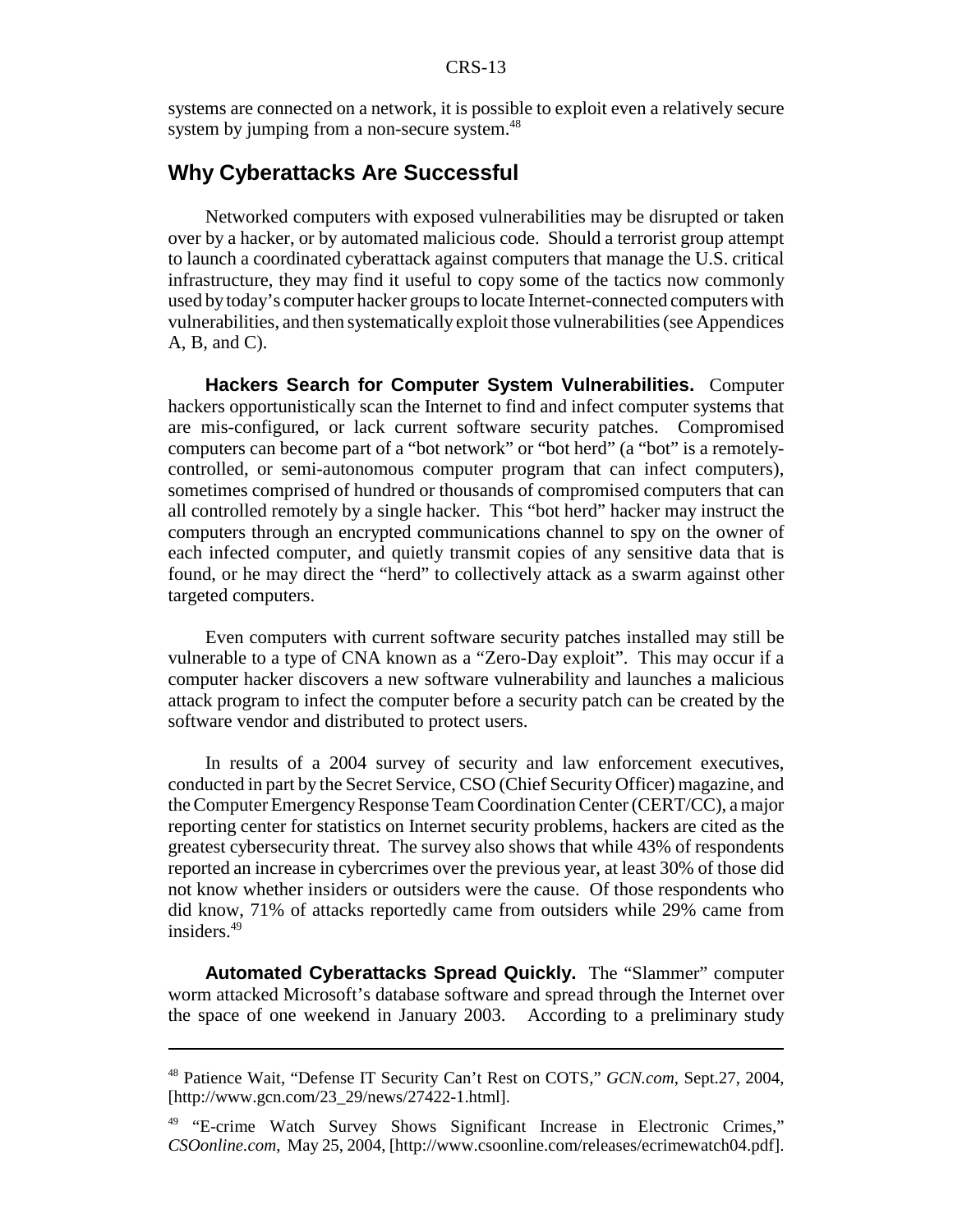coordinated by the Cooperative Association for Internet Data Analysis (CAIDA), on January 25, 2003, the SQL Slammer worm (also known as "Sapphire") automatically spread to infect more than 90 percent of vulnerable computers worldwide within 10 minutes of its release on the Internet, making it the fastest computer worm in history. As the study reports, exploiting a known vulnerability for which a patch has been available since July 2002, Slammer doubled in size every 8.5 seconds and achieved its full scanning rate (55 million scans per second) after about 3 minutes. It caused considerable harm through network outages and such unforeseen consequences as canceled airline flights and automated teller machine (ATM) failures.<sup>50</sup>

Whenever a cyberattack against computers or networks is reported to CERT/CC, it is recorded as a statistic for security incidents. However, as of 2004, CERT/CC has abandoned this practice for keeping a record of cyberattacks. This is because the widespread use of automated cyberattack tools has escalated the number of network attacks to such a high level, that their organization has stated that a count of security incidents has become meaningless as a metric for assessing the scope and effects of attacks against Internet-connected systems.<sup>51</sup>

**Persistence of Computer System Vulnerabilities.** Vulnerabilities in software and computer system configurations provide the entry points for a cyberattack. Vulnerabilities persist largely as a result of poor security practices and procedures, inadequate training in computer security, or poor quality in software products.52 Inadequate resources devoted to staffing the security function may also contribute to poor security practices. Home computer users often have little or no training in best practices for effectively securing home networks and equipment.

**Errors in New Software Products.** Vendors for Commercial-Off-The-Shelf software (COTS) are often criticized for releasing new products with errors that create the computer system vulnerabilities.<sup>53</sup> Approximately 80 percent of successful intrusions into federal computer systems reportedly can be attributed to software errors, or poor software product quality.<sup>54</sup> Richard Clarke, former White House cyberspace advisor until 2003, has reportedly said that many commercial software

<sup>50 &</sup>quot;Internet Worm Keeps Striking," January 27, 2003, *CBSNews.com*, [http://www.cbsnews.com/stories/2003/01/28/tech/main538200.shtml].

<sup>51 &</sup>quot;CERT/CC Statistics 1988-2004," [http://www.cert.org/stats/cert\_stats.html].

 $52$  The SANS Institute, in cooperation with the National Infrastructure Protection Center (NIPC), publishes an annual list of the 10 most commonly exploited vulnerabilities for Windows systems and for Unix systems. *The SANS/FBI Twenty Most Critical Internet Security Vulnerabilities, 2003*, SANS, Apr. 15, 2003 [http://www.sans.org/top20/].

<sup>&</sup>lt;sup>53</sup> In September, 2003, Microsoft Corporation announced three new critical flaws in its latest Windows operating systems software. Security experts predicted that computer hackers may possibly exploit these new vulnerabilities by releasing more attack programs, such as the "Blaster worm" that recently targeted other Windows vulnerabilities causing widespread disruption on the Internet. Jaikumar Vijayan, "Attacks on New Windows Flaws Expected Soon," *Computerworld*, Sept. 15, 2003, vol. 37, no. 37, p. 1.

<sup>&</sup>lt;sup>54</sup> Jonathan Krim, "Security Report Puts Blame on Microsoft," Washingtonpost.com, Sept. 24, 2003. Joshua Green, "The Myth of Cyberterrorism," *Washington Monthly*, Nov. 2002 [http://www.washingtonmonthly.com/].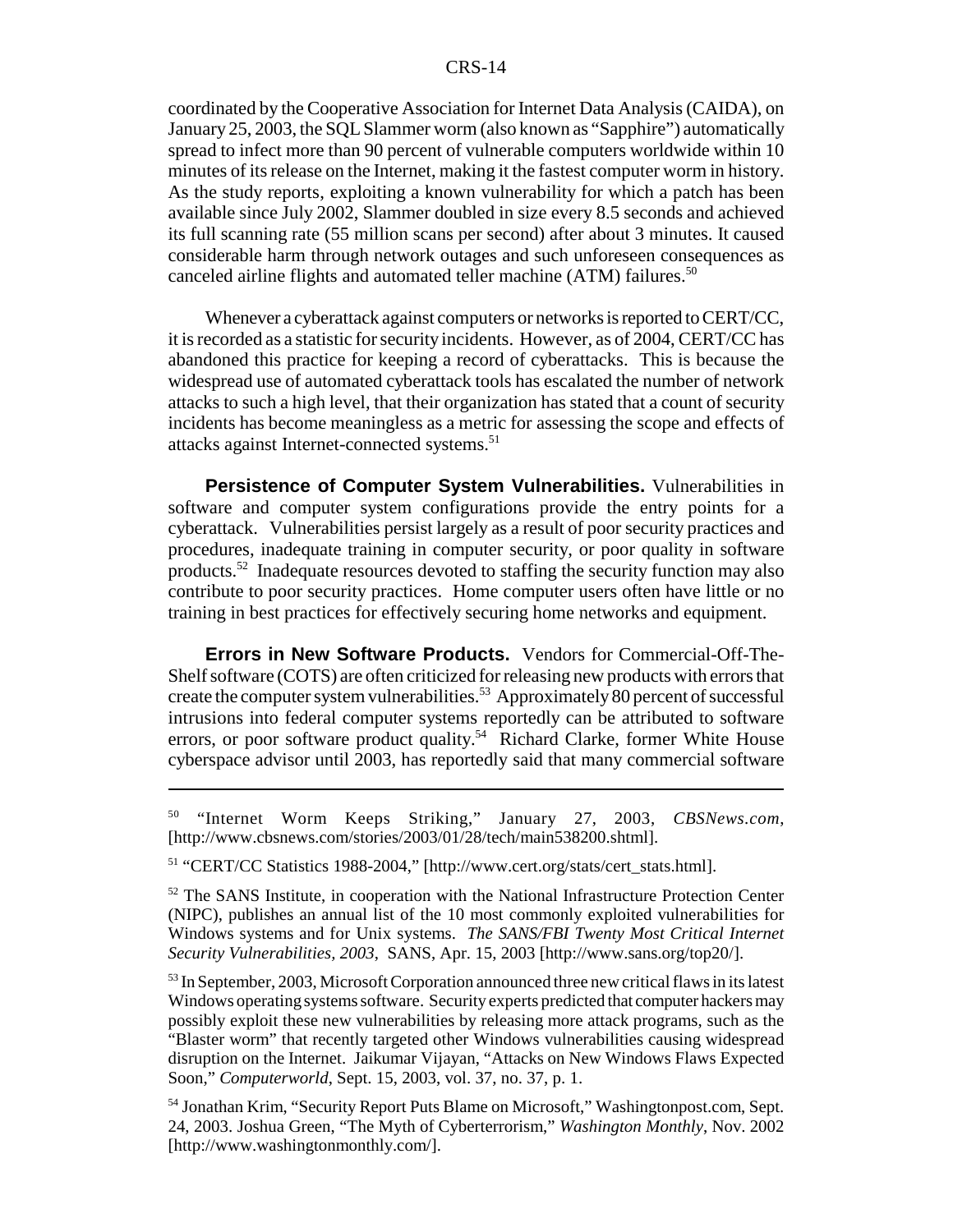products have poorly written, or poorly configured security features.<sup>55</sup> Richard D. Pethia, Director, CERT/CC, Software Engineering Institute, Carnegie Mellon University, in testimony before the House Select Committee on Homeland Security, Subcommittee on Cybersecurity, Science, and Research and Development, stated, "There is little evidence of improvement in the security features of most products; developers are not devoting sufficient effort to apply lessons learned about the sources of vulnerabilities....We continue to see the same types of vulnerabilities in newer versions of products that we saw in earlier versions. Technology evolves so rapidly that vendors concentrate on time to market, often minimizing that time by placing a low priority on security features. Until their customers demand products that are more secure, the situation is unlikely to change.<sup>56 $\cdot$ </sup>

In response to complaints, the software industry reportedly has made new efforts to design software with more secure code and with architectures that are more secure. For example, Microsoft has created a special Security Response Center and now works with DOD and with industry and government leaders to improve security features in its new products. However, many software industry representatives reportedly agree that no matter what investment is made to improve software security, there will continue to be vulnerabilities found in software because it is becoming increasingly more complex.<sup>57</sup>

**Inadequate Resources.** Although software vendors periodically release fixes or upgrades to solve newly discovered security problems, an important software security patch might not get scheduled for installation on an organization's computers until several weeks or months after the patch is available.<sup>58</sup> The job may be too

<sup>&</sup>lt;sup>55</sup> Agencies operating national security systems must purchase software products from a list of lab-tested and evaluated products in a program that requires vendors to submit software for review in an accredited lab, a process (known as certification and accreditation under the Common Criteria, a testing program run by the National Information Assurance Partnership) that often takes a year and costs several thousand dollars. The review requirement previously has been limited to military national security software, however, the administration has stated that the government will undertake a review of the program in 2003 to "possibly extend" it as a new requirement for civilian agencies. Ellen Messmer, White House issue "National Strategy to Secure Cyberspace," *Network World Fusion*, February 14, 2003 [http://www.nwfusion.com/news/2003/0214ntlstrategy.html].

<sup>56</sup> Richard D. Pethia, Director, CERT/CC, Software Engineering Institute, Carnegie Mellon University, Testimony before the House Select Committee on Homeland Security, Subcommittee on Cybersecurity, Science, and Research and Development, *Overview of the Cyber Problem — A Nation Dependent and Dealing with Risk*, hearing, June 25, 2003, [http://www.cert.org/congressional\_testimony/Pethia\_testimony\_06-25-03.html#factors].

<sup>&</sup>lt;sup>57</sup> Scott Charney, Chief Security Strategist, Microsoft, Statement before the House Committee on Armed Services, Terrorism, Unconventional Threats and Capabilities Subcommittee, *Information Technology in the 21<sup>st</sup> Century Battlespace*, hearing, July 24, 2003, p.9.

<sup>58</sup> A survey of 2000 PC users found that 42% had not downloaded the vendor patch to ward off the recent Blaster worm attack, 23% said they do not regularly download software updates, 21% do not update their anti-virus signatures, and 70% said they were not notified by their companies about the urgent threat due to the Blaster worm. Jaikumar Vijayan, "IT (continued...)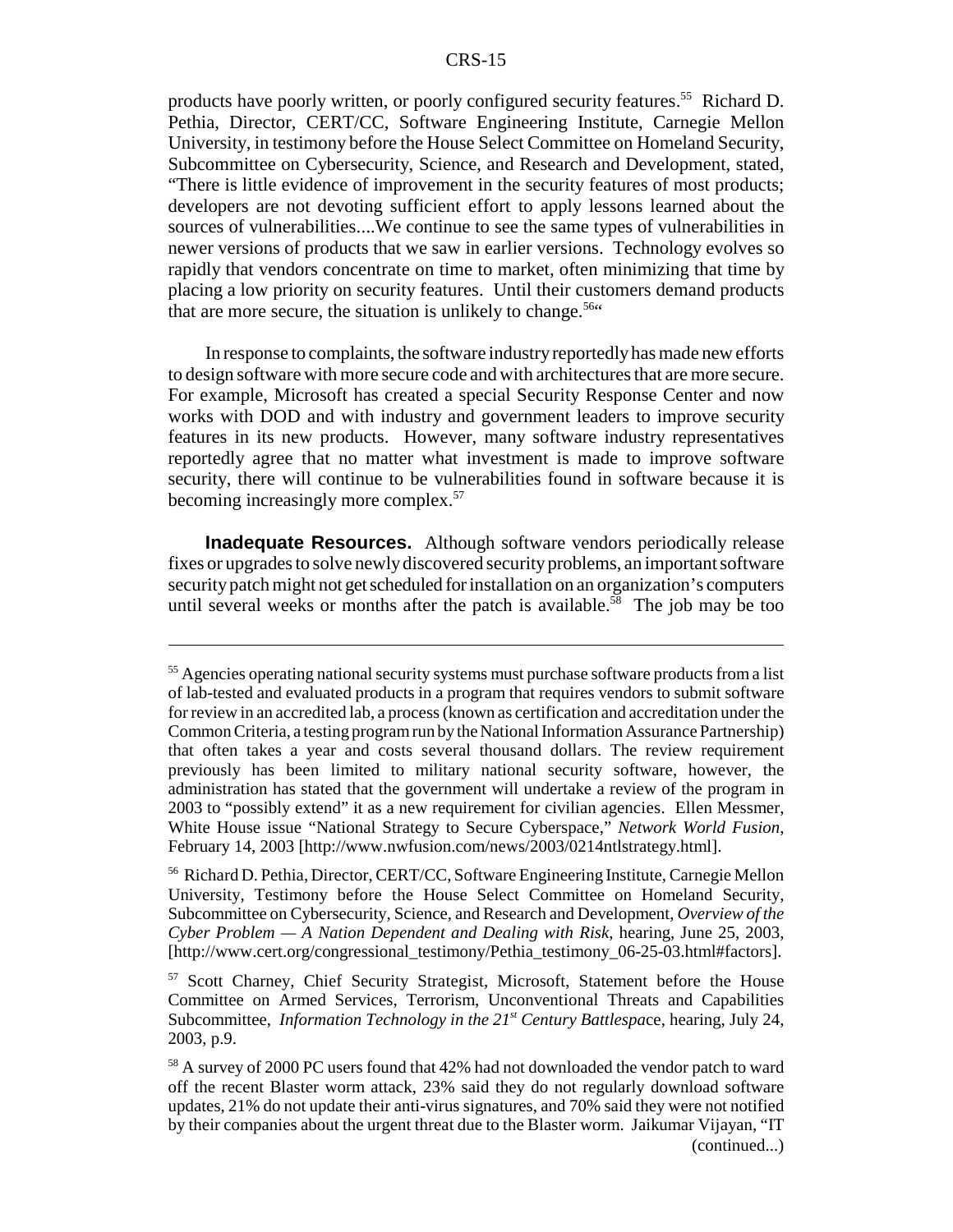time-consuming, too complex, or too low a priority for the system administration staff. With increased software complexity comes the introduction of more vulnerabilities, so system maintenance is never-ending. Sometimes the security patch itself may disrupt the computer when installed, forcing the system administrator to take additional time to adjust the computer to accept the new patch. To avoid such disruption, a security patch may first require testing on a separate isolated network before it is distributed for installation on all other computers.

Because of such delays, the computer security patches actually installed in many organizations may lag considerably behind the current cyberthreat situation. Whenever delays are allowed to persist in private organizations, in government agencies, or among PC users at home, computer vulnerabilities that are widely reported may remain unprotected, leaving networks open to possible attack for long periods of time.

One way to improve this would be to encourage the software industry to create products that do not require system administrators to devote so much time to installing fixes. Many security experts also emphasize that if systems administrators received the necessary training for keeping their computer configurations secure, then computer security would greatly improve for the U.S. critical infrastructure.<sup>59</sup>

**Offshore Outsourcing.** Many major software companies now outsource code development to subcontractors who design and build large portions of COTS products outside the United States.<sup>60</sup> Offshore outsourcing may give a programmer in a foreign country the chance to secretly insert a Trojan Horse or other malicious code into a new commercial software product. GAO reportedly has begun a review of DOD reliance on foreign software development to determine the adequacy of measures intended to reduce these related security risks in commercial software products purchased for military systems.

Software industry representatives have responded by saying that offshore outsourcing should not be cited as the only possible source for malicious code. Most core software components are designed and developed within the United States, and

<sup>58 (...</sup>continued)

Managers Say They Are Being Worn Down by Wave of Attacks," *Computerworld*, Aug. 25, 2003, vol. 37, no. 34, P.1.

<sup>&</sup>lt;sup>59</sup> According to security group Attrition.org, failure to keep software patches up to date resulted in 99 percent of 5,823 website defacements in 2003. Robert Lemos, "Software "Fixes" Routinely Available but Often Ignored," 2003 [http://news.com.com/2102-1017- 251407.html] , and Richard D. Pethia, Director, CERT/CC, Software Engineering Institute, Carnegie Mellon University, Testimony before the House Select Committee on Homeland Security, Subcommittee on Cybersecurity, Science, and Research and Development, Hearing on *Overview of the Cyber Problem — A Nation Dependent and Dealing with Risk*, June 25, 2003 [http://www.cert.org/congressional\_testimony/Pethia\_testimony\_06-25-03.html #factors].

 $^{60}$  Gartner Inc., a technology research organization, has estimated that by 2004, more than 80% of U.S. companies will have had high-level discussions about offshore outsourcing, and 40% will have completed a pilot program. Patrick Thibodeau, "Offshore's Rise Is Relentless," *Computerworld*, June 30, 2003, vol. 37, no. 26, p.1.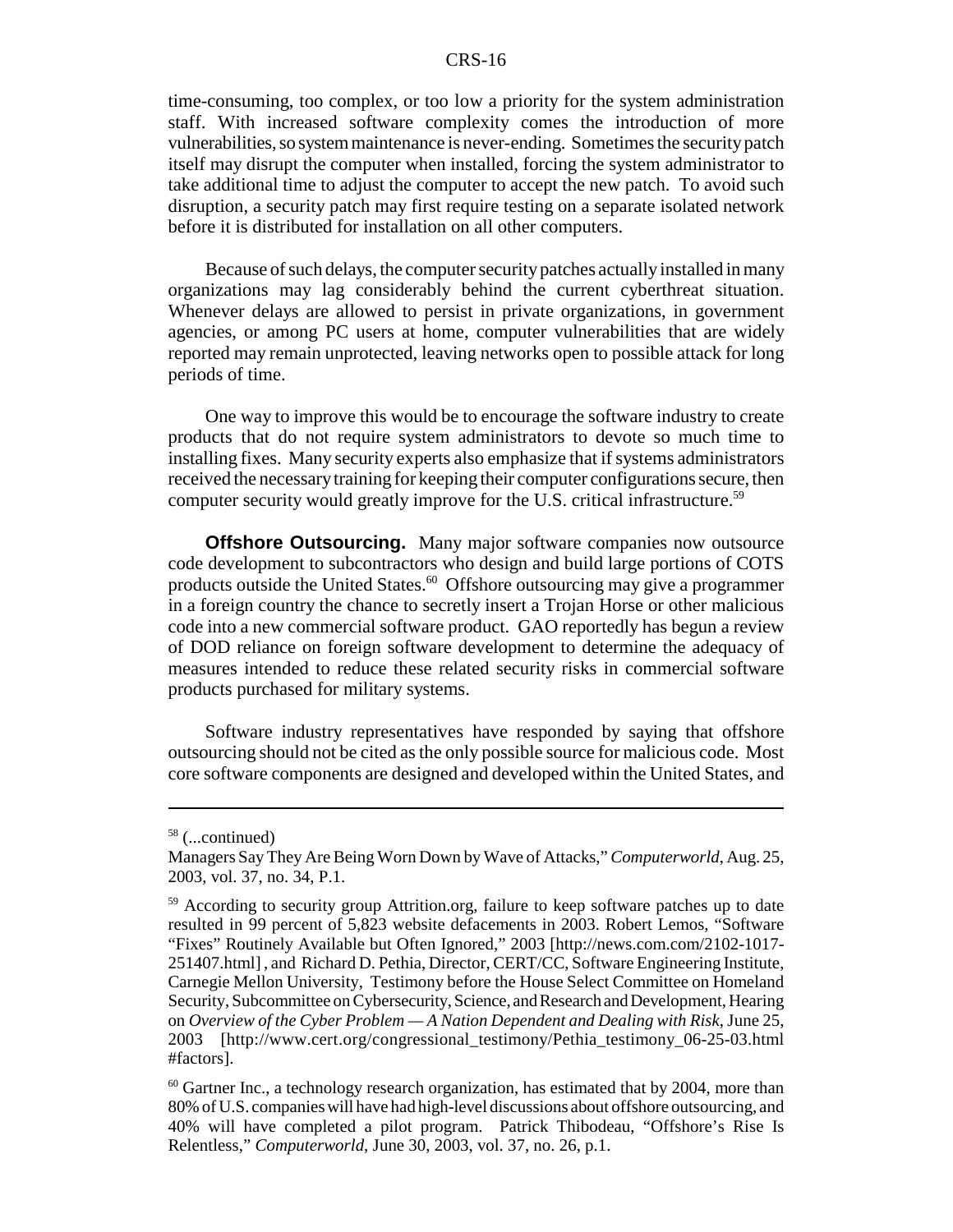despite the emerging controversy about security and offshore outsourcing, many software developers working and residing here also have foreign backgrounds. Therefore, to improve national security it may be more effective to focus not on the location where code is developed, but rather to focus on making certain that software vendors always have rigorous quality assurance techniques in place no matter where the code is produced. However, higher standards for quality assurance will also involve more costs and additional time for testing.<sup>61</sup>

For more information about offshore outsourcing and national security, see CRS Report RL32411, *Network Centric Warfare: Background and Oversight Issues for Congress*, and CRS Report RL32179, *Manufacturing Output, Productivity and Employment: Implications for U.S. Policy*.

### **Terrorist Capabilities for Cyberattack**

Extensive planning and pre-operational surveillance by hackers are important characteristics that precede a cyberattack directed at an organization.<sup>62</sup> Some experts estimate that advanced or structured cyberattacks against multiple systems and networks, including target surveillance and testing of sophisticated new hacker tools, might require from two to four years of preparation, while a complex coordinated cyberattack, causing mass disruption against integrated, heterogeneous systems may require 6 to 10 years of preparation. $\overline{63}$  This characteristic, where hackers devote much time to detailed and extensive planning before launching a cyberattack, has also been described as a "hallmark" of previous physical terrorist attacks and bombings launched by Al Qaeda (see Appendices A and C).

**Attractiveness of Cyberterrorism.** It is difficult to determine the level of interest, or the capabilities of international terrorist groups to launch an effective cyberattack. A 1999 report by The Center for the Study of Terrorism and Irregular Warfare at the Naval Postgraduate School concluded that it is likely that any severe cyberattacks experienced in the near future by industrialized nations will be used by

<sup>&</sup>lt;sup>61</sup> Scott Charney, Chief Security Strategist, Microsoft, Statement before the House Committee on Armed Services, Terrorism, Unconventional Threats and Capabilities Subcommittee, *Information Technology in the 21st Century Battlespace*, hearing, July 24, 2003, p.11.

 $62$  The success of the Vehicle Borne Improvised Explosive Devices (VBIEDs) used in the May 11, 2003 terrorist attacks in Riyadh, likely depended on extensive advance surveillance of the multiple targets. Protective measures against such attacks rely largely on watching for signs of this pre-operational surveillance. Gary Harter, "Potential Indicators of Threats Involving VBIEDs," Homeland Security Bulletin, Risk Assessment Division, Information Analysis Directorate, DHS, May 15, 2003.

<sup>&</sup>lt;sup>63</sup> Dorothy Denning, "Levels of Cyberterror Capability: Terrorists and the Internet," [http://www.cs.georgetown.edu/~denning/infosec/Denning-Cyberterror-SRI.ppt], presentation, and Zack Phillips, "Homeland Tech Shop Wants to Jump-Start Cybersecurity Ideas," *CQHomeland Security*, September 14, 2004, [http://homeland.cq.com/hs/display.do?docid=1330150& sourcetype=31&binderName=news-all].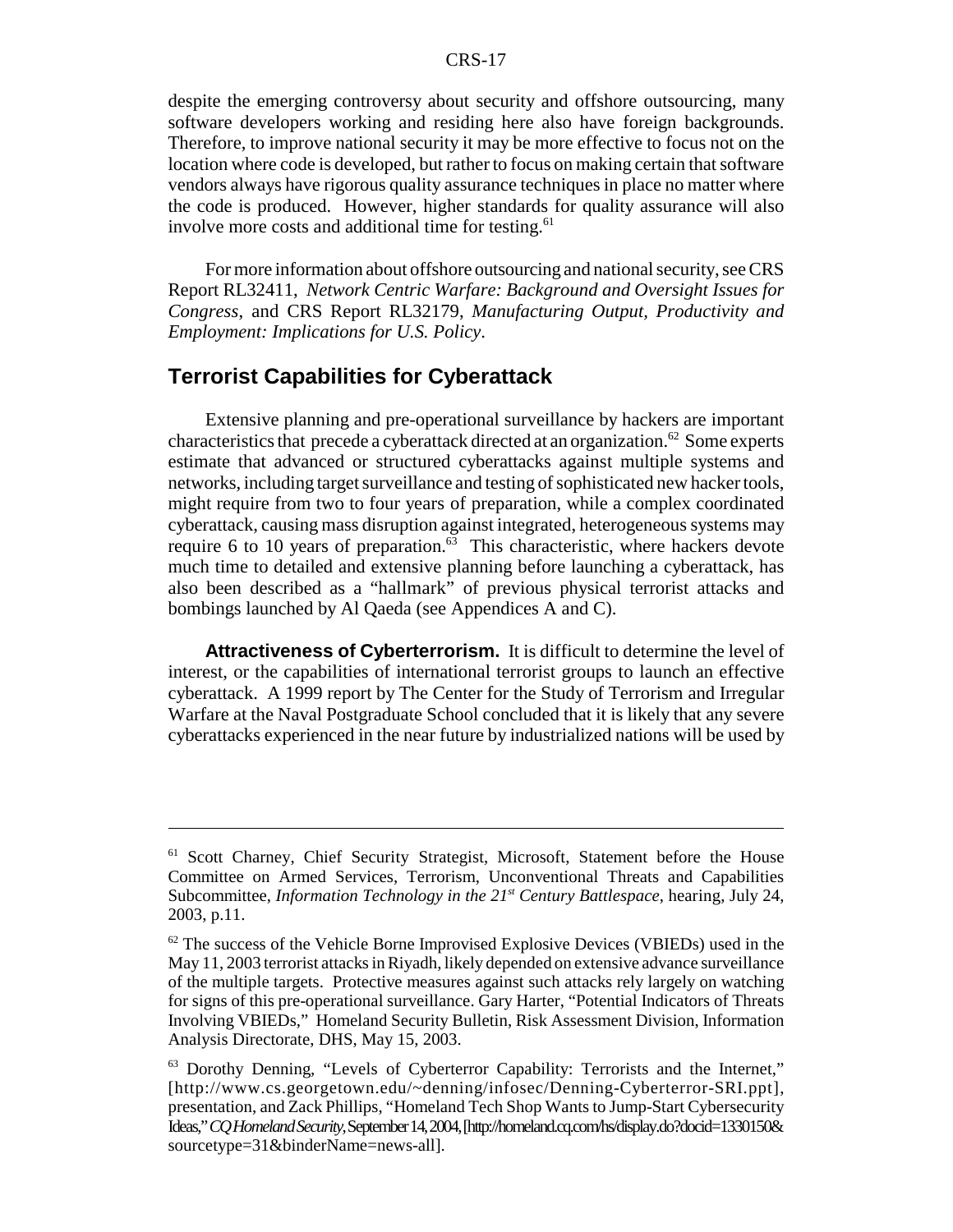terrorist groups simply to supplement the more traditional physical terrorist attacks.<sup>64</sup>

Some observers have stated that Al Qaeda does not see cyberterrorism as important for achieving its goals, preferring attacks which inflict human casualties.<sup>65</sup> Other observers believe that the groups most likely to consider and employ cyberattack and cyberterrorism are the terrorist groups operating in post-industrial societies (such as Europe and the United States), rather than international terrorist groups that operate in developing regions where there is limited access to high technology.

However, other sources report that Al Qaeda has taken steps to improve organizational secrecy through more active and clever use of technology, and evidence suggests that Al Qaeda terrorists used the Internet extensively to plan their operations for September 11, 2001.<sup>66</sup> Al Qaeda cells reportedly used new Internetbased telephone services to communicate with other terrorist cells overseas. Khalid Shaikh Mohammed, one of the masterminds of the plot against the World Trade Center, reportedly used special Internet chat software to communicate with at least two airline hijackers. Ramzi Yousef, who was sentenced to life imprisonment for the previous bombing of the World Trade Center, had trained as an electrical engineer, and had planned to use sophisticated electronics to detonate bombs on 12 U.S. airliners departing from Asia for the United States. He also used sophisticated encryption to protect his data and to prevent law enforcement from reading his plans should he be captured.<sup>67</sup>

Lower Risk. Tighter physical security measures now widely in place throughout the United States may encourage terrorist groups in the future to explore cyberattack as way to lower the risk of detection for their operations.<sup>68</sup> Also, linkages between networked computers could expand the effects of a cyberattack. Therefore, a cyberattack directed against only a few vulnerable computers could multiply its effects by corrupting important information that is transmitted to other downstream businesses.

**Less Dramatic.** However, other security observers believe that terrorist organizations might be reluctant to launch a cyberattack because it would result in less immediate drama and have a lower psychological impact than a more conventional act of destruction, such as a bombing. These observers believe that unless a cyberattack can be made to result in actual physical damage or bloodshed,

<sup>64</sup> Report was published in 1999, available at [http://www.nps.navy.mil/ctiw/reports/].

<sup>&</sup>lt;sup>65</sup> The Ashland Institute for Strategic Studies has observed that Al Qaeda is more fixated on physical threats than electronic ones. John Swartz, "Cyberterror Impact, Defense Under Scrutiny," *USA Today*, Aug. 3, 2004, p. 2B.

<sup>66</sup> David Kaplan, "Playing Offense: The Inside Story of How U.S. Terrorist Hunters Are Going after Al Qaeda," *U.S. News & World Report*, June 2, 2003, pp. 19-29.

<sup>67</sup> Robert Windrem, "9/11 Detainee: Attack Scaled Back," Sept. 21, 2003, [http://www.msnbc.com/news/969759.asp].

<sup>68 &</sup>quot;Terrorism: An Introduction," April 4, 2003, [http://www.terrorismanswers.com/ terrorism].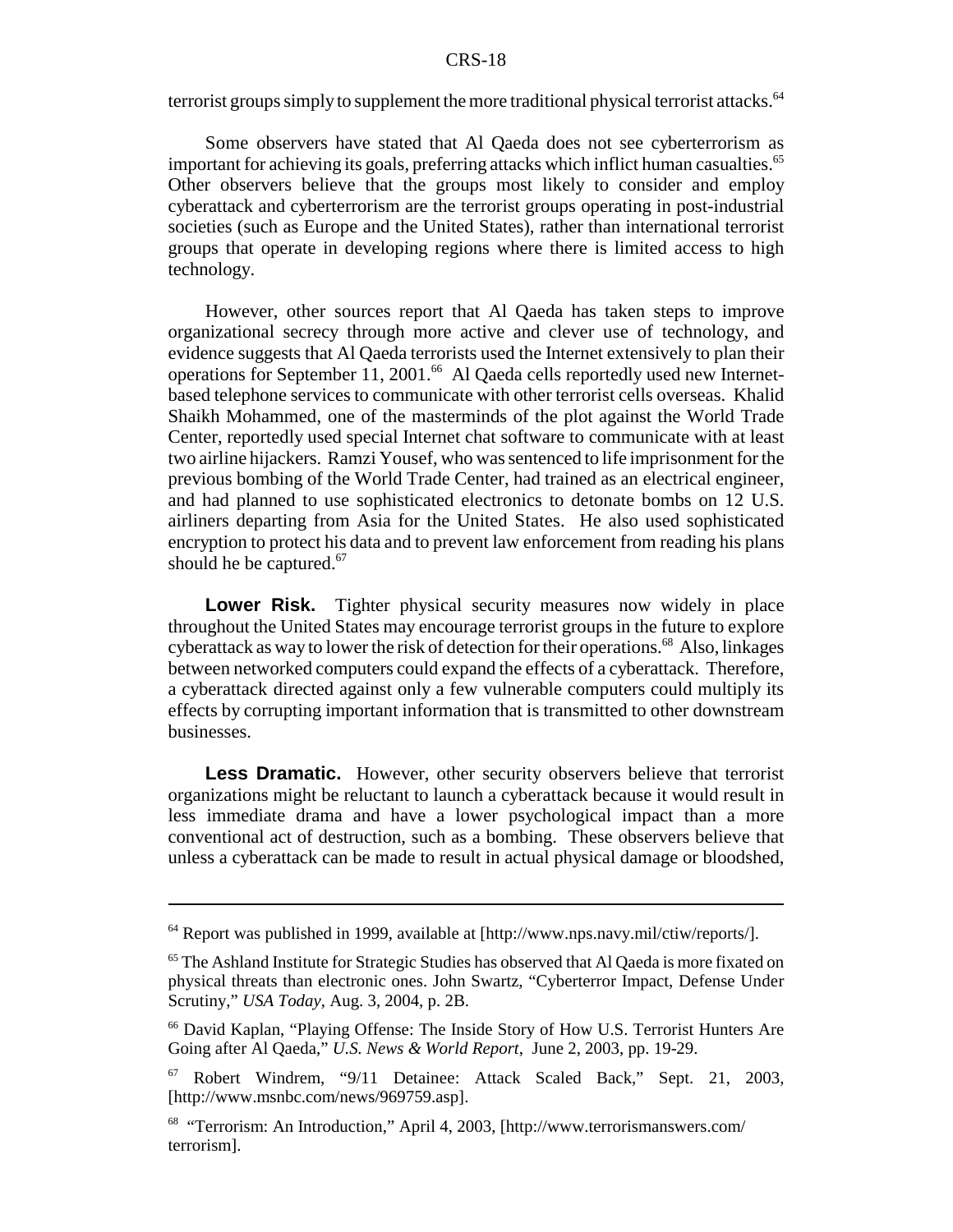it will never be considered as serious as a nuclear, biological, or chemical terrorist attack.<sup>69</sup>

**Links with Terrorist-Sponsoring Nations.** The U.S. Department of State, as of October 2004, lists seven designated state sponsors of terrorism: Cuba, Iran, Iraq, Libya, North Korea, Syria, and Sudan.<sup>70</sup> These countries are identified as sponsors for funding, providing weapons, and supplying other resources used for operations by terrorist groups.

However, a study of trends in Internet attacks determined that countries that are state sponsors of terrorism generated less than one percent of all reported cyberattacks directed against selected businesses in  $2002$ <sup>71</sup> News sources have reported that, other than a few website defacements, there was no evidence that a computer attack was launched by Iraq or by terrorist organizations against United States military forces during Gulf War  $II^{72}$  The security research organization, C4I.org, reported that prior to the March 2003 deployment of U.S. troops, traffic increased from Web surfers in Iraq using search terms such as, "Computer warfare," "NASA computer network," and "airborne computer." Experts interpreted the increased Web traffic as an indication that Iraq's government was increasingly relying on the Internet for intelligence gathering.<sup>73</sup>

Elements in Iran are believed by some observers to have links with Al Qaeda as well as other terrorist groups, and North Korea has continued to sell weapons and high-technology items to other countries designated as state sponsors of terrorism. Other news sources have reported that North Korea may be building up their own capabilities for cyberoperations. Security experts reportedly believe that North Korea may have developed a considerable capability for cyberwarfare partly in response to South Korea's admitted build up of computer training centers and its expanding defense budget to prepare for information warfare.<sup>74</sup> Computer programmers from the Pyongyang Informatics Center in North Korea have done contract work to develop software for local governments and businesses in Japan and South Korea. And, recent statements made by South Korea's Defense Security Command claim that North Korea may currently be training more than 100 new computer hackers per

72 Kim Zetter, "Faux Cyberwar," *Computer Security*, May 2003, vol.6, no.5, p. 22.

<sup>69</sup> James Lewis, "Assessing the Risks of Cyber Terrorism, Cyber War and Other Cyber Threats," Dec. 2002 [http://www.csis.org/tech/0211 lewis.pdf].

 $70$  In May2003, the President lifted all terrorism related sanctions that had been imposed on Iraq, taking it off the terrorism list, but only de facto. Libya is still on the list, although some sanctions have been eased. U.S. Department of State, *2003 Patterns of Global Terrorism Report*, April 29, 2004, [http://www.state.gov/s/ct/rls/pgtrpt/2003/31644.htm].

<sup>71</sup> Riptech Internet Security Threat Report, *Attack Trends for Q1 and Q2 2002*, [http://www.securitystats.com/reports/Riptech-Internet\_Security\_Threat\_Report\_vII.200 20708.pdf]. (Riptech was purchased in 2002 by Symantec, Inc.)

<sup>73</sup> Brian McWilliams, "Iraq's Crash Course in Cyberwar," Wired News, May 22, 2003, [http://www.wired.com/news/print/0,1294,58901,00.html].

<sup>74</sup> Brian McWilliams,, "North Korea's School for Hackers," Wired News.com, June 2, 2003 [http://www.wired.com/news/conflict/0,2100,59043,00.html].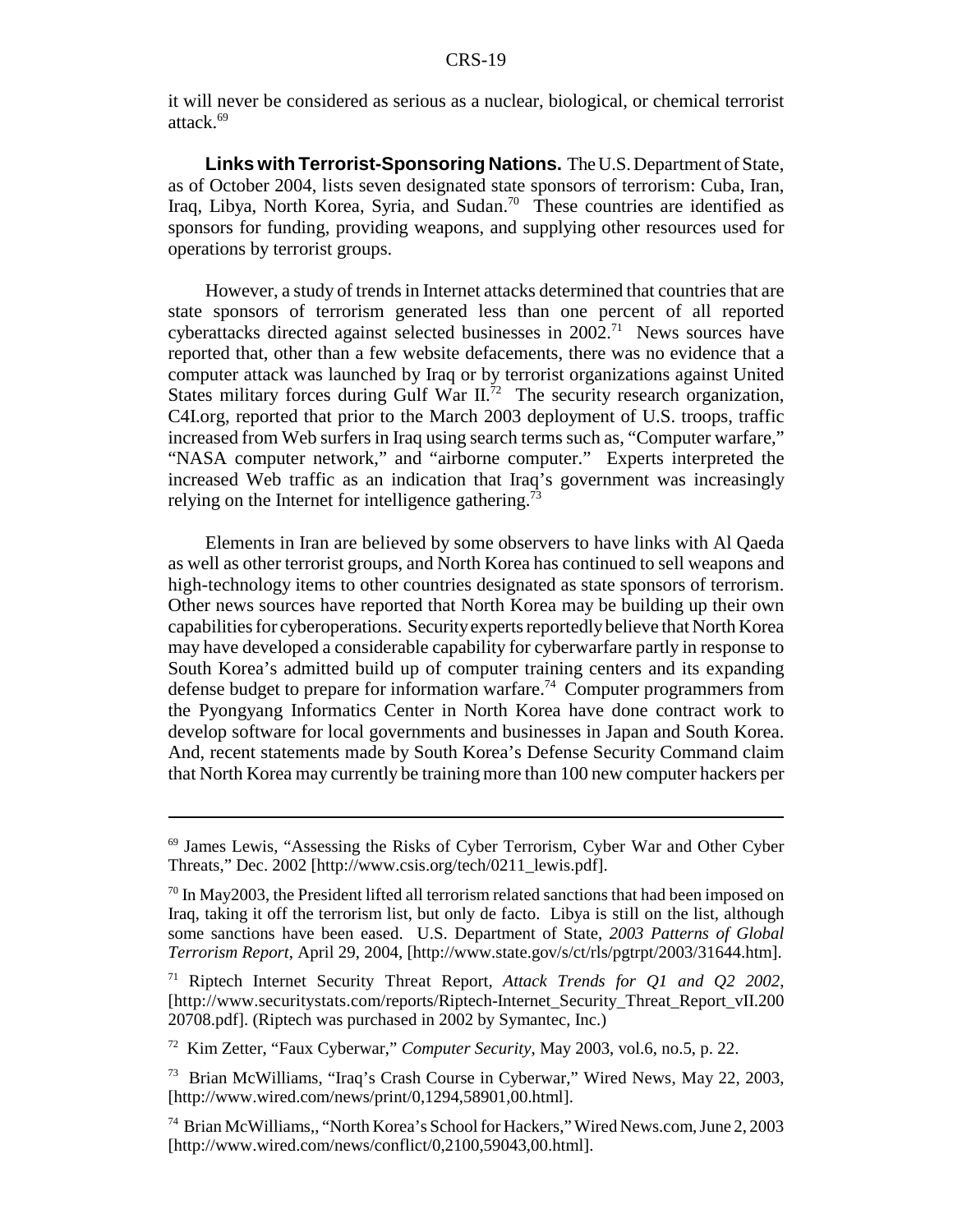year, for national defense.<sup>75</sup> However, Pentagon and State Department officials reportedly are unable to confirm the claims made by South Korea, and defense experts reportedly believe that North Korea is incapable of seriously disrupting U.S. military computer systems. Also, Department of State officials have reportedly said that North Korea is not known to have sponsored any terrorist acts since 1987.

**Links Between Terrorists and Hackers.** Links between computer hackers and terrorists, or terrorist-sponsoring nations may be difficult to confirm. Membership in the most highly-skilled computer hacker groups is sometimes very exclusive, limited to individuals who develop, demonstrate, and share only with each other their most closely-guarded set of sophisticated hacker tools. These exclusive hacker groups do not seek attention because maintaining secrecy allows them to operate more effectively.

Some hacker groups may also have political interests that are supra-national, or based on religion or other socio-political ideologies, while other hacker groups may be motivated by profit, or linked to organized crime, and may be willing to sell their computer services, regardless of the political interests involved. For example, it has been reported that the Indian separatist group, Harkat-ul-Ansar (an Islamic fundamentalist group in Pakistan that operates primarily in Kashmir, and is also now labeled a Foreign Terrorist Organization in 1997 for its links with bin Laden), attempted to purchase cyberattack software from hackers in late 1998. In March 2000, it was reported that the Aum Shinrikyo cult, a designated Foreign Terrorist Organization, had contracted to write software for 80 Japanese companies, and 10 government agencies, including Japan's Metropolitan Police Department; however, no cyberattacks that related to these contracts were reported.<sup>76</sup>

However, information about computer vulnerabilities is now for sale online in a hackers' "black market". For example, list of 5,000 addresses of computers that have already been infected with spyware and which are waiting to be remotely controlled as part of an automated "bot network" (see Appendix A) reportedly can be obtained for about \$150 to \$500. Prices for information about computer vulnerabilities for which no software patch yet exists reportedly range from \$1,000 to \$5,000. Purchasers of this information are often companies that deal in spam, organized crime groups, and various foreign governments.77

 $<sup>75</sup>$  The civilian population of North Korea is reported to have a sparse number of computers,</sup> with only a few locations offering connections to the Internet, while South Korea is one of the most densely-wired countries in the world, with 70 percent of all households having broadband Internet access. During the recent global attack involving the "Slammer" computer worm, many Internet service providers in South Korea were severely affected. "North Korea May be Training Hackers," *Miami Herald Online*, May 16, 2003, [http://www.miami.com/mld/miamiherald/news/world/5877291.htm].

<sup>&</sup>lt;sup>76</sup> Dorothy Denning, "Cyber Terrorism," August 24, 2000, [http://www.cs.georgetown.edu/~denning/infosec/cyberterror-GD.doc].

<sup>&</sup>lt;sup>77</sup> Hackers sell their information anonymously through secretive websites. Bob Francis,<br>"K n o w T h v H a c k e r ."  $ln f \circ w \circ r l d$ , J a n u a r y 28, 2005, Thy Hacker," *Infoworld*, January 28, 2005, [http://www.infoworld.com/article/05/01/28/05OPsecadvise\_1.html].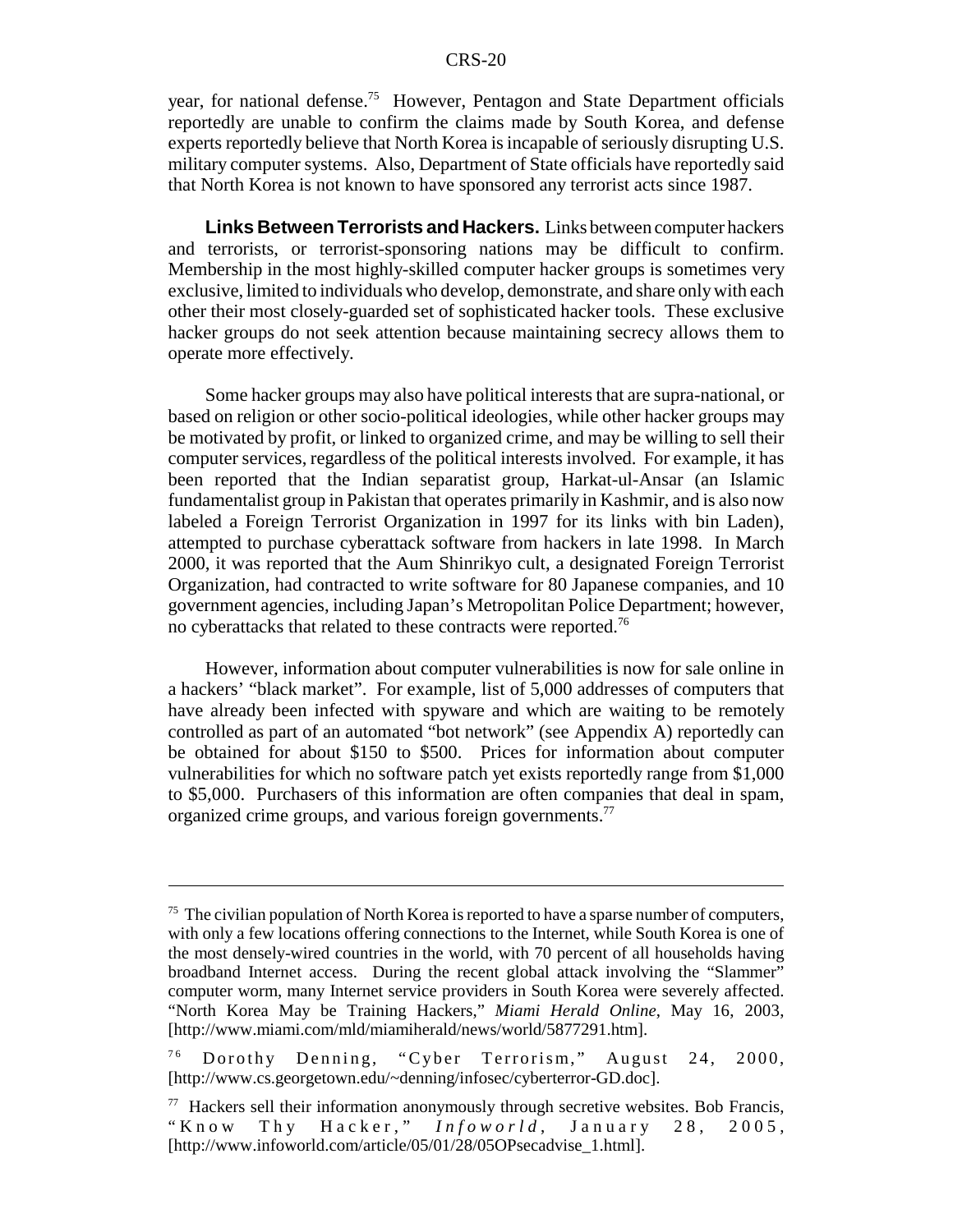#### **Federal Efforts to Protect Computers**

The federal government has taken steps to improve its own computer security and to encourage the private sector to also adopt stronger computer security policies and practices to reduce infrastructure vulnerabilities. In 2002, the Federal Information Security Management Act (FISMA) was enacted, giving the Office of Management and Budget (OMB) responsibility for coordinating information security standards and guidelines developed by federal agencies.<sup>78</sup> In 2003, the National Strategy to Secure Cyberspace was published by the Administration to encourage the private sector to improve computer security for the U.S. critical infrastructure through having federal agencies set an example for best security practices.<sup>79</sup>

The National Cyber Security Division (NCSD), within the Information Analysis and Infrastructure Protection Directorate of the Department of Homeland Security (DHS) oversees a Cyber Security Tracking, Analysis and Response Center (CSTARC), tasked with conducting analysis of cyberspace threats and vulnerabilities, issuing alerts and warnings for cyberthreats, improving information sharing, responding to major cybersecurity incidents, and aiding in national-level recovery efforts.80 In addition, a new Cyber Warning and Information Network (CWIN) has begun operation in 50 locations, and serves as an early warning system for cyberattacks.<sup>81</sup> The CWIN is engineered to be reliable and survivable, has no dependency on the Internet or the public switched network (PSN), and reportedly will not be affected if either the Internet or PSN suffer disruptions.<sup>82</sup>

In January 2004, the NCSD also created the National Cyber Alert System (NCAS), a coordinated national cybersecurity system that distributes information to subscribers to help identify, analyze, and prioritize emerging vulnerabilities and cyberthreats. NCAS is managed by the United States Computer Emergency Readiness Team (US-CERT), a partnership between NCSD and the private sector,

 $78$  GAO has noted that many federal agencies have not implemented security requirements for most of their systems, and must meet new requirements under FISMA. See GAO Report GAO-03-852T, *Information Security: Continued Efforts Needed to Fully Implement Statutory Requirements*, June 24, 2003.

<sup>79</sup> Tinabeth Burton, *ITAA Finds Much to Praise in National Cybersecurity Plan,* May 7, 2003, [http://www.findarticles.com/p/articles/mi\_go1965/is\_200303/ai\_n7418485]

<sup>&</sup>lt;sup>80</sup> DHS is comprised of five major divisions or directorates: Border & Transportation Security; Emergency Preparedness & Response; Science & Technology; Information Analysis & Infrastructure Protection; and Management. See [http://www.dhs.gov/dhspublic/display?theme=52].

<sup>81</sup> Bara Vaida, "Warning Center for Cyber Attacks is Online, Official Says," *Daily Briefing*, GovExec.com, June 25, 2003.

 $82$  The Cyber Warning Information Network (CWIN) provides voice and data connectivity to government and industry participants in support of critical infrastructure protection, [http://www.publicsectorinstitute.net/ELetters/HomelandSecurityStrategies/Volume1No 1/CyberWarningNetLaunch.lsp] .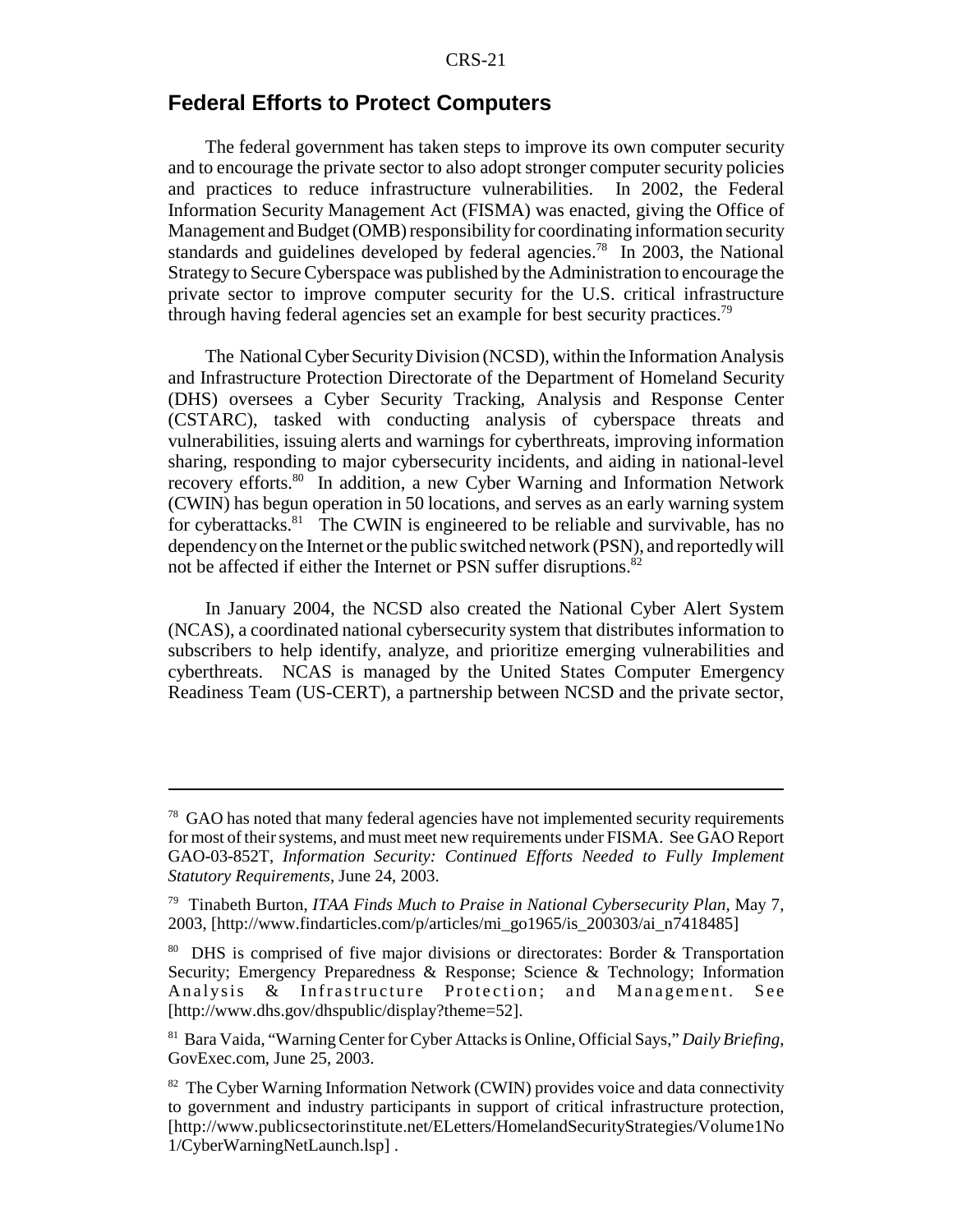and subscribers can sign up to receive notices from this new service by visiting the US-CERT website.<sup>83</sup>

However, despite growing concerns for national security, computer vulnerabilities persist, the number of computer attacks reported by industry and government has increased yearly, and federal agencies have, for the past three years, come under criticism for the poor effectiveness of their computer security programs.<sup>84</sup> For example, weaknesses in computer security at the Department of Energy reportedly allowed hackers to successfully penetrate systems 199 times in FY2004, affecting approximately 3,531 unclassified networked systems.<sup>85</sup> A report by the DOE inspector general stated that the Department continues to have difficulty finding, tracking and fixing previously reported cybersecurity weaknesses quickly. The report identified a number of other security weaknesses, and recommended that all major applications and general support systems become certified and accredited, according to DOE computer security policy.<sup>86</sup>

## **Issues for Congress**

## **Growing Technical Capabilities of Terrorists**

Is it likely that the threat will increase in the future for a coordinated cyberattack, or other type of attack against computers that operate the U.S. infrastructure? As computer-literate youth increasingly join the ranks of terrorist groups, will cyberterrorism become increasingly more mainstream in the future? Will a computer-literate leader bring increased awareness of the advantages of an attack on information systems, or be more receptive to suggestions from other, newer computer-literate members? Once a new tactic has won widespread media attention, will it likely motivate other rival terrorist groups to follow along the new pathway. $87$ 

<sup>83 [</sup>http://www.us-cert.gov/cas/].

<sup>&</sup>lt;sup>84</sup> Based on 2002 data submitted by federal agencies to the White House Office of Management and Budget, GAO noted, in testimony before the House Committee on Government Reform (GAO-03-564T, April 8, 2003), that all 24 agencies continue to have "significant information security weaknesses that place a broad array of federal operations and assets at risk of fraud, misuse, and disruption.", Christopher Lee, "Agencies Fail Cyber Test: Report Notes 'Significant Weaknesses' in Computer Security," November 20, 2002 [http://www.washingtonpost.com/ac2/wp-dyn/A12321-2002Nov19?language=printer].

<sup>85</sup> Wilson Dizard, "DOE Hacked 199 Times Last Year," GCN.com, September 30, 2004, [http://www.gcn.com/vol1\_no1/daily-updates/27489-1.html], and U.S. Department of Energy Office of Inspector General, *Office of Audit Operations Evaluation Report*, DOE/IG-0662, September, 2004, [http://www.ig.doe.gov/pdf/ig-0662.pdf].

<sup>86</sup> *Evaluation Report: The Department's Unclassified Cyber Security Program - 2004*, DOE/IG-0662, September 2004, [http://www.ig.doe.gov/pdf/ig-0662.pdf].

<sup>&</sup>lt;sup>87</sup> Jerrold M. Post, Kevin G. Ruby, and Eric D. Shaw, "From Car Bombs to Logic Bombs: The Growing Threat From Information Terrorism," *Terrorism and Political Violence*, Summer 2000, vol.12, no.2, pp. 97-122.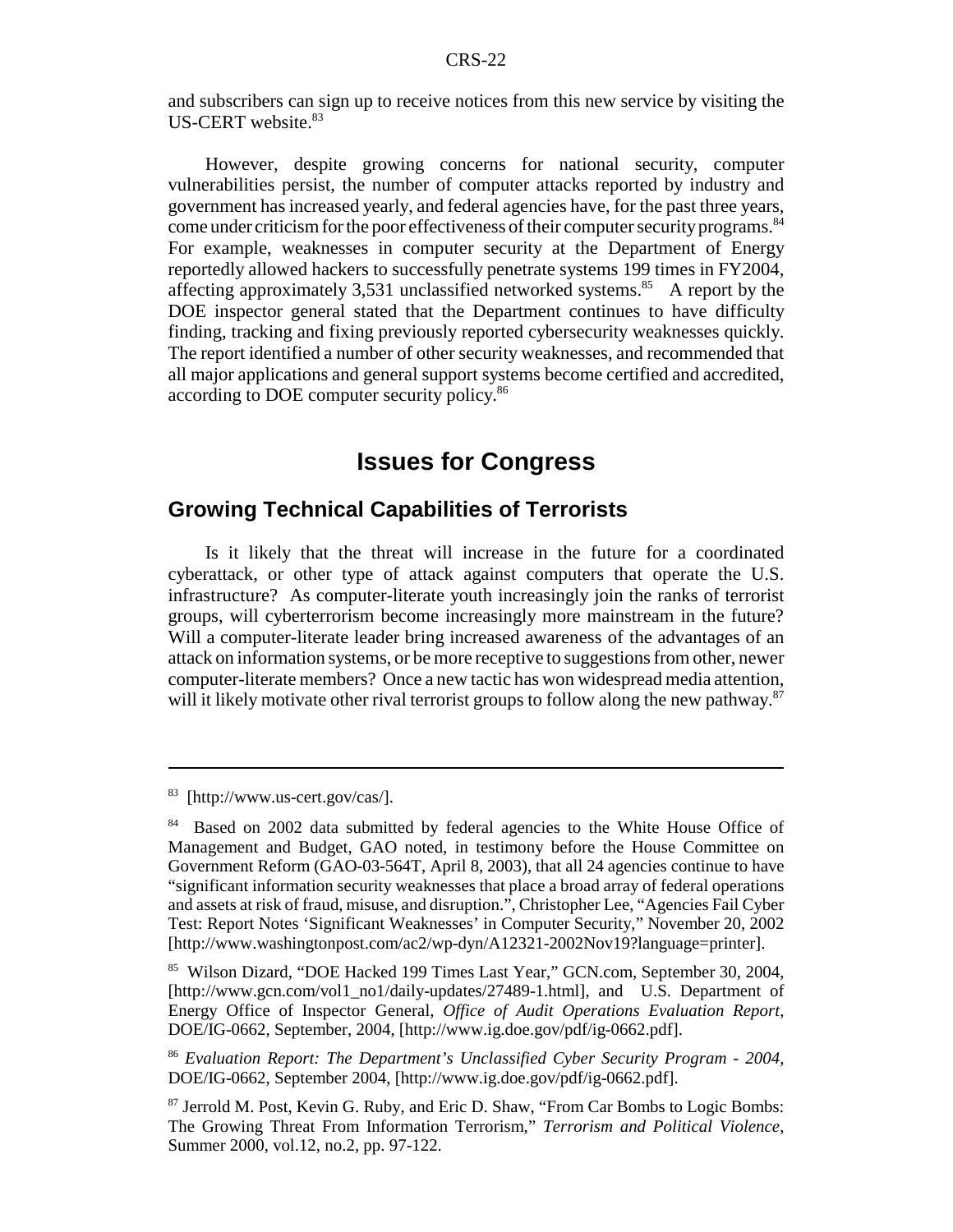Several experts have asserted that terrorist organizations may soon begin to use computer technology to more actively support terrorist objectives. For example, seized computers belonging to Al Qaeda indicate its members are now becoming familiar with hacker tools that are freely available over the Internet. <sup>88</sup> Potentially severe cyberattack tools may be first developed and then secretly tested by dispersed terrorist groups using small, isolated laboratory networks, thus avoiding detection of any preparation before launching a widespread attack on the Internet.<sup>89</sup>

#### **How Best to Measure Cyberattack Trends?**

Congress may wish to encourage security and technology experts to study ways to collect data that will enable more effective analysis of trends of ongoing cyberattacks on the Internet. Currently, there is no published data to either support or deny terrorist involvement in the increasing number of cyberattacks that plague the Internet. Congress may wish to encourage researchers to find better ways to determine the initiators of cyberattacks.

What effects are new cyberattack tools, such as automated "bot" systems, having on the stability of the Internet infrastructure, and the security of the U.S. critical infrastructure?

Is there a need for a more statistically reliable analysis of trends in computer security vulnerabilities to more accurately show the costs and benefits for improving national cybersecurity? Currently, several annual studies are published by several security companies, analyzing what they have observed from customer monitoring or surveys. These reported statistics are relied upon for measuring financial losses to U.S. industry due to computer attacks. However, it is believed by some observers that some studies may be limited in scope and may possibly contain statistical bias.<sup>90</sup>

<sup>88</sup> Richard Clarke, "Vulnerability: What Are Al Qaeda's Capabilities?" *PBS Frontline: Cyberwar*, April 2003, [http://www.pbs.org].

<sup>&</sup>lt;sup>89</sup> Networking technologies, such as the Internet, are advantageous for attackers who are geographically dispersed. Networking supports redundancy within an organization, and it suggests the use of swarming tactics, new weapons, and other new strategies for conducting conflict that show advantages over traditional government hierarchies. Inflexibility is a major disadvantage when a hierarchy confronts a networked organization. Networks blend offensive and defensive functions, while hierarchies struggle with allocating responsibility for either. John Arquilla, David Ronfeldt, 2001, *Networks and Netwars*, (Santa Monica: Rand, 2001), p. 285.

<sup>&</sup>lt;sup>90</sup> A well known source of information about the costs of cyberattacks is the annual computer security survey published by the Computer Security Institute (CSI), which utilizes data collected by the FBI. However, respondents to the CSI/FBI survey of computer security issues are generally limited only to CSI members, which may create statistical bias that affects the survey findings. Recently, CSI has also conceded weaknesses in its analytical approach and has suggested that its survey of computer security vulnerabilities and incidents may be more illustrative than systematic. However, the CSI/FBI survey remains useful despite its imperfect methodology. Bruce Berkowitz and Robert W. Hahn, "Cybersecurity: Who's Watching the Store?," *Issues in Science and Technology*, Spring 2003.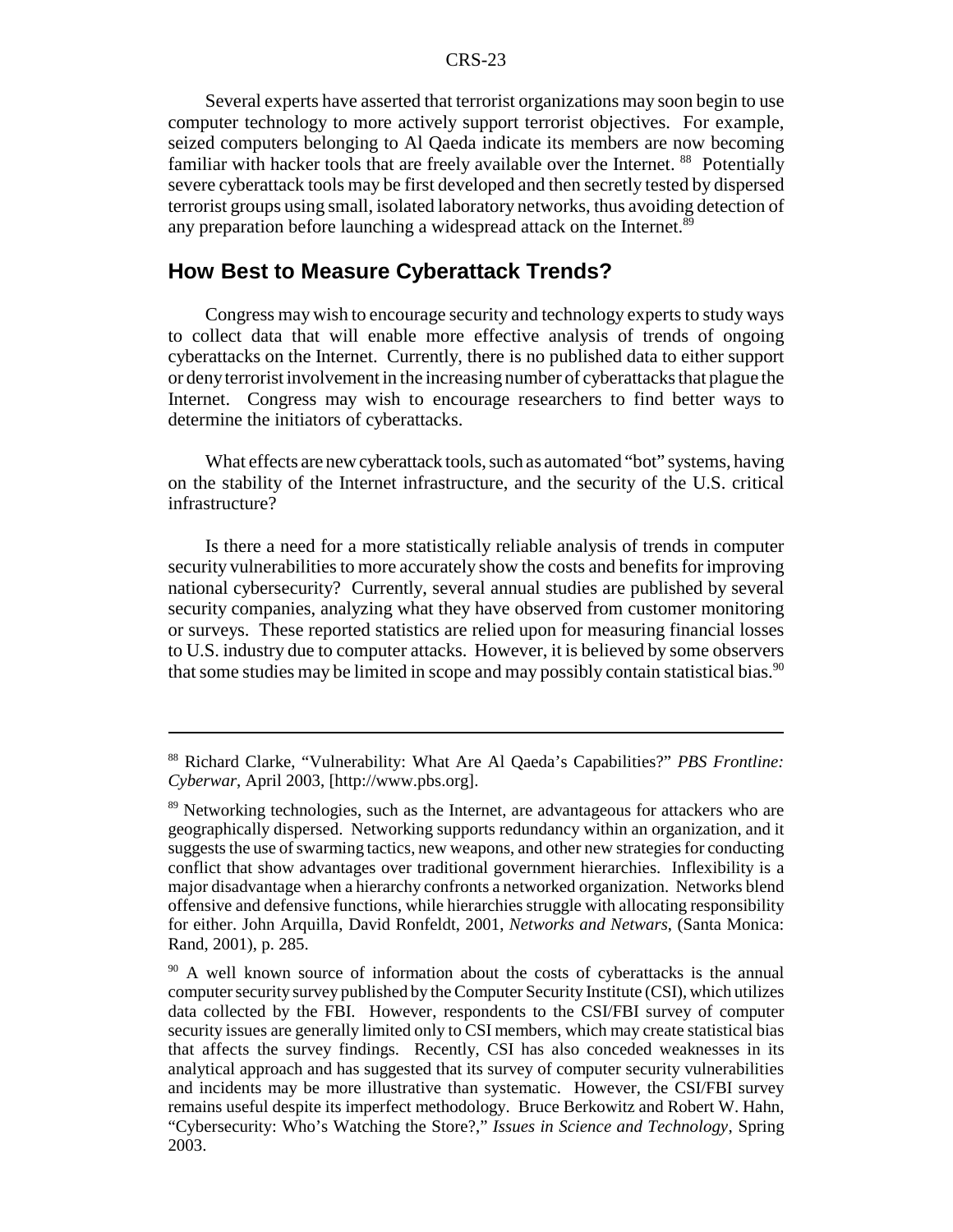As technology evolves, will new and more innovative self-directed high technology products change the nature of our vulnerability to cyberattack? Currently, the degree and immediacy of human oversight of infrastructure computers will likely help prevent the effects of a possible cyberattack from cascading unpredictably. However, as more high technology products are designed to communicate directly with each other without human involvement, will the immediate oversight of human experts diminish, and would this also reduce our protection against a potentially severe cyberattack in the future?

#### **DOD and Cyberterrorism**

In February 2003, the Administration published a report titled "National Strategy to Secure Cyberspace," making clear that the U.S. government reserves the right to respond "in an appropriate manner" if the United States comes under computer attack. The response could involve the use of U.S. cyberweapons, or malicious code designed to attack and disrupt the targeted computer systems of an adversary.

The Joint Information Operations Center (JIOC), which is under the U.S. Strategic Command (USSTRATCOM), has responsibility for managing information warfare and electronic warfare activities. Within the JIOC, the Joint Task Force-Global Network Operations (JTF-GNO), coordinates and directs the defense of DOD computer systems and networks, and, when directed, conducts computer network attack in support of combatant commanders' and national objectives.

**Existing Guidance.** The Bush Administration announced plans in February 2003 to develop national-level guidance for determining when and how the United States would launch computer network attacks against foreign adversary computer systems.<sup>91</sup> However, any U.S. response to a computer attack by an adversary must be carefully weighed to avoid mistakes in retaliation, or other possible unintended outcomes. Options for a cyberresponse from the United States may be limited because there will likely be difficulty in determining, with a high degree of certainty, if a terrorist group is actually responsible for an attack against computers in the United States. For example, a terrorist group might possibly subvert the computers of a third party, in an attempt to provoke a retaliatory strike by the United States against the wrong group or nation.

**Retaliation.** If it is determined that the United States has been the target of a successful coordinated cyberattack by a terrorist group, what is the appropriate response? There are many questions that can be raised regarding the military use of cyberweapons. For instance, should those decisions be made by the President, or by the Joint Chiefs of Staff, or by other military commanders? What oversight role should Congress have? Would the resulting effects of offensive cyberweapons for information warfare operations be difficult to limit or control? If the United States should use DOD cyberweapons to retaliate against a terrorist group, would that

 $91$  The guidance, known as National Security Presidential Directive 16, was signed in July 2002 and is intended to clarify circumstances under which an information warfare attack by DOD would be justified, and who has authority to launch a computer attack.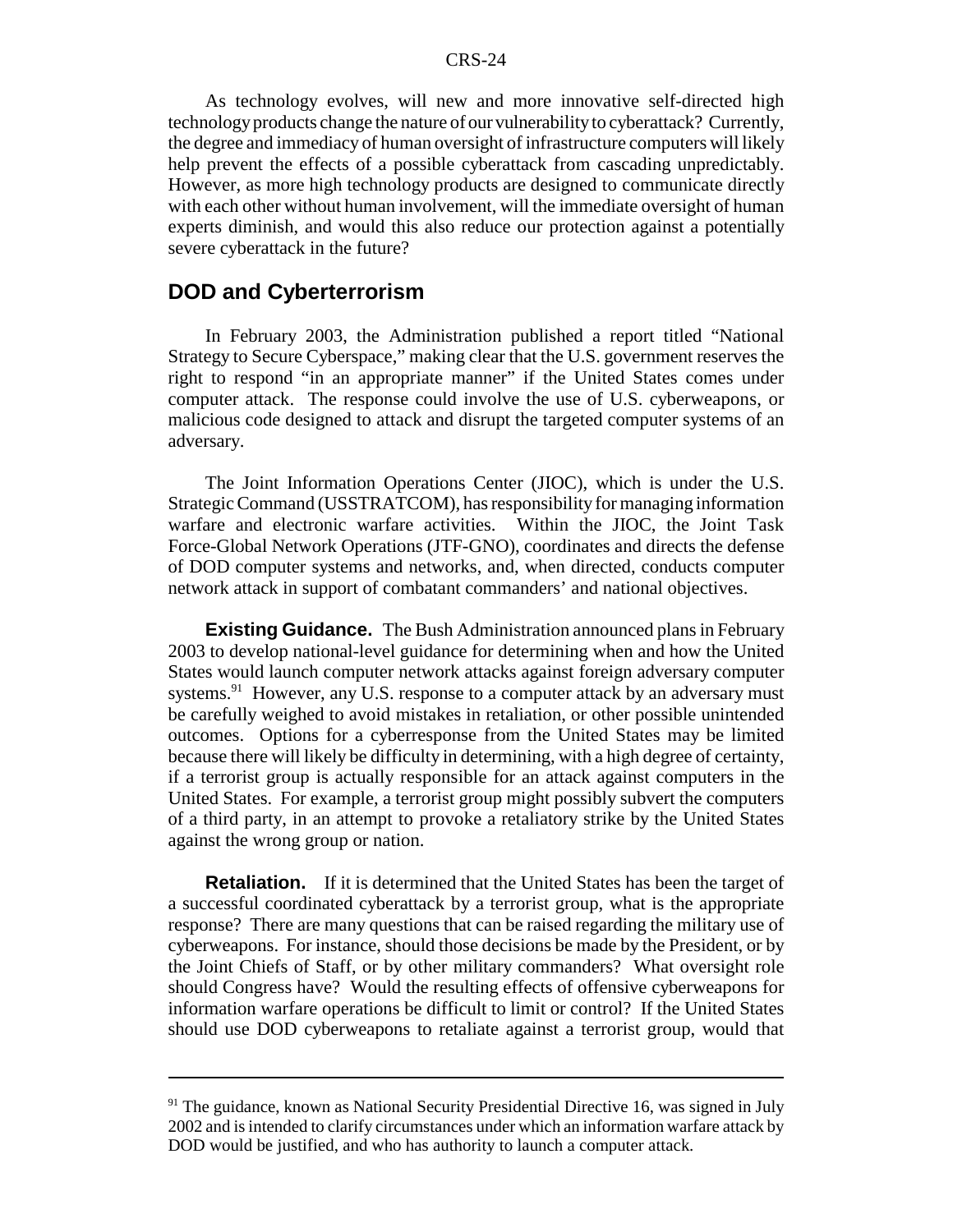possibly encourage others to start launching cyberattacks against the United States? Similarly, will any U.S. attempt to suddenly increase surveillance via use of cyberespionage programs be labeled as an unprovoked attack, even if directed against a terrorist group? If a terrorist group should subsequently copy, or reverse-engineer a destructive U.S. military computer attack program, would it be used against other countries that are U.S. allies, or even turned back to attack civilian computer systems in the United States?<sup>92</sup> Would the use of cyberweapons, if the effects are widespread and severe, exceed the customary rules of military conflict, or international laws.<sup>93</sup>

In a meeting held in January 2003 at the Massachusetts Institute of Technology, White House officials sought input from experts outside government on guidelines for U.S. use of cyberweapons. Officials have stated they are proceeding cautiously, because a U.S. cyberattack against terrorist groups or other adversaries could have serious cascading effects, perhaps causing major disruption to civilian systems in addition to the intended computer targets. $34$ 

**Military Vulnerability and Reliance on Commercial Products.** Commercial electronics and communications equipment are now used extensively to support complex U.S. weapons systems, leaving operations for those systems possibly vulnerable to cyberattack, and this situation is known to our potential adversaries.95 To what degree are military forces and national security threatened by vulnerabilities of commercial systems, and how can the computer industry be encouraged to create new COTS products that are less vulnerable to cyberattack?

#### **Privacy**

What is the proper balance between the need to detect and remain aware of terrorism activities and the need to protect individual privacy? Cyberterrorists would likely use tactics that are similar to those used by computer hacker groups. Preoperative surveillance characterizes the early stages of many cyberattacks, and secret

<sup>92</sup> See CRS Report RL31787, *Information Warfare and Cyberwar: Capabilities and Related Policy Issues*, by Clay Wilson.

<sup>&</sup>lt;sup>93</sup> The laws of war are international rules that have evolved to resolve practical problems relating to military conflict, such as restraints to prevent misbehavior or atrocities, and have not been legislated by an overarching central authority. The United States is party to various limiting treaties. For example, innocent civilians are protected during war under the Convention on Prohibitions or Restrictions on the Use of Certain Conventional Weapons Which May Be Deemed to be Excessively Injurious or to have Indiscriminate Effects. Sometimes the introduction of new technology tends to force changes in the understanding of the laws of war. Gary Anderson and Adam Gifford, "Order Out of Anarchy: The International Law of War," *The Cato Journal*, vol. 15, no. 1, p. 25-36.

<sup>94</sup> Bradley Graham, "Bush Orders Guidelines for Cyber-Warfare," *Washington Post*, Feb. 7, 2003, p. 1.

<sup>&</sup>lt;sup>95</sup> Stanley Jakubiak and Lowell Wood, "DOD Uses Commercial Software and Equipment in Tactical Weapons ," Statements before the House Military Research and Development Subcommittee, Hearing on EMP Threats to the U.S. Military and Civilian Infrastructure, October 7, 1999. House Armed Services Committee, *Commission to Assess the Threat to the United States from Electromagnetic Pulse Attack*, hearing,July 22, 2004.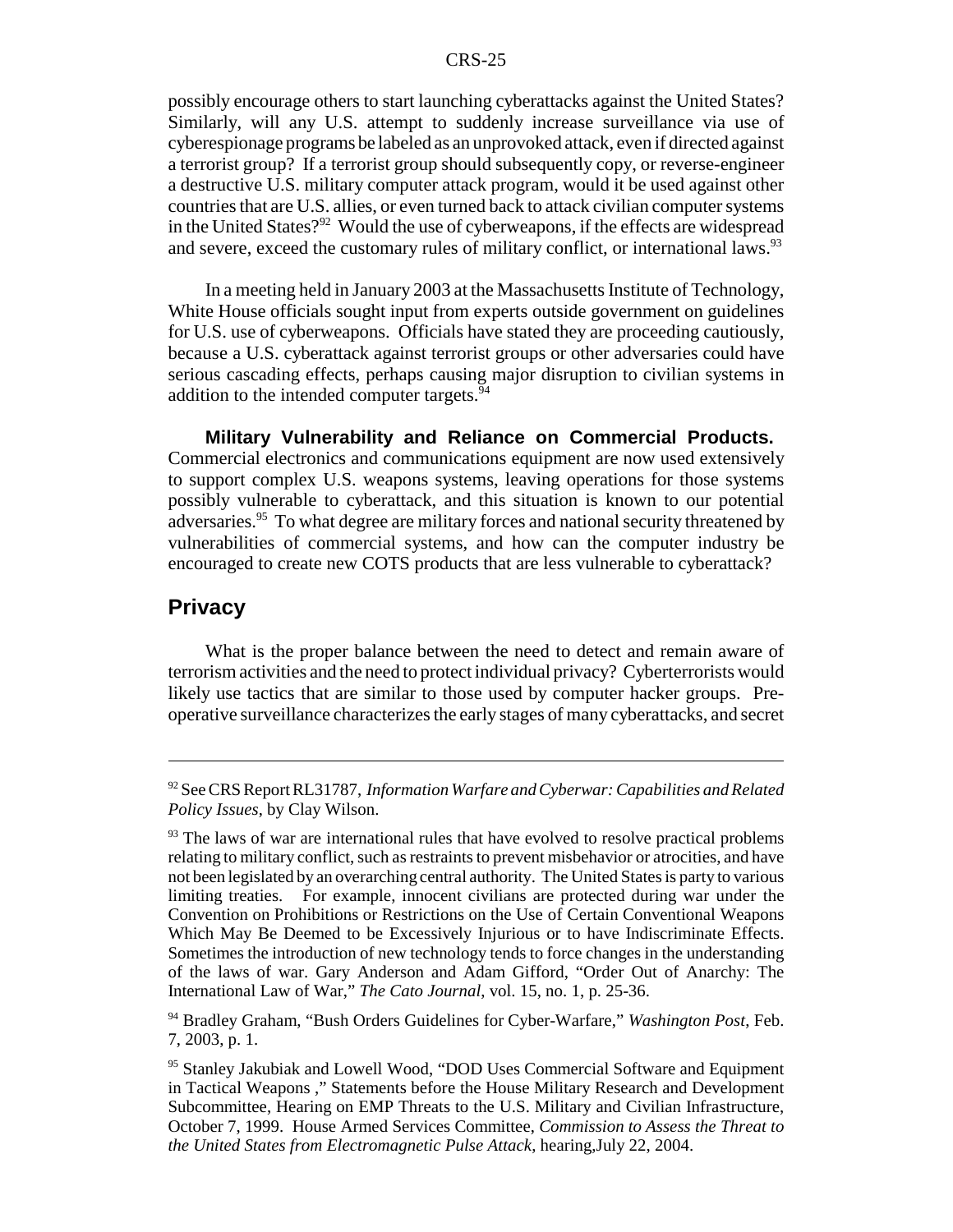planning may be conducted in Internet chat areas, where hackers meet anonymously to exchange information about computer vulnerabilities, or new cyberattack tools. These covert communications could also be encrypted and difficult to detect or decode.

A limiting factor for either preventing a cyberattack or identifying the attackers is a lack of data revealing evidence of pre-operative surveillance and on-line planning activity that is traceable back to terrorist groups. Should intelligence agencies monitor computer chat rooms frequented by terrorists and develop other ways to help uncover their communications and planning? Data Mining search technologies may offer ways to help the intelligence community uncover these linkages.

**Terrorism Information Awareness Program.** The Defense Advanced Research Projects Agency (DARPA) has conducted research and development for systems such as the former Terrorism Information Awareness Program (TIA)<sup>96</sup> that are intended to help investigators discover covert linkages among people, places, things, and events related to possible terrorist activity (see below for privacy issues). Funding ended for the TIA program in 2004 and the Information Awareness Office, a branch of DARPA, is now disbanded.<sup>97</sup> The TIA data mining program was intended to sift through vast quantities of citizens' personal data, such as credit card transactions and travel bookings, to identify possible terrorist activity to provide better advance information about terrorist planning and preparation activities to prevent future international terrorist attacks against the United States at home or abroad. However, the TIA program and other similar proposals for domestic surveillance raised privacy concerns from lawmakers, advocacy groups, and the media. Some privacy advocates have objected to the possibility that information gathered through domestic surveillance may be viewed by unauthorized users, or even misused by authorized users. Congress has moved to restrict or eliminate funding for the TIA program under S. 1382 and H.R. 2658.

**P.L. 108-87**, titled the Defense Appropriations Act of 2004, enacted on September 30, 2003, restricts funding and deployment of the TIA Program. Specifically, section 8131 part (a) limits use of funds for research and development of the TIA Program, except for "Processing, analysis, and collaboration tools for counterterrorism foreign intelligence" for military operations outside the United States.

<sup>&</sup>lt;sup>96</sup> Funding for the controversial Terrorism Information Awareness program ended in 2004. The prototype system was formerly housed within the DARPA Information Awareness Office. Several related data mining research and development programs, now managed by different agencies, are designed to provide better advance information about terrorist planning and preparation activities to prevent future international terrorist attacks against the United States at home or abroad. A goal of data mining is to treat worldwide distributed database information as if it were housed within one centralized database. *Report to Congress Regarding the Terrorism Information Awareness Program*, Executive Summary, May 20 2003, p. 1.

 $97$  House and Senate conferees voted on September 24 to end funding for TIA through 2004. Steven M. Cherry, "Controversial Pentagon Program Scuttled, But Its Work Will Live On," *IEEE Spectrum Online*, Sept. 29, 2003, [http://www.spectrum.ieee.org].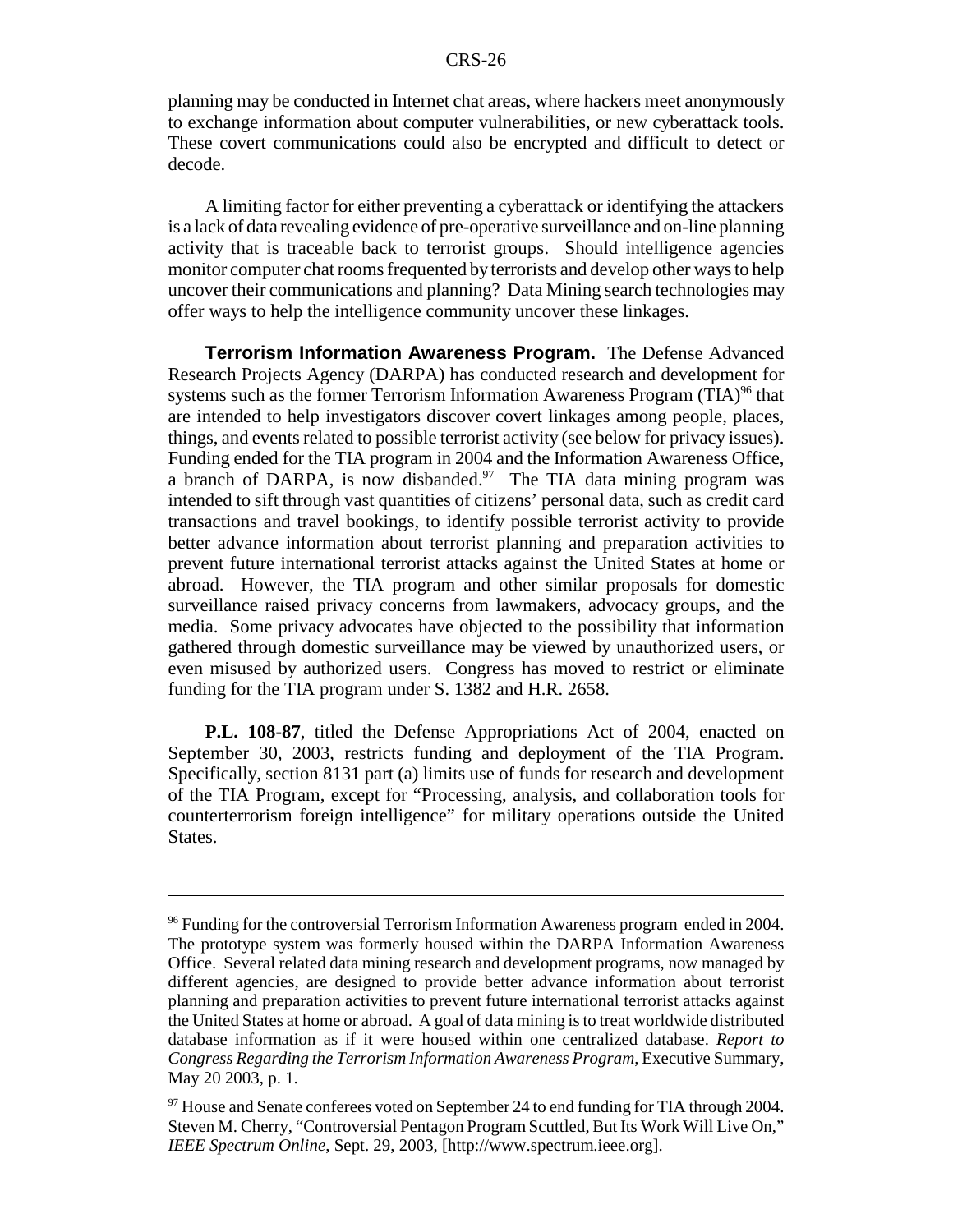**Other Data Mining Search Technologies.** Should more research be encouraged into newer database search technologies that provide more protection for individual privacy while helping to detect terrorist activities? The Department of Defense is currently reviewing the capabilities of other data mining products using technology that may reduce domestic privacy concerns raised by TIA. For example, Systems Research and Development, a technology firm based in Las Vegas, has been tasked by the CIA and other agencies to develop a new database search product called "Anonymous Entity Resolution." The technology used in this product can help investigators determine whether a terrorist suspect appears in two separate databases, without revealing any private individual information. The product uses encryption to ensure that even if the scrambled records are intercepted, no private information can be extracted. Thus, terrorism watch lists and corporate databases could be securely compared online, without revealing private information.<sup>98</sup>

Also, the Florida police department has, since 2001, operated a counter terrorism system called the Multistate Anti-Terrorism Information Exchange (MATRIX) that helps investigators find patterns among people and events by combining police records with commercially available information about most U.S. adults. MATRIX includes information that has always been available to investigators, but adds extraordinary processing speed. The Justice Department has provided \$4 million to expand the MATRIX program nationally. DHS has pledged \$8 million to assist with the national expansion, and has also announced plans to launch a pilot data-sharing network that will include Virginia, Maryland, Pennsylvania, and New York.<sup>99</sup>

For more information about TIA, data mining technology, and other privacy issues, see related CRS Reports.<sup>100</sup>

<sup>&</sup>lt;sup>98</sup> Pentagon sources familiar with the "Anonymous Entity Resolution" technology have indicated that it may alleviate some of the issues associated with privacy protection. The product uses "entity-resolution techniques" to scramble data for security reasons. The software sifts through data such as names, phone numbers, addresses and information from employers to identify individuals listed under different names in separate databases. The software can find information by comparing records in multiple databases, however the information is scrambled using a "one-way hash function," which converts a record to a character string that serves as a unique identifier like a fingerprint. Persons being investigated remain anonymous, and agents can isolate particular records without examining any other personal information. A record that has been one-way hashed cannot be "unhashed" to reveal information contained in the original record. Steve Mollman, "Betting on Private Data Search," *Wired.com*, Mar. 11, 2003.

<sup>99</sup> Robert O'Harrow, "U.S. Backs Florida's New Counterterrorism Database," *Washington Post*, Aug. 6, 2003, p. A01.

<sup>100</sup> CRS Report RL31786, *Total Information Awareness Programs: Funding, Composition, and Oversight Issues*, CRS Report RL31730, *Privacy: Total Information Awareness Programs and Related Information Access, Collection, and Protection Laws*, CRS Report RL31798, *Data Mining: An Overview*, and CRS Report RL31846, *Science and Technology Policy: Issues for the 108th Congress*, 2nd Session .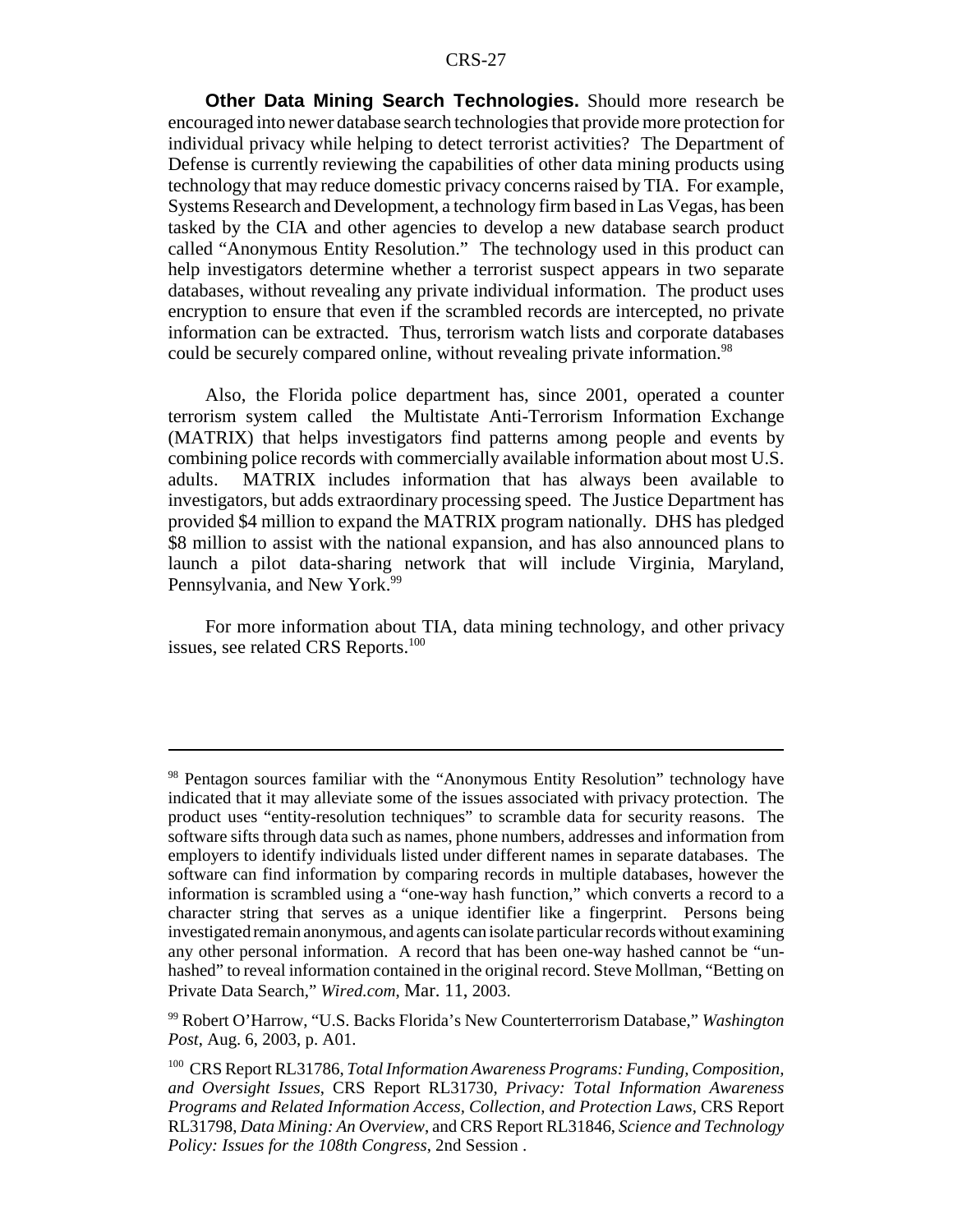## **National Director for Cybersecurity**

Each of the three top officials involved in the government's cybersecurity effort has resigned since the beginning of 2003. In January 2003, Richard Clarke resigned from his position as cybersecurity adviser to the President, ending a 30-year government career. Clarke had been the cybersecurity adviser since October 2001. Three months later, in April 2003, Howard Schmidt, Clarke's successor as adviser, resigned, ending a 31-year government career. Before becoming the adviser in January 2003, Schmidt had served as Clarke's deputy.

In September 2003, DHS formally announced the appointment of Amit Yoran as new director of its cybersecurity division.<sup>101</sup> However, the new director's position was placed three levels beneath DHS Secretary Tom Ridge, in contrast to Yoran's predecessors, Howard Schmidt and Richard Clarke, both of whom were positioned in the White House and had a direct line of contact with the President. In September 2004, Amit Yoran, resigned, citing the end of his one-year commitment to DHS. However, to some observers Yoran's resignation was unexpected.

Potential questions for Congress arising out of these resignations include the following: Were any of their resignations motivated in part by job-related concerns? If the latter, are these concerns indicative of any problems in the government's cybersecurity effort that need to be addressed? Why is the executive branch having difficulty holding onto senior cybersecurity officials? What effect has these resignations had on the government's efforts in cybersecurity? Are the government's efforts in this area suffering due to insufficient continuity of leadership?

The level of influence for the director of cybersecurity position has become a subject of recent debate, where several observers have proposed strengthening the director's position by moving it out of DHS and into the White House, possibly under the Office of Management and Budget. However, some security industry leaders have favored elevating the position to the assistant secretary level within DHS, and have objected to moving the position to another department, saying that relocating the office now would possibly be disruptive to the government-industry relationships that are newly formed at DHS.102 DHS officials have reportedly resisted elevating the position, arguing that separating concerns for cybersecurity from physical security is inefficient and expensive because common problems threaten both.<sup>103</sup> P.L. 108-458, the Intelligence Reform and Terrorism Prevention Act,

<sup>&</sup>lt;sup>101</sup> The deputy director of the cybersecurity division, Andrew Purdy, has since been appointed interim director of U.S. cybersecurity.

<sup>102</sup> Dan Verton, "Update: Cybersecurity Overhaul Legislation DOA in Congress," *ComputerWorld*, Sept. 23, 2004, [http://www.computerworld.com/securitytopics /security/story/0,10801,96126,00.html].

<sup>&</sup>lt;sup>103</sup> The DHS cybersecurity center has five primary roles: conducting cybersecurity research; developing performance standards; fostering public-private sector communication; supporting the DHS information analysis and infrastructure protection directorate; and working with the National Science Foundation on educational programs, *Congress Daily AM*, May 15, 2003.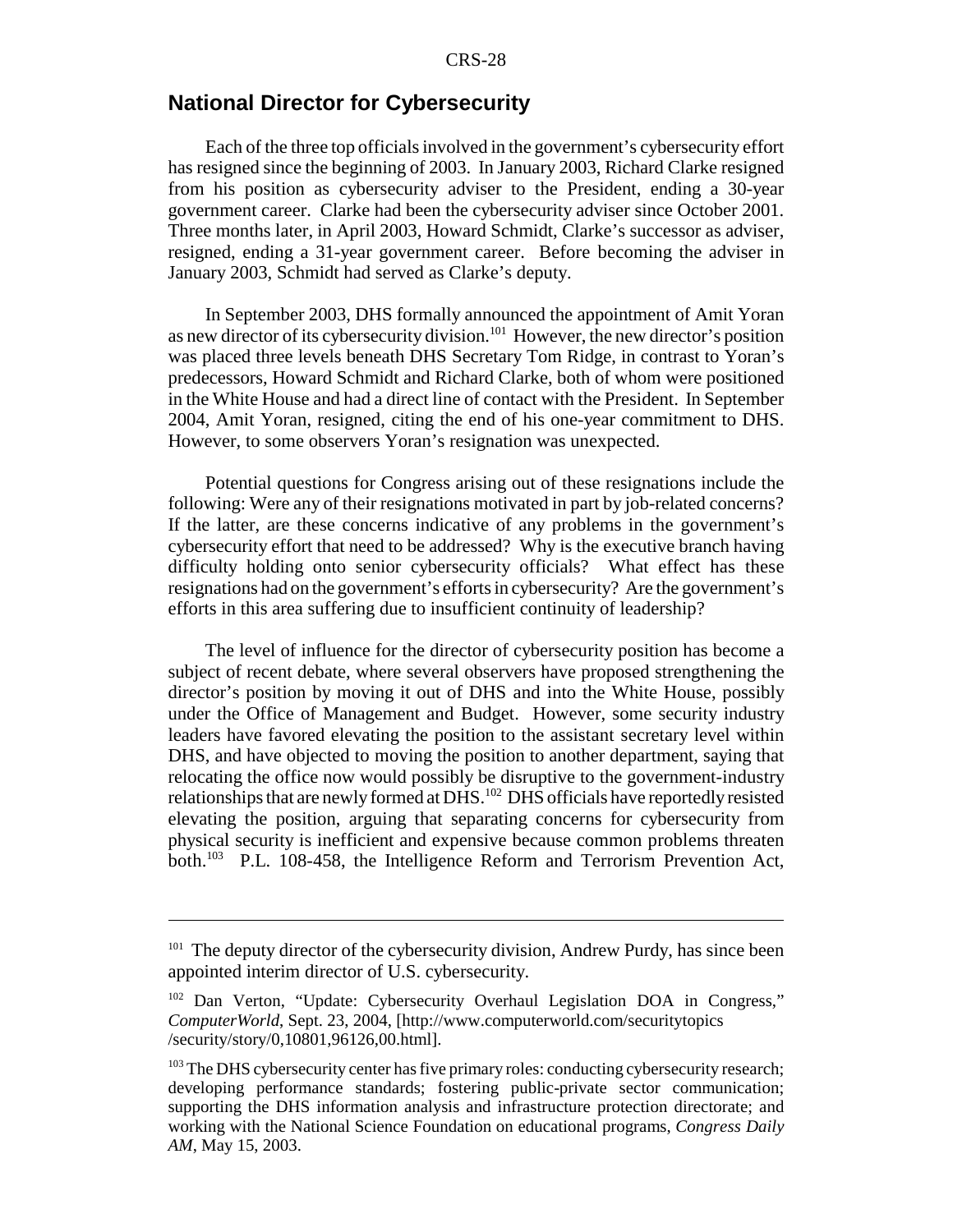enacted on December 17, 2004, does not describe a new Assistant Secretary position for Cybersecurity.

**H.R. 285** was introduced on January 6, 2005 by Representative Mac Thornberry, with Representative Zoe Lofgren and Representative Bennie Thompson as co-sponsors. This bill proposes to create a National Cybersecurity Office headed by an Assistant Secretary for Cybersecurity within the DHS Directorate for Information Analysis and Infrastructure Protection, with authority for all cybersecurity-related critical infrastructure protection programs. On February 18, 2005, the bill was referred to the House subcommittee on Economic Security, infrastructure Protection, and Cybersecurity.

## **Should Physical and Cybersecurity Issues Remain Combined?**

According to news sources, in the 1980s during the Cold War, the United States CIA deliberately created faulty SCADA software and then planted it in locations where agents from the Soviet Union would steal it. Unknown to the Soviets, the SCADA software, which was supposedly designed to automate controls for gas pipelines, was also infected with a secret Trojan Horse programmed to reset pump speeds and valve settings that would create pressures far beyond what was acceptable to pipeline joints and welds. The result, in June 1982, was a monumental nonnuclear explosion on the trans-Siberian gas pipeline, equivalent to 3 kilotons of TNT. However, the event remained secret because the explosion took place in the Siberian wilderness, and there were no known casualties.<sup>104</sup>

 DHS officials maintain that an attack against computers could possibly result in disastrous effects in physical facilities. Because of the this, the new DHS National Cyber Security Division (NCSD) is tasked to protect cyberassets in order to also provide the best protection for U.S. critical infrastructure assets. DHS officials have asserted that cybersecurity cuts across all aspects of critical infrastructure protection, and that cyberoperations cannot be separated from the physical aspects of businesses because they operate interdependently.<sup>105</sup> Therefore, the NCSD employs a threat-independent strategy of protecting the Internet and critical infrastructures from all types of attacks. DHS officials have stated, "If we attempt to "stovepipe" our protection efforts to focus on the different types of attackers who may use the cyberinfrastructure, we risk the possibility of limiting our understanding of the entire threat environment."<sup>106</sup>

<sup>&</sup>lt;sup>104</sup> NORAD monitors first suspected that the explosion was a nuclear explosion, but satellites did not pick up an electromagnetic pulse that would have accompanied a nuclear detonation. William Safire, "The Farewell Dossier," *New York Times*, Feb. 4, 2004, [http://www.nytimes.com/2004/02/02/opinion/02SAFI.html?ex=1099022400&en=7029c a0373f5d4d0&ei=5070&oref=login].

<sup>&</sup>lt;sup>105</sup> DHS press release, "Ridge Creates New Division to Combat Cyber Threats," June 6, 2003, [http://www.dhs.gov/dhspublic/display?content=916].

<sup>&</sup>lt;sup>106</sup> Statement by Amit Yoran, Director National Cyber Security Division Department of Homeland Security before the U.S. Senate Committee on the Judiciary Subcommittee on (continued...)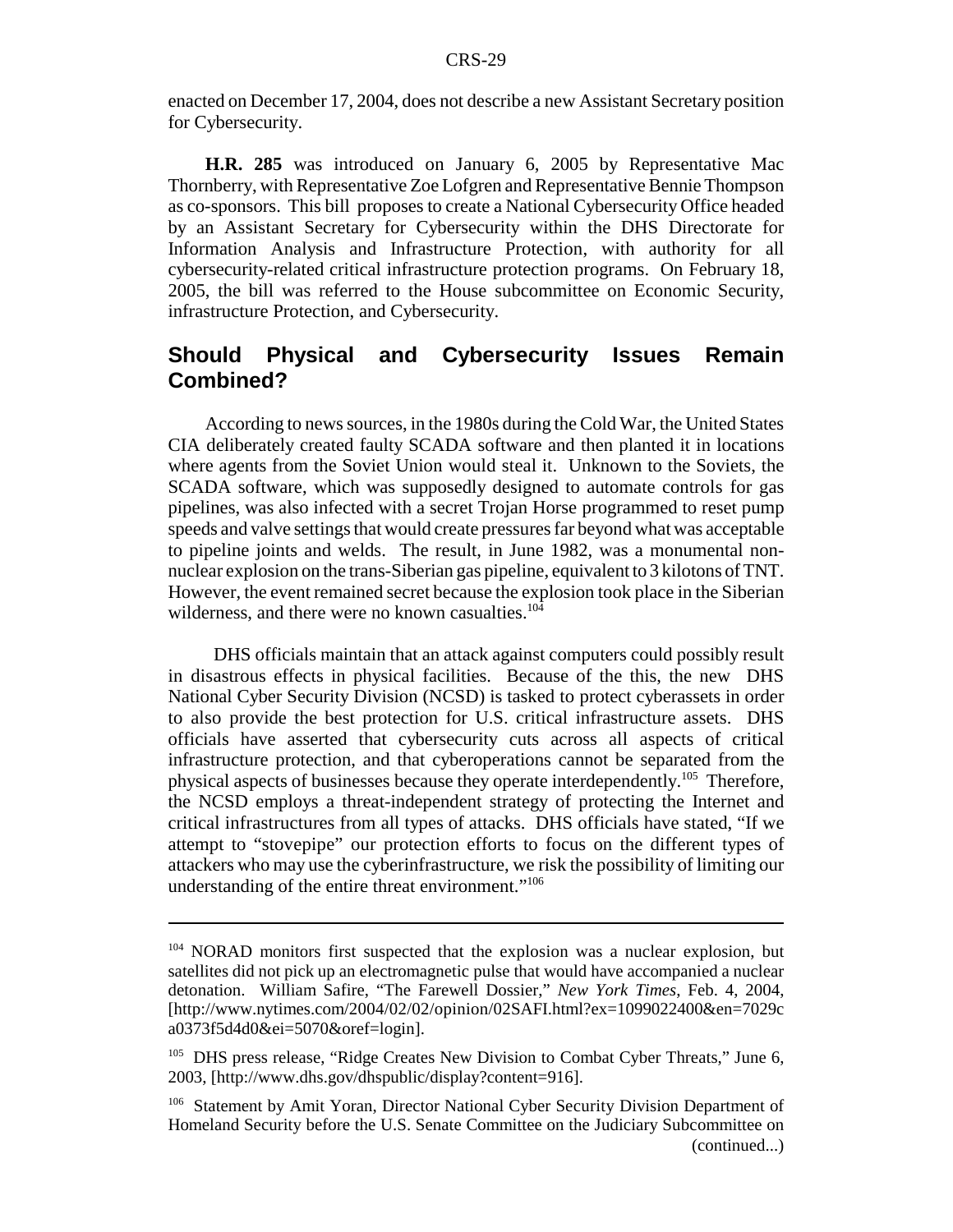However, officials of five business groups — the Cyber Security Industry Alliance, the Business Software Alliance, TechNet, the IT Association of America, and the Financial Services Roundtable — have urged the administration to create separate physical and cybersecurity reporting structures within the DHS. The industry groups maintain that the challenges of protection in a globally networked cyberworld are sufficiently different from requirements for protection in the physical world that DHS needs a separate structure; one that is focused on cyberissues, and headed by a Senate-confirmed public official.<sup>107</sup>

## **National Strategy to Secure Cyberspace**

Does the National Strategy to Secure Cyberspace present clear incentives for achieving security objectives? Suggestions to increase incentives may include requiring that all software procured for federal agencies be certified under the "Common Criteria" testing program, which is now the requirement for the procurement of military software. However, industry observers point out that the software certification process is lengthy and may interfere with innovation and competitiveness in the global software market. $108$ 

Should the National Strategy to Secure Cyberspace rely on voluntary action on the part of private firms, home users, universities, and government agencies to keep their networks secure, or is there a need for possible regulation to ensure best security practices? Has public response to improve computer security been slow partly because there are no regulations currently imposed?<sup>109</sup> Would regulation to improve

 $106$  (...continued)

Terrorism, Technology, and Homeland Security, February 24, 2004, [http://www.us-cert. gov/policy/testimony\_yoran\_feb2404.html#nature].

<sup>&</sup>lt;sup>107</sup> Patience Wait, "Industry asks Congress for help on DHS cybersecurity role", *Washington Technology*, October 15, 2004, [http://www.washingtontechnology. com/news/1\_1/homeland/24745-1.html].

<sup>&</sup>lt;sup>108</sup> Agencies operating national security systems are required to purchase software products from a list of lab-tested and evaluated products in a program run by the National Information Assurance Partnership (NIAP), a joint partnership between the National Security Agency and the National Institute of Standards and Technology. The NIAP is the U.S. government program that works with organizations in a dozen other countries around the world which have endorsed the international security-evaluation regimen known as the "Common Criteria." The program requires vendors to submit software for review in an accredited lab, a process that often takes a year and costs several thousand dollars. The review previously was limited to military national security software and equipment, however, the Administration has stated that the government will undertake a review of the program to "possibly extend" this software certification requirement to civilian agencies. Ellen Messmer,, White House issue "National Strategy to Secure Cyberspace," *Network World Fusion*, February 14, 2003[http://www.nwfusion.com/news/2003/0214ntlstrategy.html].

<sup>&</sup>lt;sup>109</sup> Business executives may be cautious about spending for large new technology projects, such as placing new emphasis on computer security. Results from a February 2003 survey of business executives indicated that 45 percent of respondents believed that many large Information Technology (IT) projects are often too expensive to justify. Managers in the survey pointed to the estimated \$125.9 billion dollars spent on IT projects between 1977 and (continued...)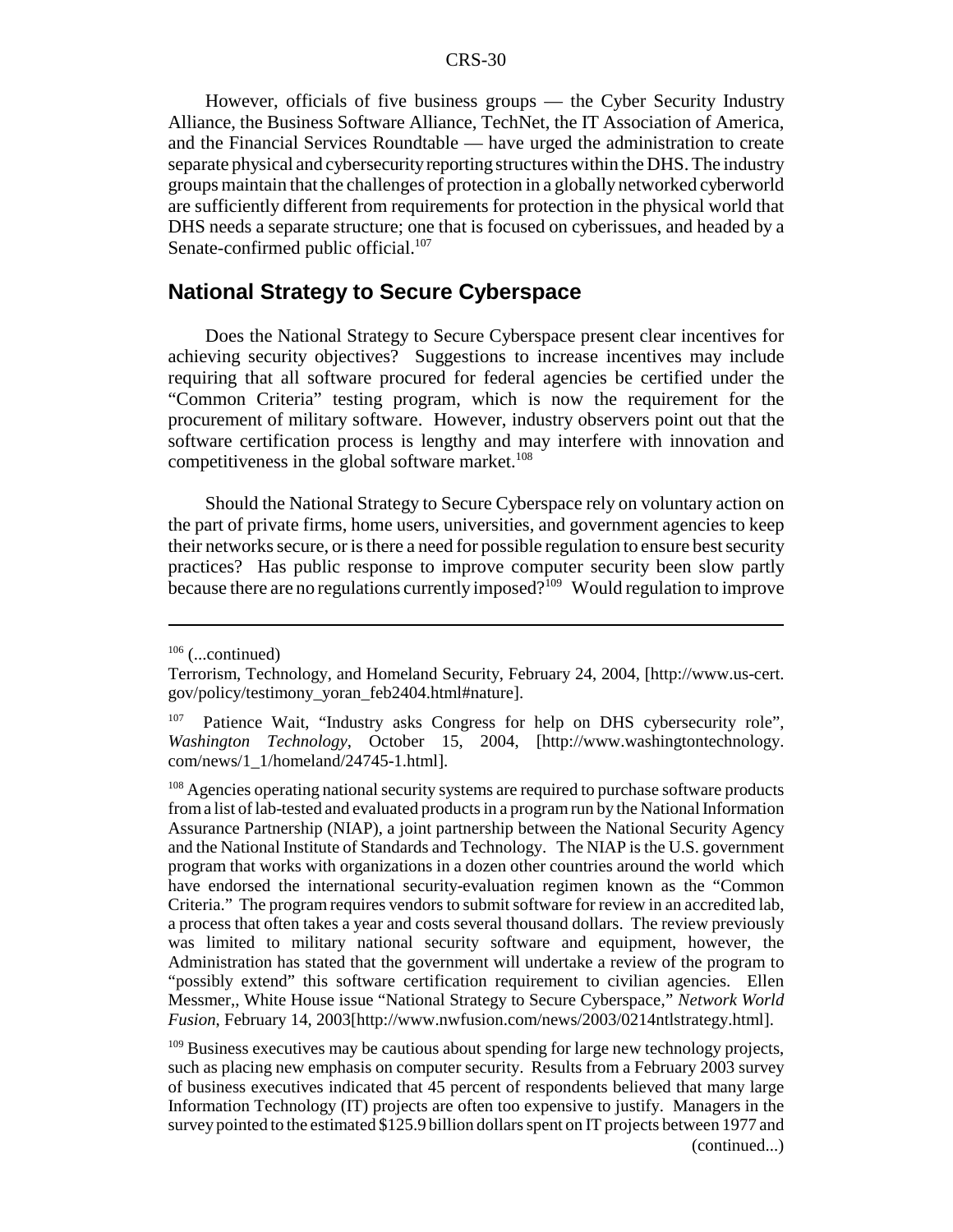computer security interfere with innovation and possibly harm U.S. competitiveness in technology markets? Two of the former cybersecurity advisers to the president have differing views: Howard Schmidt has stated that market forces, rather than the government, should determine how product technology should evolve for better cybersecurity; however, Richard Clarke has stated that the IT industry has done little on its own to improve security of its own systems and products.<sup>110</sup>

## **Commercial Software Vulnerabilities**

Should software product vendors be required to create higher quality software products that are more secure and that need fewer patches? Software vendors may increase the level of security for their products by rethinking the design, or by adding more test procedures during product development. However, some vendors reportedly have said that their commercial customers may not be willing to pay the increased costs for additional security features.<sup>111</sup>

#### **Awareness and Education**

Should computer security training be made available to all computer users to keep them aware of constantly changing computer security threats, and to encourage them to follow proper security procedures? A 2004 survey done by the National Cyber Security Alliance and AOL showed that home PC users had a low level of awareness about best practices for computer security. The survey showed that most home users do not have adequate protection against hackers, do not have updated antivirus software protection, and are confused about the protections they are supposed to use and how to use them. $112$ 

 $109$  (...continued)

<sup>2000</sup> in preparation for the year 2000 (Y2K) changeover, now viewed by some as a nonevent. Sources reported that some board-level executives stated that the Y2K problem was overblown and over funded then, and as a result, they are now much more cautious about future spending for any new, massive IT initiatives. Gary H. Anthes and Thomas Hoffman, "Tarnished Image," *Computerworld*, May 12, 2003, vol. 37, no. 19, p. 37.

<sup>&</sup>lt;sup>110</sup> Howard Schmidt points out that major technology firms now promote anti-virus software and encourage better cybersecurity practices. He stresses that market forces are causing private industry to improve security of products. Martin Kady, "Cybersecurity a Weak Link in Homeland's Armor," *CQ Weekly*, Feb. 14, 2005. Meanwhile, Richard Clarke, who initially opposed regulation during his tenure in the Clinton and Bush administrations, now states that the IT industry only reponds to improve security of its products when regulation is threatened. William Jackson*,* "To Regulate or Not to Regulate? That Is the Question," *Government Computer New*s, Feb. 26, 2005.

<sup>&</sup>lt;sup>111</sup> Building in more security adds to the cost of a software product. Now that software features are similar across brands, software vendors have indicated that their customers, including federal government agencies, often make purchases based largely on product price. *Conference on Software Product Security Features*, Information Assurance Technical Information Framework Forum, Laurel, Maryland, NSA, 2001.

<sup>&</sup>lt;sup>112</sup> A 2004 survey of 329 PC users revealed that most computer users think they are safe but lack basic protections against viruses, spyware, hackers, and other online threats. In addition, large majorities of home computer users have been infected with viruses and (continued...)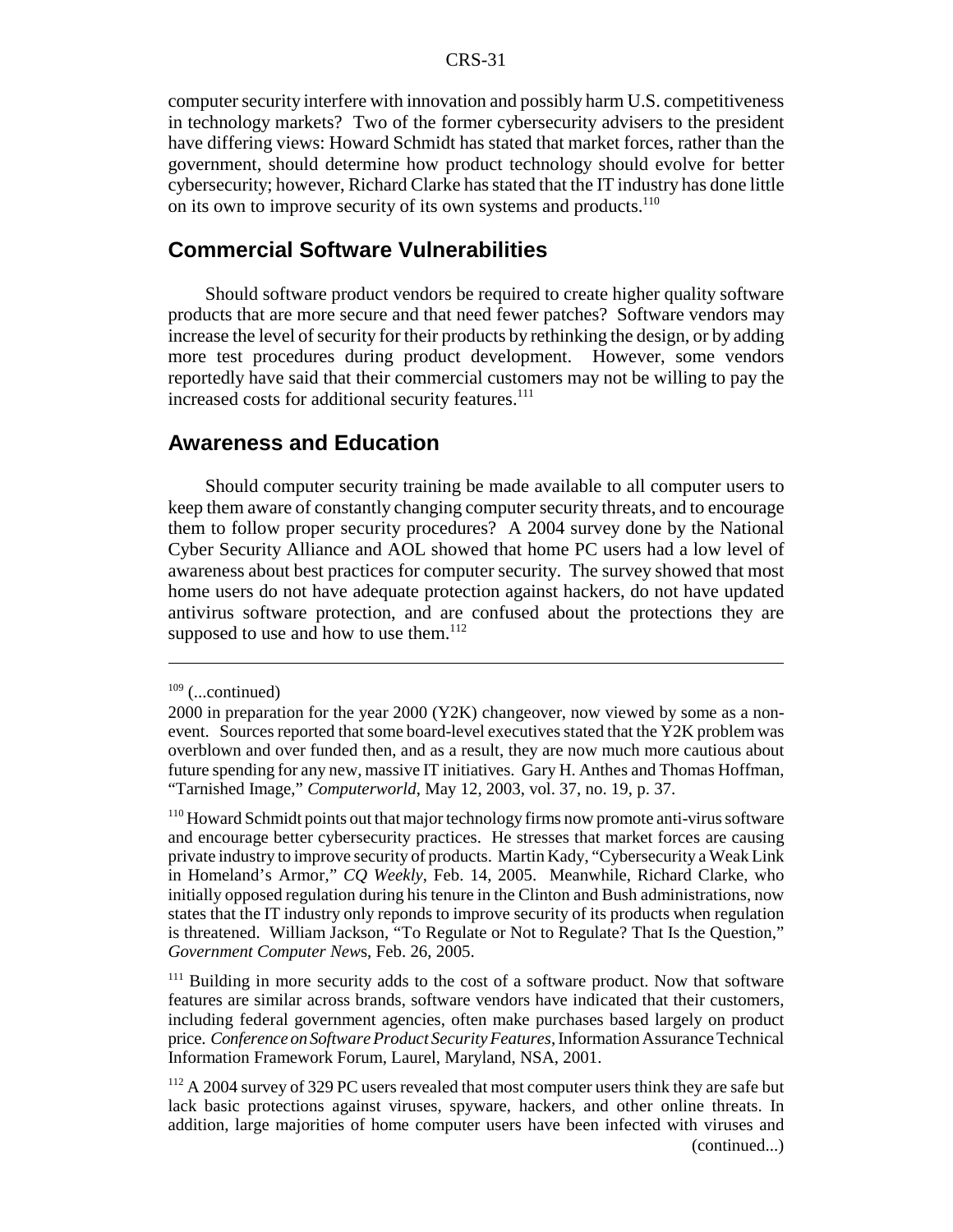Will incentives, education programs, or public awareness messages about computer security encourage home PC users to follow the best security practices? Many computers taken over by Internet hackers belong to small businesses or individual home users who have not had training in best computer security practices and who may not feel motivated to voluntarily participate in a training program. Vulnerabilities that require government and corporate systems administrators to install software patches also affect computers belonging to millions of home PC users. $^{113}$ 

## **Coordination to Protect Against Cyberterrorism**

What can be done to improve sharing of information between federal government, local governments, and the private sector to improve computer security? Effective cybersecurity requires sharing of relevant information about threats, vulnerabilities, and exploits. A recent GAO survey of local government officials recommended that DHS strengthen information sharing by incorporating states and cities into its federal "enterprise architecture" planning process.114 How can the private sector obtain useful information from the government on specific threats which the government considers classified, and how can the government obtain specific information from private industry about vulnerabilities and incidents which companies say they want to protect to avoid publicity and to guard trade secrets? $115$ 

**Information Sharing.** Should information voluntarily shared with the federal government about security vulnerabilities be shielded from disclosure through Freedom of Information Act requests? Many firms are reluctant to share important computer security information with government agencies because of the possibility of having competitors become aware of a company's security vulnerabilities through FOIA.

**International Cooperation Against Cyberattack.** How can the United States better coordinate security policies and international law to gain the cooperation of other nations to better protect against a computer attack? Pursuit of hackers may involve a trace back through networks requiring the cooperation of many Internet

 $112$  (...continued)

spyware and remain highly vulnerable to future infections. AOL and the National Cyber Security Alliance, "Largest In-home Study of Home Computer Users Shows Major Online Threats, Perception Gap," Oct. 2004, [http://www.staysafeonline.info/news/NCSA-AOLIn-HomeStudyRelease.pdf].

<sup>&</sup>lt;sup>113</sup> A spokesperson for the Computer Emergency Response Team at Carnegie Mellon has reportedly stated that most people may not yet realize that anti-virus software and a firewall are no longer enough to protect computers anymore. Charles Duhigg, "Fight Against Viruses May Move to Servers," *Washington Post*, Aug. 28, 2003, p. E01.

<sup>114</sup> Government Accountability Office, *Homeland Security: Efforts To Improve Information Sharing Need to Be Strengthened*, GAO-03-760, August 2003.

<sup>115</sup> CRS Report RL30153, *Critical Infrastructures: Background, Policy and Implementation*, by John Moteff,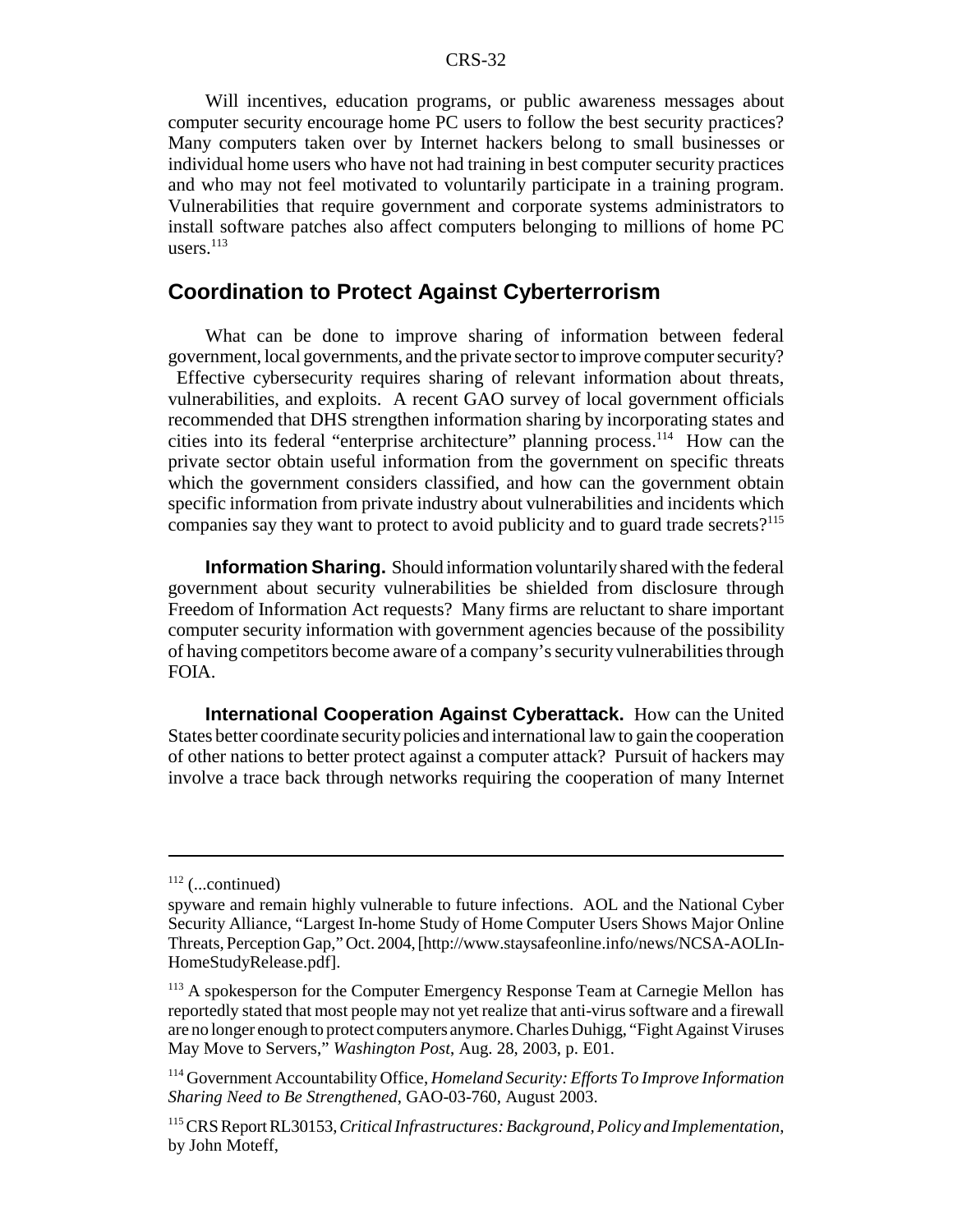Service Providers located in several different nations.<sup>116</sup> Pursuit is made increasingly complex if one or more of the nations involved has a legal policy or political ideology that conflicts with that of the United States.<sup>117</sup>

Methods for improving international cooperation in dealing with cybercrime and terrorism were the subject of a conference sponsored by the Hoover Institution, the Consortium for Research on Information Security and Policy (CRISP) and the Center for International Security and Cooperation (CISAC) at Stanford University in 1999. Members of government, industry, NGOs, and academia from many nations met at Stanford to discuss the growing problem, and a clear consensus emerged that greater international cooperation is required.<sup>118</sup>

Currently, thirty-eight countries, including the United States, have signed the Council of Europe's Convention on Cybercrime, published in November 2001. The Convention seeks to better combat cybercrime by harmonizing national laws, improving investigative abilities, and boosting international cooperation. Supporters argue that the Convention will enhance deterrence, while critics counter it will have little effect without participation by countries in which cybercriminals operate freely. (see CRS Report RS21208, *Cybercrime: The Council of Europe Convention*).

**Offshore Development of Software.** Is U.S. national security threatened by using commercial software products developed in foreign countries.<sup>119</sup> A recent study by Gartner Inc., a technology research organization, predicts that for 2004 and beyond, more than 80 percent of U.S. companies will consider outsourcing critical IT services, including software development. Terrorist networks are known to exist in several countries such as Malaysia and Indonesia, where IT contract work has been outsourced. Other possible recipients of outsourced projects are Israel, India,

 $116$  Trace back to identify a cyberattacker at the granular level remains problematic. Dorothy Denning, *Information Warfare and Security*, (Addison-Wesley, 1999), p. 217.

 $117$  In Argentina, a group calling themselves the X-Team, hacked into the website of that country's Supreme Court in April 2002. The trial judge stated that the law in his country covers crime against people, things, and animals but not websites. The group on trial was declared not guilty of breaking into the website. Paul Hillbeck, "Argentine Judge Rules in Favor of Computer Hackers, Feb. 5, 2002,[http://www.siliconvalley.com/ mld/siliconvalley/ news/editorial/3070194.htm].

<sup>118</sup> Abraham D. Sofaer, et.al., The Hoover Institution, The Consortium for Research on Information Security and Policy (CRISP), and The Center for International Security and Cooperation (CISAC) Stanford University, "A Proposal for an International Convention on Cyber Crime and Terrorism," August 2000, [http://www.iwar.org.uk /law/resources/cybercrime/stanford/cisac-draft.htm].

<sup>&</sup>lt;sup>119</sup> In 2000, news sources reported that the Defense Agency of Japan halted the introduction of a new computer system after discovering that some of the software had been developed by members of the Aum Shinrikyo cult, which was responsible for the fatal 1995 Tokyo subway gas attack. The Defense Agency was one of 90 government agencies and industry firms that had ordered software produced by the cult. Richard Power, *Current & Future Danger: A CSI Primer on Computer Crime and Information Warfare*, Computer Security Institute, 2000.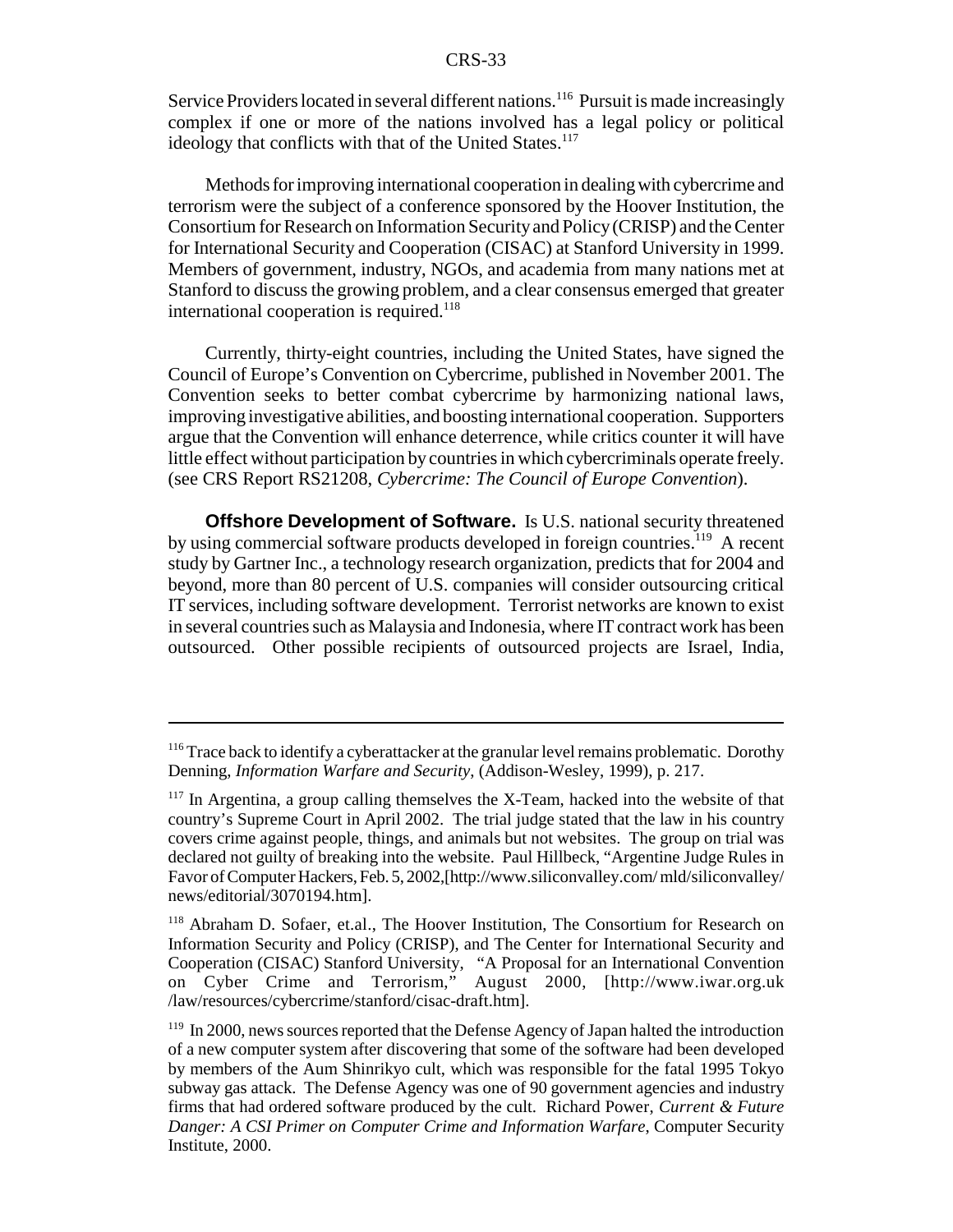Pakistan, Russia and China.<sup>120</sup> Corporations justify their actions by explaining that global economic competition makes offshore outsourcing a business necessity. Other observers point out that restricting offshore development may not be effective for improving national security because many foreign workers are also currently employed by domestic firms to develop computer software within the United States.

## **Legislative Activity**

The Cybersecurity Research and Development Act (P.L. 107-305), authorized \$903 million over five years for new research and training programs by the National Science Foundation (NSF) and the National Institute for Standards and Technology (NIST) to prevent and respond to terrorist attacks on private and government computers.

Following the September 11, 2001 attacks, the Federal Information Security Management Act (FISMA) of 2002 was enacted giving responsibility for setting security standards for civilian federal agency computer systems to the Office of Management and Budget  $(OMB).<sup>121</sup>$  Responsibility for security standards for national defense systems remains primarily with DOD and NSA.

The following bills identify recent legislative activity that is related to prevention of cyberterrorism, or related to collection of information on possible terrorist activities.

- ! **P.L. 108-195**: On December 19, 2003, the Defense Production Act of 2003 amended the Defense Production Act of 1950 to extend its expiration date and authorization of appropriations through FY2008. Sponsored by Senator Shelby Richard, this law corrects industrial resource shortfalls for radiation-hardened electronics, and defines "critical infrastructure" to include physical and cyberbased assets.
- ! **S. 140**: Known as the Domestic Defense Fund Act of 2005, this bill proposes to authorize DHS to award grants to states and local governments to improve cyber and infrastructure security. Introduced by Senator Hillary Clinton on January 24, 2005, the bill was referred to the Senate Committee on Homeland Security and Governmental Affairs.

<sup>120</sup> Dan Verton, "Offshore Coding Work Raises Security Concerns," *Computerworld*, May 5, 2003, vol. 37, no. 18, p. 1.

<sup>&</sup>lt;sup>121</sup> Under FISMA, the Director of OMB: oversees the implementation of information security policies for civilian federal agencies, requires agencies to identify and provide information security protection appropriate for the level of risk and magnitude of harm resulting from possible destruction of information or systems, and coordinates the development of security standards and guidelines developed between NIST, NSA, and other agencies to assure they are complementary with standards and guidelines developed for national security systems. See 44 U.S.C., Section 3543 (a).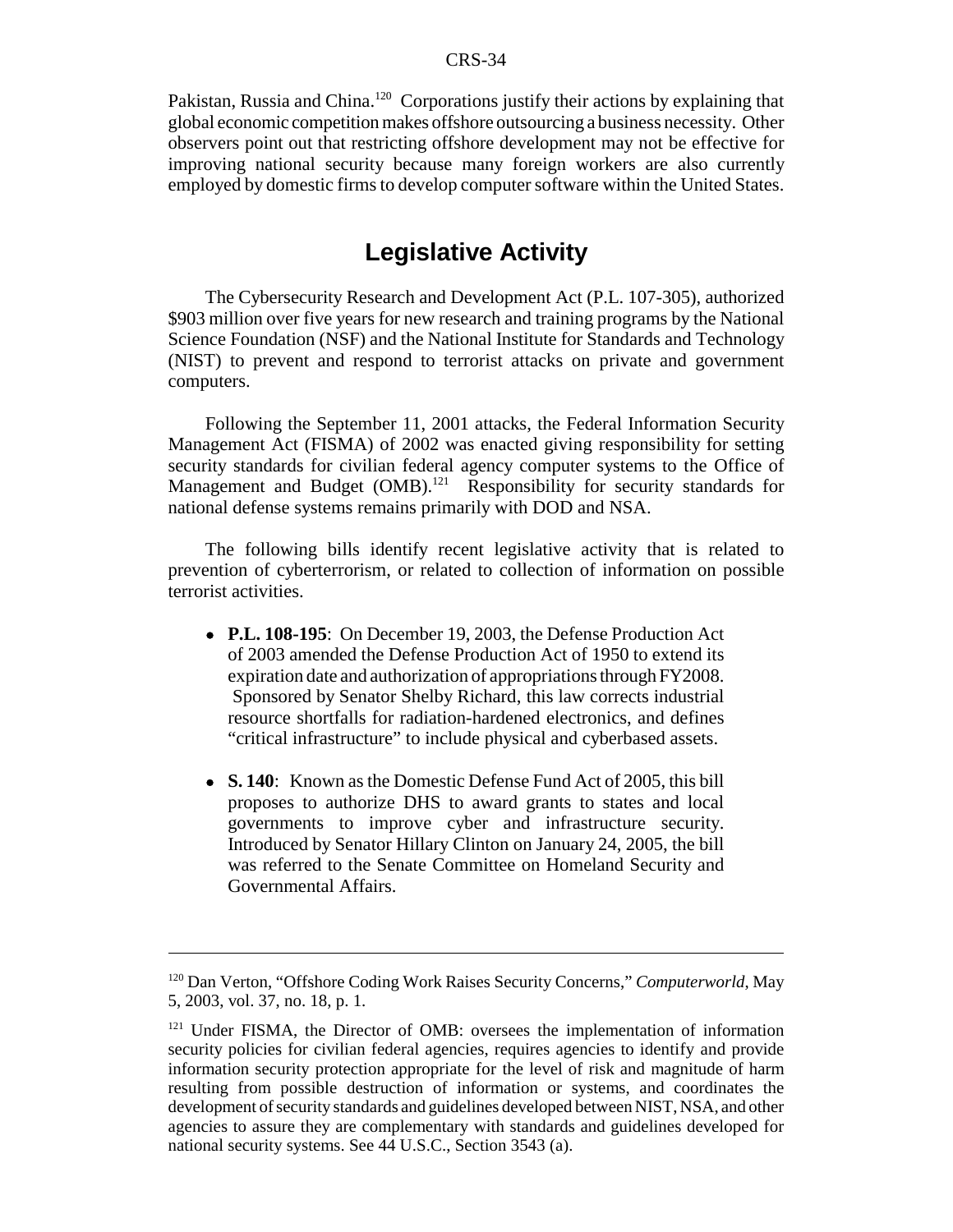## **Appendix A. Planning for a Cyberattack**

A cyberattack is sometimes also called a Computer Network Attack (CNA), because a network connection enables this type of attack. Computer hackers traditionally use five basic steps to gain unauthorized access, and subsequently take over computer systems. These five steps can also be employed by terrorist groups. The steps are frequently automated through use of special hacker tools freely available to anyone via the Internet.<sup>122</sup> Highly-skilled hackers use automated tools that are also very sophisticated, and their effects are initially much more difficult for computer security staff and security technology products to detect. These sophisticated hacker tools are usually shared only among an exclusive group of other highly-skilled hacker associates. The hacker tactics described in this report are also explained in detail in many sources that list possible defenses against computer attack.123

#### ! **Step 1. Reconnaissance and Pre-operative Surveillance**

In this first step, hackers employ extensive pre-operative surveillance to find out detailed information about an organization that will help them later gain unauthorized access to computer systems. The most common method is social engineering, or tricking an employee into revealing sensitive information (such as a telephone number or a password). Other methods include dumpster diving, or rifling through an organization's trash to find sensitive information (such as floppy disks or important documents that have not been shredded). This step can be automated if the attacker installs on an office computer a virus, worm, or "Spyware" program that performs surveillance and then transmits useful information, such as passwords, back to the attacker. "Spyware" is a form of malicious code that is quietly installed on a computer without user knowledge when a user visits a malicious website. It may remain undetected by firewalls or current anti-virus security products while monitoring keystrokes to record web activity or collect snapshots of screen displays and other restricted information for transmission back to an unknown third party.<sup>124</sup>

#### ! **Step 2. Scanning**

Once in possession of special restricted information, or a few critical phone numbers, an attacker performs additional surveillance by scanning an organization's computer software and network

<sup>&</sup>lt;sup>122</sup> Using these five basic steps, often supplemented with automated intrusion tools, attackers have successfully taken over computer systems and remained undetected for long periods of time. Ed Skoudis, *Counter Hack*, (New Jersey: Prentice Hall, 2002).

<sup>123</sup> These include Ed Skoudis, *Counter Hack: A Step-By-Step Guide to Computer Attacks and Effective Defenses*, (New Jersey: Prentice Hall, 2002); Winn Schwartau, *Information Warfare Cyberterrorism: Protecting Your Personal Security in the Electronic Age*, (Publishers Group West, 1996); and Jeff Crume, *Inside Internet Security: What Hackers Don't Want You To Kno*w, (Pearson Education Limited, 2000).

<sup>&</sup>lt;sup>124</sup> For more about Spyware, see Spywareinfo at [http://www.spywareinfo.com/].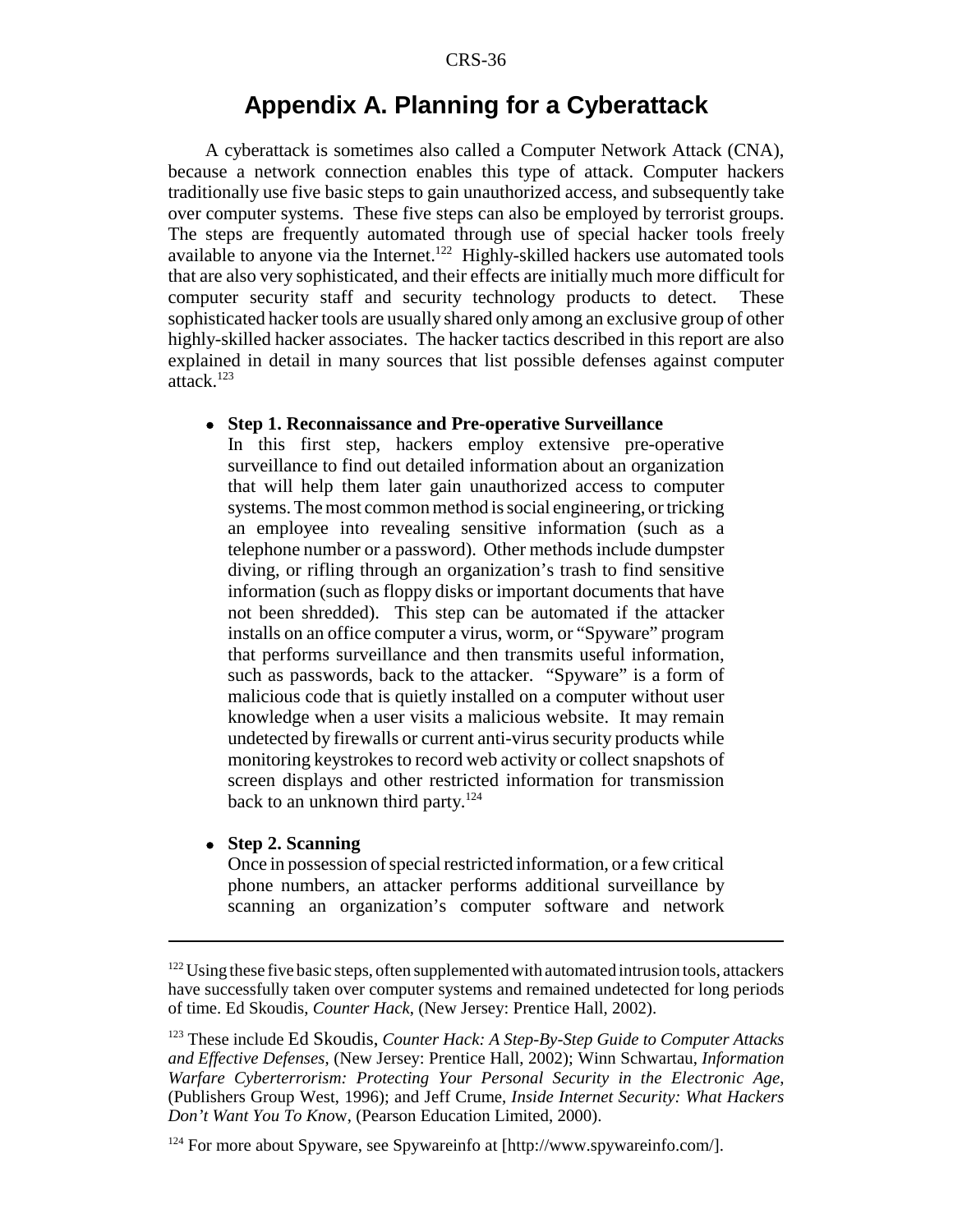configuration to find possible entry points. This process goes slowly, sometimes lasting months, as the attacker looks for several vulnerable openings into a system. $125$ 

#### ! **Step 3: Gaining Access**

Once the attacker has developed an inventory of software and configuration vulnerabilities on a target network, he or she may quietly take over a system and network by using a stolen password to create a phony account, or by exploiting a vulnerability that allows them to install a malicious Trojan Horse, or automatic "bot" that will await further commands sent through the Internet.

#### ! **Step 4: Maintaining Access**

Once an attacker has gained unauthorized access, he or she may secretly install extra malicious programs that allow them to return as often as they wish. These programs, known as "Root Kits" or "Back Doors", run unnoticed and can allow an attacker to secretly access a network at will. If the attacker can gain all the special privileges of a system administrator, then the computer or network has been completely taken over, and is "owned" by the attacker. Sometimes the attacker will reconfigure a computer system, or install software patches to close the previous security vulnerabilities just to keep other hackers out.

#### ! **Step 5: Covering Tracks**

Sophisticated attackers desire quiet, unimpeded access to the computer systems and data they take over. They must stay hidden to maintain control and gather more intelligence, or to refine preparations to maximize damage. The "Root Kit" or "Trojan Horse" programs often allow the attacker to modify the log files of the computer system, or to create hidden files to help avoid detection by the legitimate system administrator. Security systems may not detect the unauthorized activities of a careful intruder for a long period of time. $126$ 

 $125$  An attacker may use an automatic "War Dialing" tool that dials thousands of telephone numbers, looking for modems connected to a computer. If a computer modem answers when the War Dialer calls, the attacker may have located a way to enter an organization's network and bypass firewall security. A newer way of scanning for vulnerabilities is called "War Driving", where hackers drive randomly through a neighborhood trying to detect signals from business or home wireless networks. Once a network is detected, the hacker may park nearby and attempt to log on to gain free, unauthorized access. Kevin Poulsen, "War Driving by the Bay," Securityfocus.com, April 12, 2001, [http://www.securityfocus.com/news/192].

<sup>&</sup>lt;sup>126</sup> New "antiforensics tools" are now available on the Internet that allow hackers to more effectively hide their actions, and thus defeat more investigators who search for technical evidence of computer intrusions. Anne Saita, "Antiforensics: The Looming Arms Race," *Information Security*, May 2003, vol. 6, no. 5, p.13.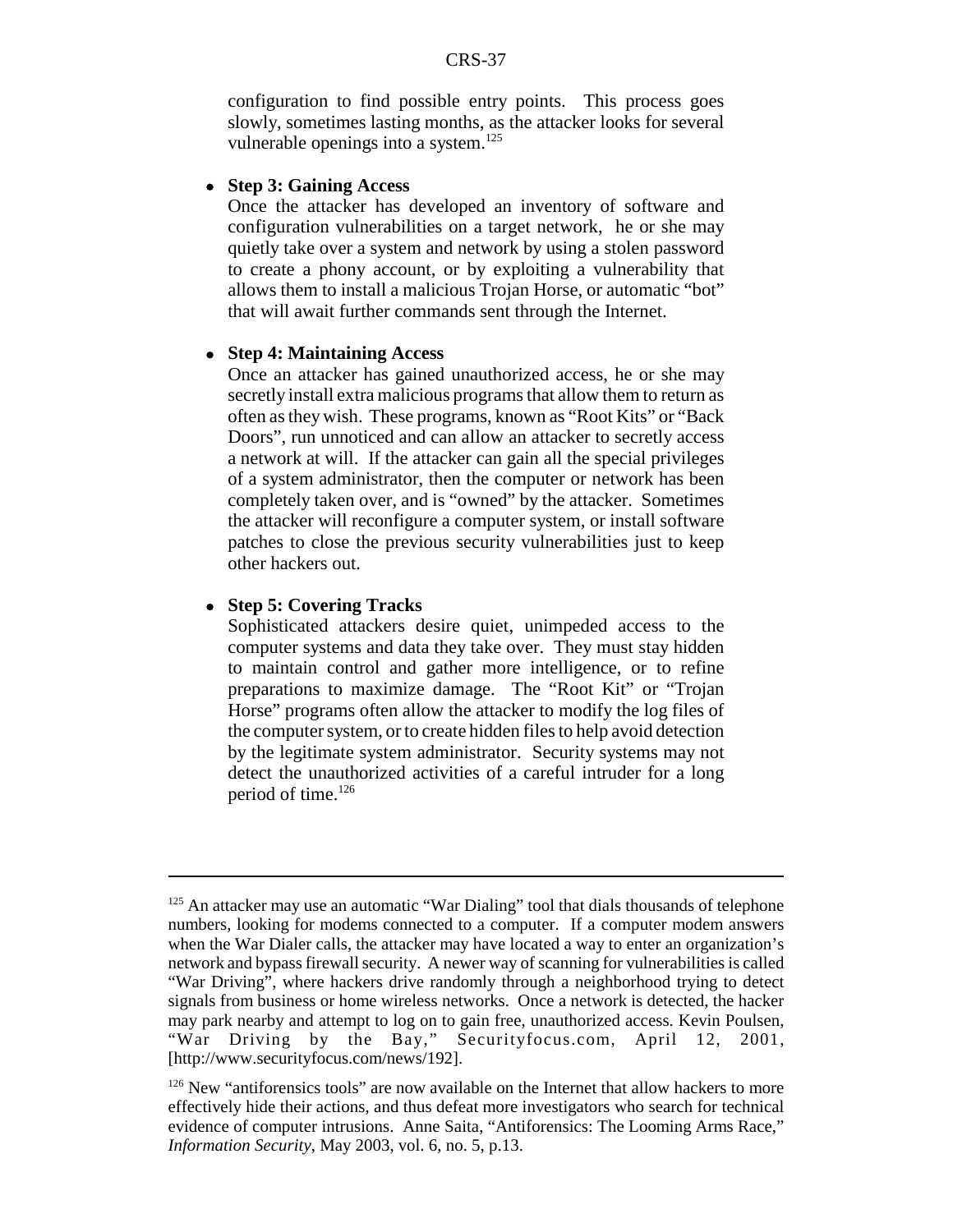As technology has evolved, more of the above tasks are now aided by the use of automated programs, or "bots," that are increasingly autonomous, rapid, and difficult to detect. These "bots" can be remotely controlled by commands sent through the Internet and can be activated to operate in a coordinated manner on thousands of computers in different locations around the world. Thousands of such computers under remote control may be programmed by a hacker to simultaneously launch an attack through the Internet that can be described as a "swarm."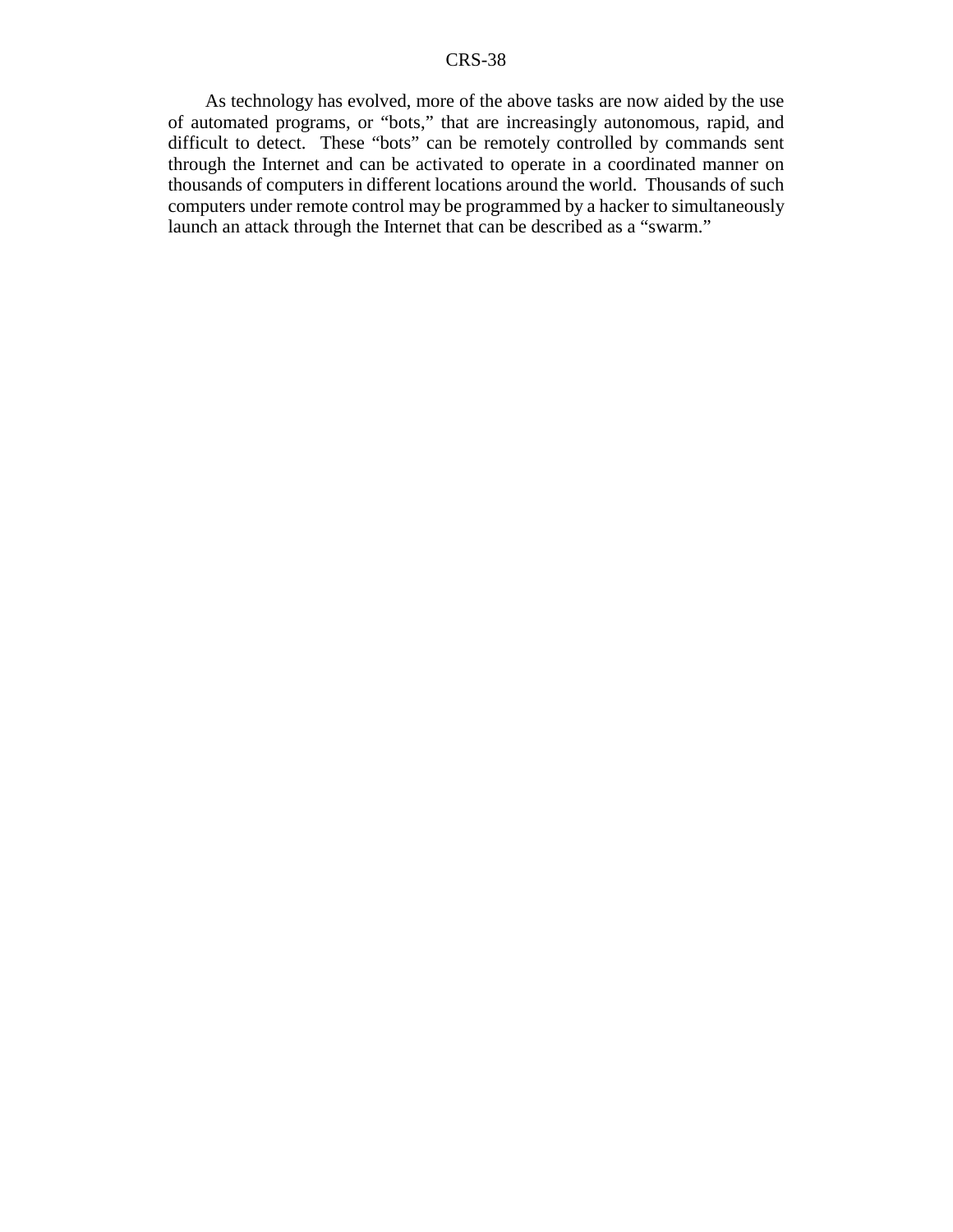## **Appendix B. Characteristics of Malicious Code**

Technology constantly evolves, and new security vulnerabilities are discovered regularly by software vendors, by security organizations, by individual researchers, and often by computer hacker groups.<sup>127</sup> Security organizations, such as the Computer Emergency Response Team (CERT/CC) located at Carnegie Mellon, publish security advisories, including information about new software patches, usually before computer hacker groups can take advantage of newly discovered computer security vulnerabilities for purposes of cybercrime or cyberespionage. However, the number of reported unauthorized computer intrusions has increased every year, with a 56 percent increase reported between 2001 and 2002.<sup>128</sup>

Currently, many cyberattacks are enabled by "infecting" a computer with a malicious payload program that corrupts data, performs surveillance, or that receives commands through the Internet to paralyze or deny service to a targeted computer. A computer may become "infected" if a computer user mistakenly downloads and installs a malicious program, or mistakenly opens an infected email attachment. Other malicious programs, known as "worms," may actively and rapidly seek out other computers on the Internet having a specific non-patched vulnerability and automatically install themselves without any action required on the part of the victim.<sup>129</sup>

 $127$  In September 2003, DHS warned U.S. industry and the federal government to expect potentially significant attacks to emerge against Internet operations, similar to the recent Blaster worm exploit, because of newly discovered critical flaws in Windows software that were announced by Microsoft Corporation. Jaikumar Vijayan, "Attacks on New Windows Flaws Expected Soon," *Computerworld*, Sept. 15, 2003, vol. 37, no. 37, p. 1.

 $128$  A single reported computer security incident may involve one site or hundreds (or even thousands) of sites. Also, some incidents may involve ongoing activity for long periods of time. CERT estimates that as much as 80 percent of actual security incidents goes unreported, in most cases because the organization was unable to recognize that its systems had been penetrated or there were no indications of penetration or attack; or the organization was reluctant to publicly admit to being a victim of a computer security breach. CERT, 2003, "CERT/CC Statistics 1988-2002," April 15, 2003, [http://www.cert.org/ stats/cert\_stats.html#incidents.] "CERT/CC Statistics, 2003," [http://www.cert.org/ stats/cert\_stats.html].

<sup>&</sup>lt;sup>129</sup> MARC Commuter and CSX freight rail service experienced cancellations and delays on August 21, 2003, because of a virus that disabled the computer systems at the CSX railway Jacksonville, Florida headquarters. The "Blaster" computer worm attacked more than 500,000 computers worldwide within one week. The "Blaster" attack was quickly followed the next week by another worm that spread worldwide, called "Welchia," which installed itself on computers by taking advantage of the same vulnerability used by Blaster. Brian Krebs, "'Good' Worm Fixes Infected Computers," Washingtonpost.com, Aug. 18, 2003. The "Welchia" worm also disrupted the highly secure Navy Marine Corps Intranet (NMCI) during the week of August 11, by flooding it with unwanted traffic. This was the first time that military network was disrupted by an outside cyberattack. Diane Frank, "Attack of the Worms: Feds Get Wake-Up Call," *Federal Computer Week*, Aug. 25, 2003, vol. 17, no. 29, p. 8.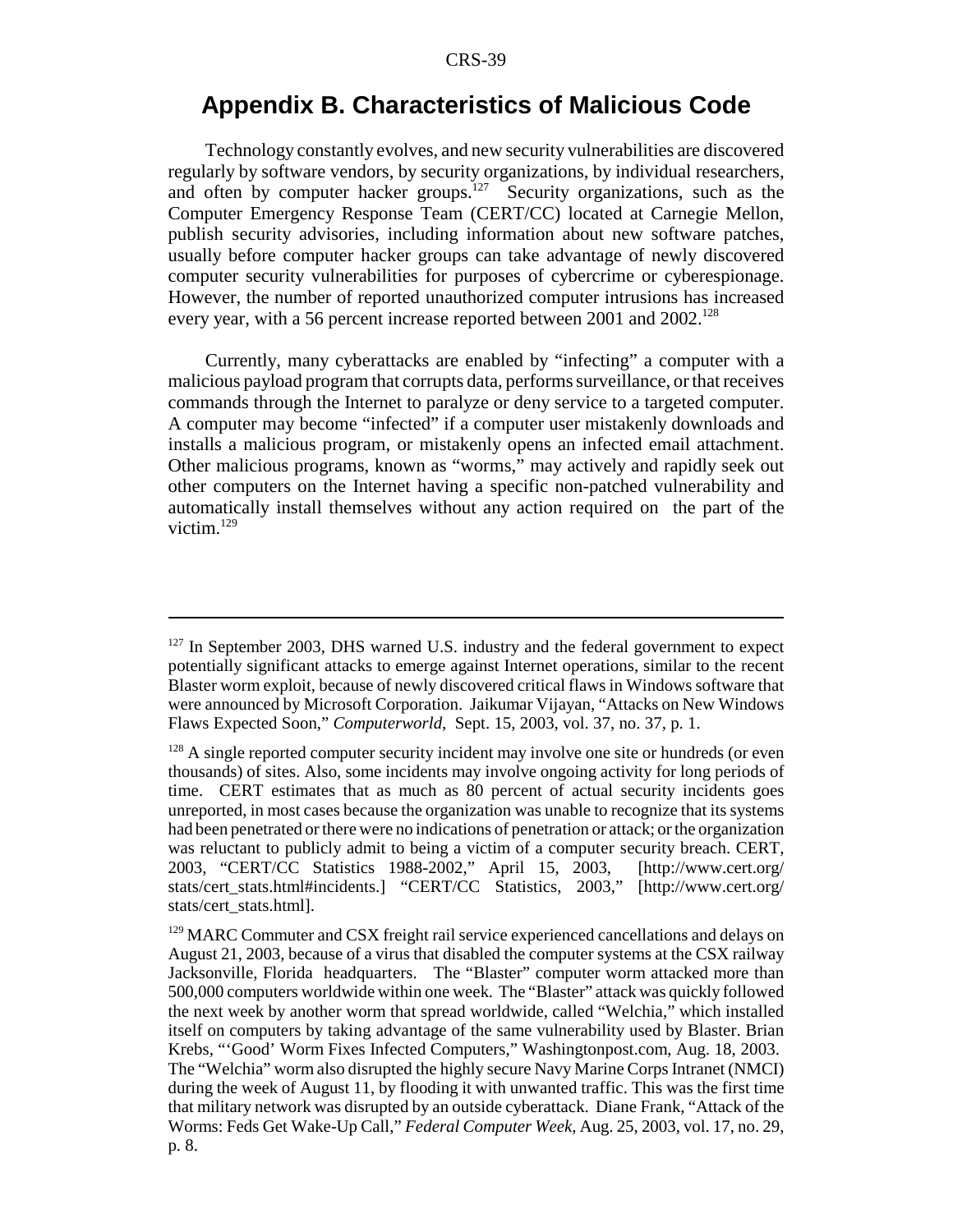A virus is one form of malicious program that often immediately corrupts data or causes a malfunction. A Trojan Horse is another form of malicious program that quietly and secretly corrupts the functions of an existing trusted program on the computer. An attack program, once installed, may quietly "listen" for a special command sent through the Internet from a remote source, instructing it to begin activation of malicious program instructions. Another type of malicious program, known as "spyware," has a surveillance or espionage capability that enables it to secretly record and automatically transmit keystrokes and other information (including passwords) back to a remote attacker.<sup>130</sup> Other types of malicious code may combine some or all of the characteristics of viruses, worms, Trojan Horses, or spyware along with the ability to randomly change the electronic appearance (polymorphism) of the resulting attack code. This ability to change makes many of the newer viruses, worms, and Trojan Horses very difficult for most anti-virus security products to detect.<sup>131</sup>

Malicious programs attack by disrupting normal computer functions or by opening a back door for a remote attacker to take control of the computer. Sometimes an attacker can quietly take full control of a computer with the owner remaining unaware that his or her machine is compromised. An attack can either immediately disable a computer or incorporate a time delay, after which a remote command will direct the infected computer to transmit harmful signals that disrupt other computers. An attack can trigger the automatic transmission of huge volumes of harmful signals that can very rapidly disrupt or paralyze many thousands of other computers throughout the Internet or severely clog transmission lines with an abundance of bogus messages, causing portions of the Internet to become slow and unresponsive.

<sup>&</sup>lt;sup>130</sup> The FBI is investigating what private security experts believe to be the first Internet attack aimed primarily at a single economic sector. The malicious code, discovered in June 2003, contains a list of roughly 1,200 Web addresses for many of the world's largest financial institutions, including J.P. Morgan Chase & Co., American Express Co., Wachovia Corp., Bank of America Corp. and Citibank N.A. "Bugbear" is a polymorphic worm/virus that has keystroke-logging and mass-mailing capabilities, and attempts to terminate various antivirus and firewall programs. Though most major banks do not put sensitive information on the Internet, the worm will attempt to use information captured from a desktop PC to break into restricted computers that do contain financial data. For example, experts found that the Bugbear software is programmed to determine whether a victim used an e-mail address that belonged to any of the 1,300 financial institutions listed in its blueprints. If a match is made, it tries to steal passwords and other information that would make it easier for hackers to break into a bank's networks. The software then transmits stolen passwords to 10 e-mail addresses, which also are included in the blueprints. But experts said that on the Internet anyone can easily open a free e-mail account using a false name, and so knowing those addresses might not lead detectives to the culprit. A.P., "Feds Warn Banks About Internet Attack," CNN.Com, June 10, 2003, [http://www.cnn.com/2003/ TECH/internet/06/10/virus.banks.ap/index.html].

<sup>&</sup>lt;sup>131</sup> The Naval Postgraduate School is developing a new network security tool called "Therminator" that is designed to detect possible computer attacks by carefully monitoring network traffic. Jason Ma, "NPS Touts Therminator As Early-Warning Tool for Computer Attacks," *Inside the Navy*, Navy-16-40-12, Oct. 6, 2003.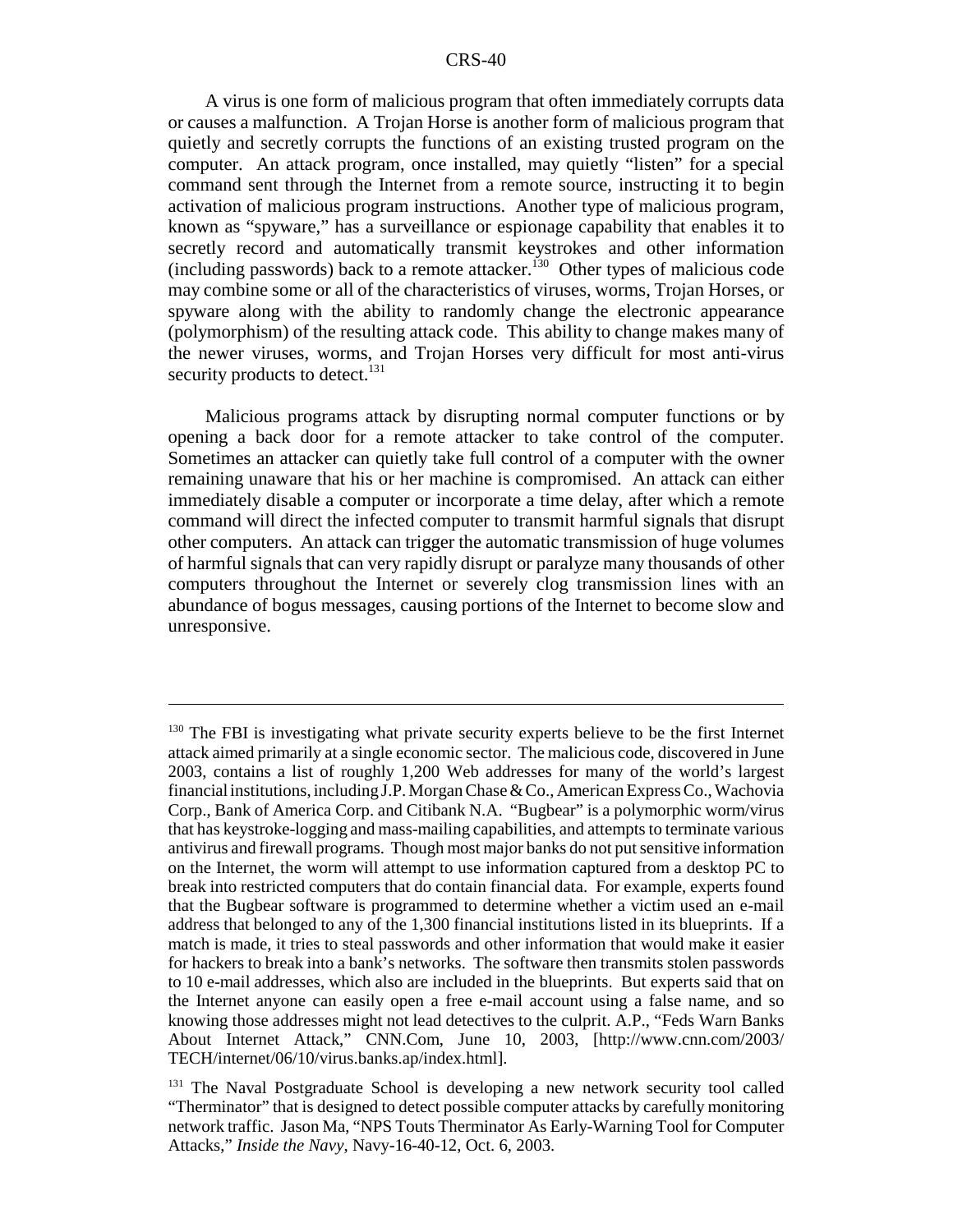Preparation for a cybercrime or computer attack may sometimes proceed slowly or in several phases before a final attack is initiated. Some compromised computers become part of an automatic "bot network," quietly performing espionage by transmitting data or intermediate preparatory instructions back and forth between compromised computers while awaiting a special final activation signal originating from the attacker. The final activation phase may direct all compromised computers to inundate a targeted computer with bogus messages or insert phony data into critical computer systems, causing them to malfunction at a crucial point or affect other computers downstream. Some recent computer attacks have focused on only a single new computer vulnerability and have been seen to spread worldwide through the Internet with astonishing speed. $132$ 

<sup>&</sup>lt;sup>132</sup> The "Slammer" worm attacked Microsoft's database software and spread through the Internet over one weekend in January 2003. According to a preliminary study coordinated by the Cooperative Association for Internet Data Analysis (CAIDA), on January 25, 2003, the SQL Slammer worm (also known as "Sapphire") infected more than 90 percent of vulnerable computers worldwide within 10 minutes of its release on the Internet, making it the fastest computer worm in history. As the study reports, exploiting a known vulnerability for which a patch has been available since July 2002, Slammer doubled in size every 8.5 seconds and achieved its full scanning rate (55 million scans per second) after about 3 minutes. It caused considerable harm through network outages and such unforeseen consequences as canceled airline flights and automated teller machine (ATM) failures. Further, the study emphasizes that the effects would likely have been more severe had Slammer carried a malicious payload, attacked a more widespread vulnerability, or targeted a more popular service. The malicious code disrupted more than 13,000 Bank of America automated teller machines, causing some machines to stop issuing money, and took most of South Korea Internet users offline. As many as five of the 13 Internet root name servers were also slowed or disabled, according to Anti-virus firm F-Secure. Robert F. Dacey, "INFORMATION SECURITY: Progress Made, But Challenges Remain to Protect Federal Systems and the Nation's Critical Infrastructures," 2003; Matt Loney, "Slammer attacks may become way of life for Net ," *Cnet.News.com,* Feb. 6, 2003, [http://news.com.com/ Damage+control/2009-1001\_3-983540.html]; Robert Lemos, "Worm exposes apathy, Microsoft flaws," Cnet.News.com, Jan. 26, 2003 [http://news.com.com/2102-1001- 982135.html].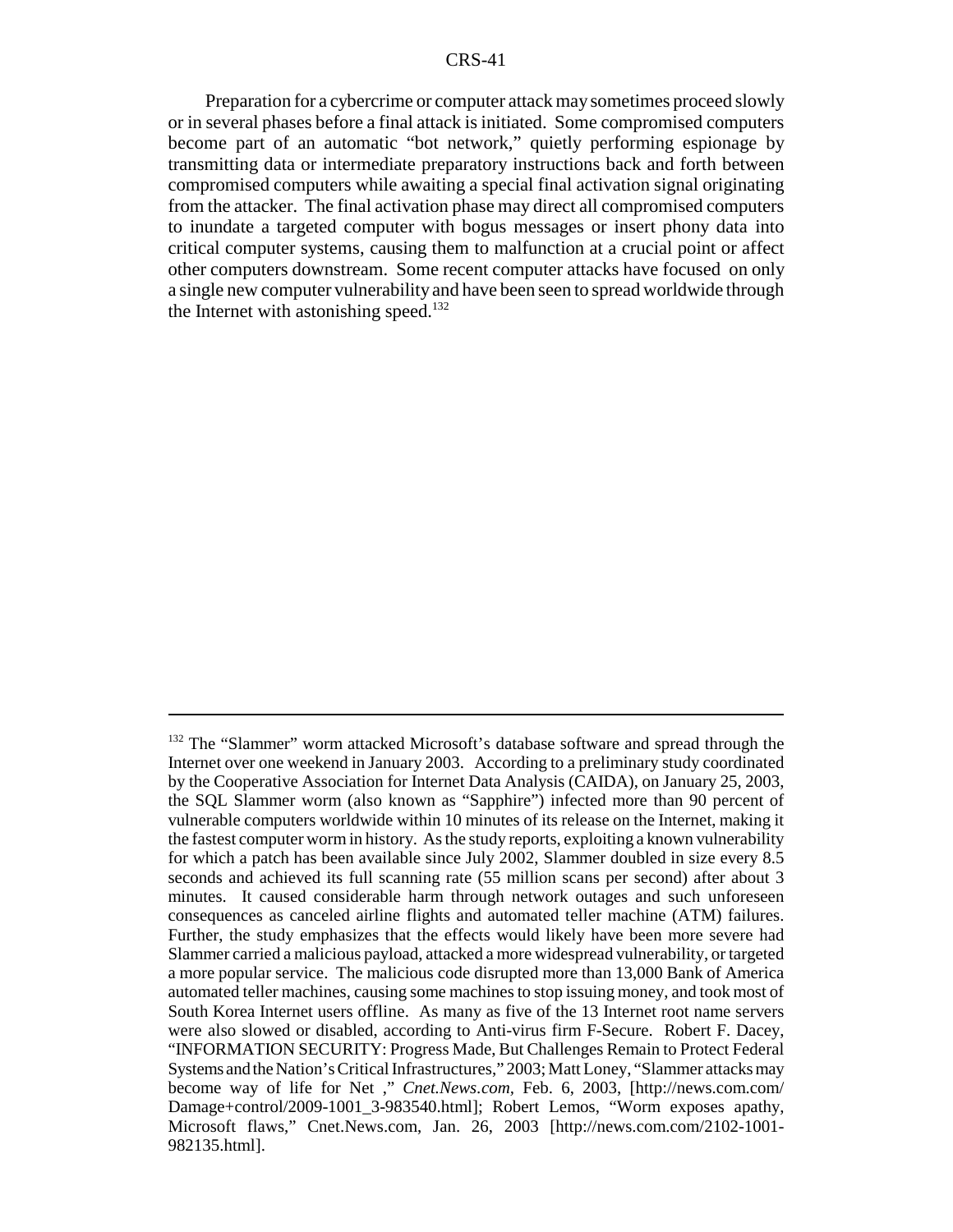## **Appendix C. Similarities in Tactics Used for Cyberattacks and Conventional Terrorist Attacks**

Similarities exist in characteristics of tactics used by hackers to prepare for and execute a cybercrime or cyberespionage computer attack, and the tactics used by terrorists to prepare for and execute some recent physical terrorist operations. For example, both sets of tactics involve (1) network meetings in cyberspace, (2) extensive pre-attack surveillance, (3) exploits of soft and vulnerable targets, and (4) swarming methods. Knowing that these similarities exist may help investigators as they explore different methods to detect and prevent a possible cyberattack by terrorist groups:

- The organizational structures of many terrorist groups are not well understood and are usually intended to conceal the interconnections and relationships.<sup>133</sup> A network organization structure (as opposed to a hierarchical structure) favors smaller units, giving the group the ability to attack and quickly overwhelm defenders, and then just as quickly disperse or disappear. Terrorist groups using a network structure to plan and execute an attack can place government hierarchies at a disadvantage because a terrorist attack often blurs the traditional lines of authority between agencies such as police, the military, and other responders. Similarly, computer hackers are often composed of small groups or individuals who meet anonymously in network chat rooms to exchange information about computer vulnerabilities, and plan ways to exploit them for cybercrime or cyberespionage. By meeting only in cyberspace, hackers can quickly disappear whenever government authorities try to locate them.
- Terrorists use pre-attack surveillance over extended periods to gather information on a target's current patterns. According to news reports, Al Qaeda terrorists are now operating through "sleeper cells" scattered throughout the United States that are currently conducting pre-attack surveillance and relaying messages from terrorist leaders and planners.<sup>134</sup> Recent terrorist attacks on Westerners in Riyadh, Saudi Arabia in 2004 were reported to have involved extensive planning and preparation and were likely preceded by pre-attack surveillance.<sup>135</sup> Appendix A of this report describes how hackers engage in similar pre-operative surveillance activities before launching a cyberattack.

<sup>&</sup>lt;sup>133</sup> "Report to Congress Regarding the Terrorism Information Awareness Program," *Executive Summary*, May 20, 2003, p.3.

<sup>134</sup> Jerry Seper, "'Sleeper Cells' of Al Qaeda Active in U.S. Despite War," *Washington Times*, Feb. 11, 2004, [http://www.washingtontimes.com/national/20040210-105654- 8823r.htm].

<sup>&</sup>lt;sup>135</sup> U.S. Citizen Services, "Travel Warnings and Warden Messages," June 16, 2004, [http://riyadh.usembassy.gov/saudi-arabia/w1504.html].